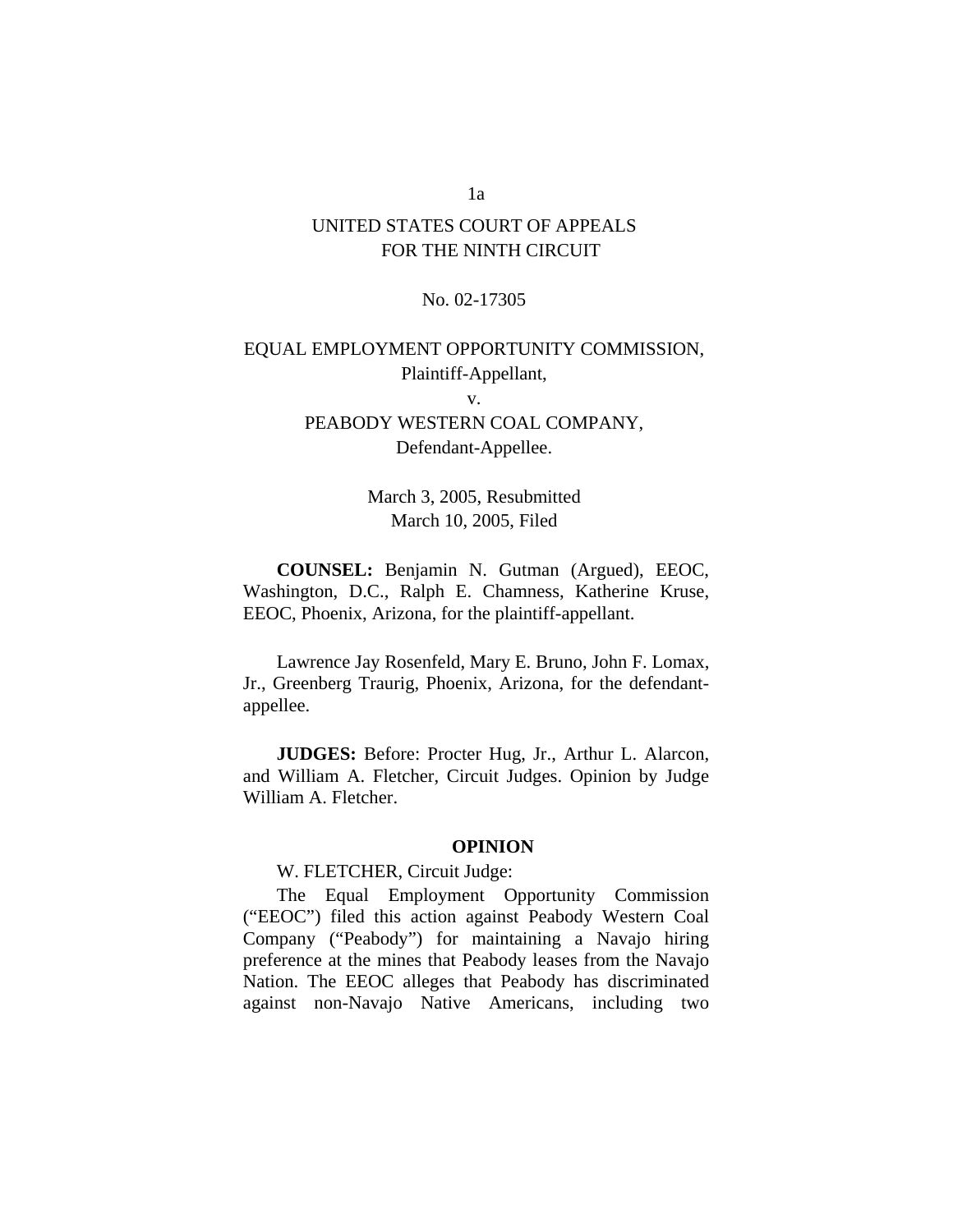members of the Hopi Nation and one member of the Otoe tribe, in violation of Title VII, 42 U.S.C. § 2000e-2(a)(1).

On appeal, we are presented with three questions. The first is whether, under Federal Rule of Civil Procedure 19, it is feasible to join the Navajo Nation as a party. We hold that it is feasible to join the Nation in order to effect complete relief between the parties. Because the EEOC is an agency of the United States, the Navajo Nation cannot assert its sovereign immunity as a defense to joinder. The second is whether the EEOC's claim presents a nonjusticiable political question. We hold that it does not. The third is whether the district court erred in dismissing the EEOC's claim that Peabody failed to keep records as required by Title VII, 42 U.S.C. § 2000e-8(c). We hold that it did. We reverse and remand for further proceedings.

#### I. Background

Peabody mines coal at the Black Mesa Complex on the Navajo and Hopi reservations in northeastern Arizona. It does so pursuant to leases with the tribes entered into by Peabody's predecessor-in-interest, the Sentry Royal Company ("Sentry"). Sentry entered into two leases with the Navajo Nation: a 1964 lease allowing it to mine on the Navajo Nation's reservation (lease no. 8580), and a 1966 lease allowing it to mine on the Navajo portion of land set aside for joint use by the Navajo and Hopi Nations (lease no. 9910). Both leases contain provisions requiring that preference in employment be given to members of the Navajo Nation. The 1964 lease provides that Peabody "agrees to employ Navajo Indians when available in all positions for which, in the judgment of [Peabody], they are qualified," and that Peabody "shall make a special effort to work Navajo Indians into skilled, technical, and other higher jobs in connection with [Peabody's] operations under this lease." The 1966 lease contains a similar provision, but also specifies that Peabody may "at its option extend the benefits of this Article [containing the Navajo employment preference] to Hopi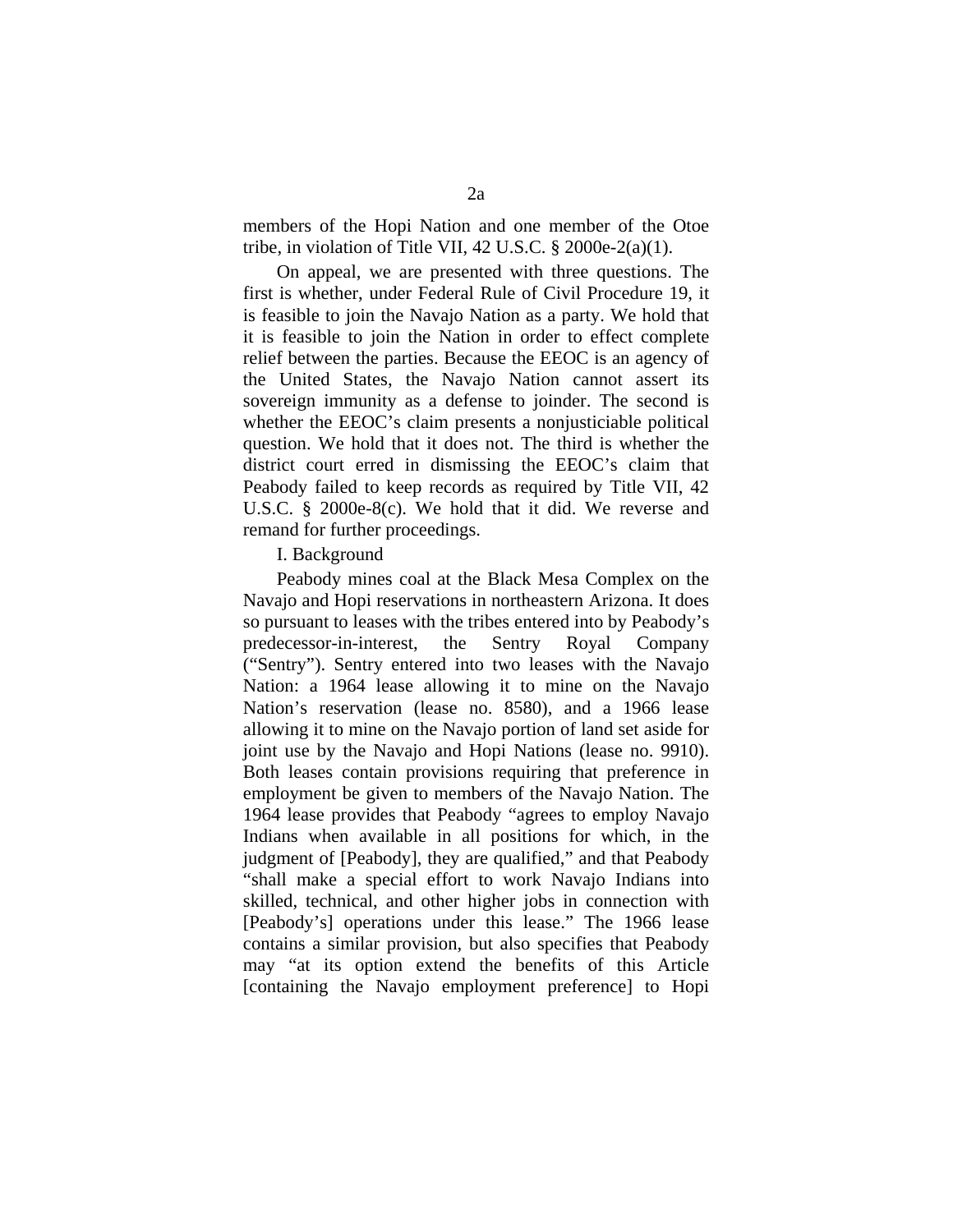Indians." The record indicates that the language of the Navajo employment preferences remains unchanged and does not show that the preference has been extended to members of the Hopi Nation.

Pursuant to the Indian Mineral Leasing Act of 1938 ("IMLA"), the Department of Interior has approved both the leases, as well as subsequent amendments and extensions. *See* 25 U.S.C. §§ 396a, 396e; *see also United States v. Navajo Nation*, 537 U.S. 488, 493 (2003) (explaining that the Department of the Interior's approval is necessary before the leases become effective). If the lease terms are violated, the Navajo Nation and the Department of the Interior ("DOI") retain the power to cancel the leases after a notice and cure period.

In June 2001, the EEOC filed this action in District Court for the District of Arizona, alleging that Peabody was unlawfully discriminating on the basis of national origin by implementing the Navajo employment preference. Specifically, the EEOC's complaint charged that Peabody had refused to hire non-Navajo Native Americans – two members of the Hopi and one now-deceased member of the Otoe tribe, as well as unspecified other non-Navajo Native Americans – for positions for which they were otherwise qualified. The EEOC argued that such conduct violated 42 U.S.C. § 2000e- $2(a)(1)$ , which prohibits employers from refusing to hire applicants because of their national origin. The complaint further alleged that Peabody had violated the record-keeping requirements of § 2000e-8(c).

Questions arising out of transactions, including coal mining leases, on the Navajo and Hopi reservations and on the tribes' joint land have been extensively litigated. *See*, *e.g.*, *Navajo Nation*, 537 U.S. at 493-513 (rejecting claim by Navajo Nation that the Secretary of the Interior breached fiduciary duties owed to the Nation by approving the coal leases); *Peabody Coal Co. v. Navajo Nation*, 373 F.3d 945, 946 (9th Cir. 2004) (holding that the court lacked jurisdiction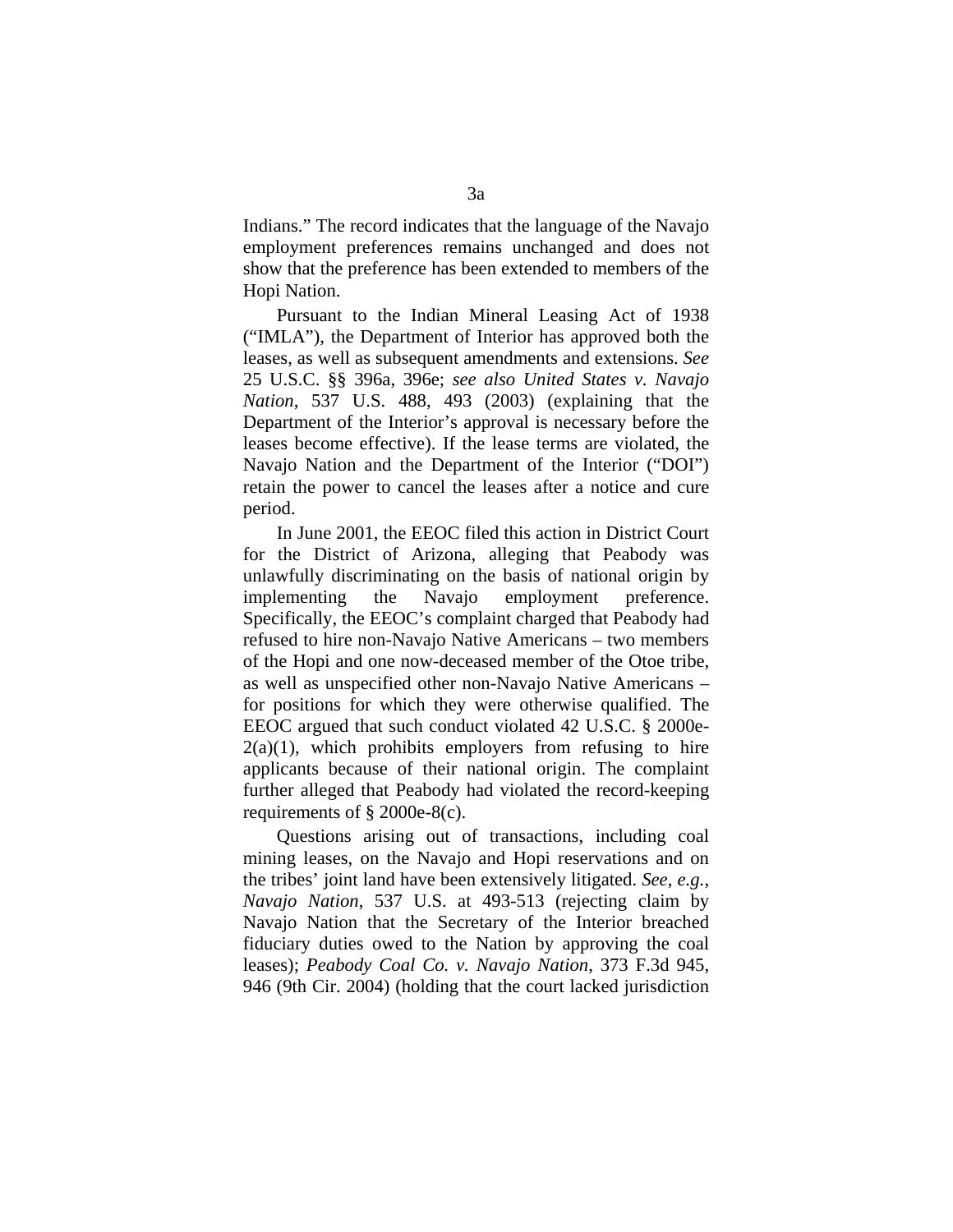to enforce arbitration settlement agreement about lease royalty rates); *see also Clinton v*. *Babbitt*, 180 F.3d 1081, 1083-86 (9th Cir. 1999) (describing the lengthy dispute between Navajo and Hopi Nations over joint use land in Arizona); *Navajo Nation v. Peabody Holding Co.*, 209 F. Supp. 2d 269, 275-76 (D.D.C. 2002) (describing history of amendments to the leases in a RICO suit by the tribe against Peabody).

Navajo employment preference provisions also have been the subject of prior litigation. *See Dawavendewa v. Salt River Project Agr. Imp. & Power Dist.*, 276 F.3d 1150, 1163 (9th Cir. 2002) ("*Dawavendewa II*"); *Dawavendewa v. Salt River Agr. Imp. & Power Dist.*, 154 F.3d 1117, 1124 (9th Cir. 1998) ("*Dawavendewa I*"). In *Dawavendewa I*, we interpreted the Indian preference exception of Title VII, § 2000e-2(i), to permit discrimination in favor of Indians living on or near a reservation, but not to permit discrimination against Indians belonging to other tribes. *Id.* at 1124. On remand to the district court, the private contractor defendant moved to dismiss the case for failure to join the Navajo Nation as an indispensable party under Federal Rule of Civil Procedure 19(b).

In *Dawavendewa II*, 276 F.3d at 1153, we agreed with the district court that the Navajo Nation was an indispensable party. We held that "as a signatory to the lease . . . the Nation is a necessary party that cannot be joined because it enjoys tribal sovereign immunity." *Id*. We noted when balancing the factors to determine whether the Nation was an indispensable party that the plaintiff

> may have a viable alternative forum in which to seek redress. Sovereign immunity does not apply in a suit brought by the United States. Moreover, recently, in *EEOC v. Karuk Tribe Housing Authority*, 260 F.3d 1071, 1075 (9th Cir. 2001), we held that because no principle of law 'differentiates a federal agency such as the EEOC from the United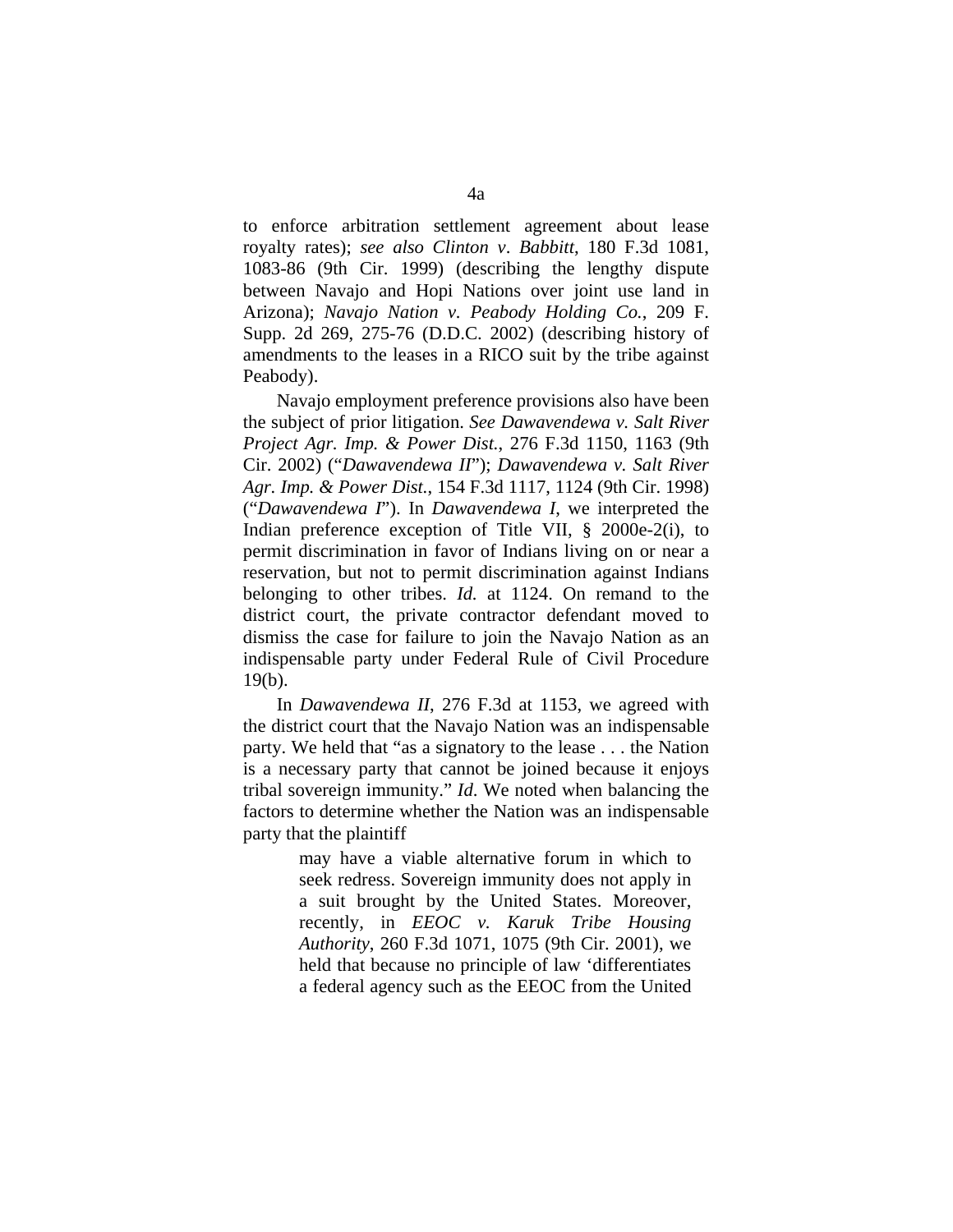States itself,' tribal sovereign immunity does not apply in suits brought by the EEOC.

*Id.* at 1162-63. When the EEOC moved "at the eleventh hour" to intervene, we denied the motion. We observed, however, "that nothing precludes Dawavendewa from refiling his suit in conjunction with the EEOC." *Id.* at 1163.

In June 2002, the EEOC brought the present action, alleging intertribal discrimination as in *Dawavendewa I* and *Dawavendewa II*. In February 2002, Peabody moved for summary judgment under Federal Rule of Civil Procedure 56 and for dismissal of the action under Federal Rules of Civil Procedure 12(b)(7) and 12(b)(1). Peabody neither admitted nor denied that it had discriminated against non-Navajo Native Americans in violation of Title VII. Instead, Peabody asserted that Rule 19 required dismissal because the Navajo Nation was a necessary and indispensable party. Peabody also asserted that the issue of the legality of this lease provision was a nonjusticiable political question, on the theory that because the DOI had approved the mining leases, the court would have to make an "initial policy choice" between the positions of the DOI and the EEOC.

The district court held that it was not feasible to join the Navajo Nation, and that the Nation was not only a necessary but also an indispensable party. In the alternative, it found the legality of the Navajo employment preference in the lease to be a nonjusticiable political question. The district court dismissed the entire action, including the EEOC's recordkeeping claim. The EEOC timely appealed. We reverse and remand for further proceedings.

II. Discussion

A. Joining the Navajo Nation Under Rule 19

Rule 19 governs compulsory party joinder in federal district courts. The district court held that it was not feasible to join the Navajo Nation because, under Title VII, the EEOC cannot directly sue the Nation. *See* 42 U.S.C. § 2000e(b)(1) (exempting Indian tribes from the statutory definition of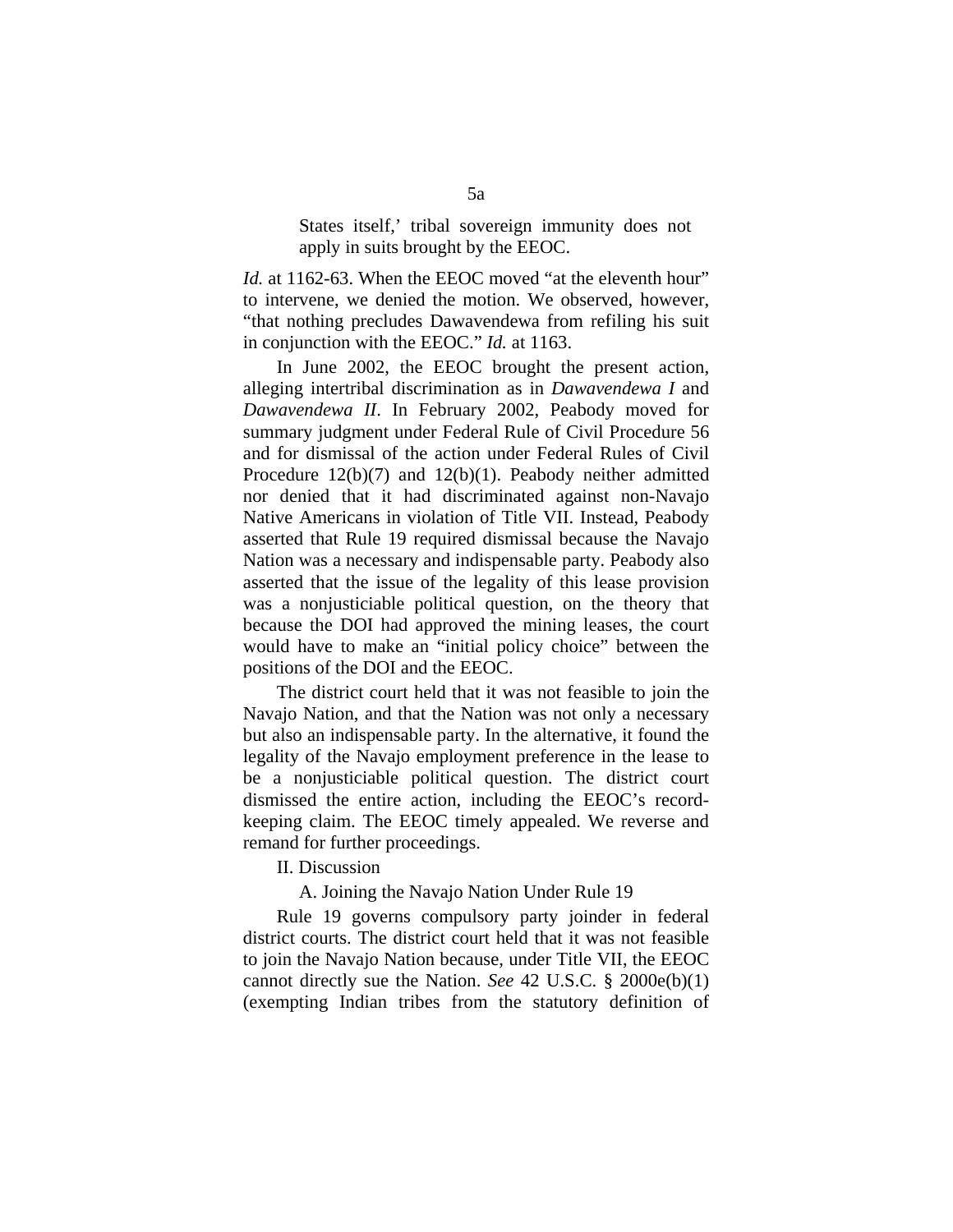"employer"); *see also Dawavendewa II*, 276 F.3d at 1159 n.9 (observing that "pursuant to § 2000e(b), Indian tribes are specifically exempt from the requirements of Title VII"). Although the district court decided the issue on a motion for summary judgment, we construe the motion as one to dismiss for failure to join an indispensable party under Rule 12(b)(7). *See Dredge Corp. v. Penny*, 338 F.2d 456, 463-64 (9th Cir. 1964) (explaining that dismissal for failure to join a party must be decided on a motion to dismiss, not summary judgment). We review de novo the district court's legal conclusion that it is not feasible to join the Navajo Nation. *United States v. Bowen*, 172 F.3d 682, 688 (9th Cir. 1999) (explaining that although "generally, we review a district court's decision regarding joinder for abuse of discretion[,] . . . . we review legal conclusions underlying that decision de novo") (internal citation and quotation marks omitted).

We hold that the Navajo Nation is a necessary party under Rule 19. We hold, further, that where the EEOC asserts a cause of action against Peabody and seeks no affirmative relief against the Nation, joinder of the Nation under Rule 19 is not prevented by the fact that the EEOC cannot state a cause of action against it. Because the EEOC is an agency of the United States, the Nation cannot object to joinder based on sovereign immunity, as we noted in *Dawavendewa II*. 276 F.3d at 1162-63. We therefore hold that joinder of the Nation is feasible.

1. Rule 19

In relevant part, Rule 19(a) provides that

[a] person who is subject to service of process and whose joinder will not deprive the court of jurisdiction over the subject matter of the action shall be joined as a party in the action if (1) in the person's absence complete relief cannot be accorded among those already parties, or (2) the person claims an interest relating to the subject of the action and is so situated that the disposition of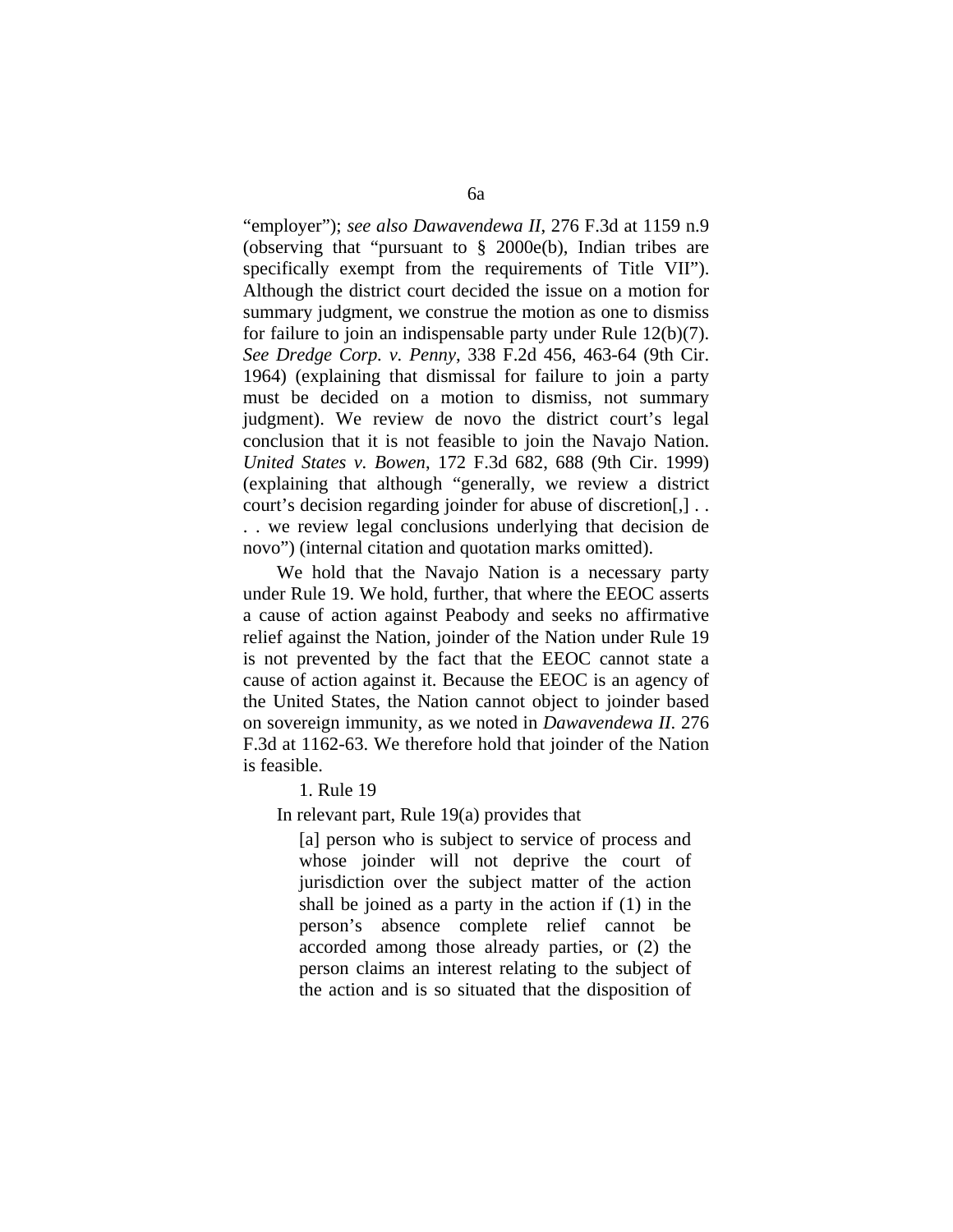the action in the person's absence may (i) as a practical matter impair or impede the person's ability to protect that interest or (ii) leave any of the persons already parties subject to a substantial risk of incurring double, multiple, or otherwise inconsistent obligations by reason of the claimed interest. . . . If the joined party objects to venue and joinder of that party would render the venue of the action improper, that party shall be dismissed from the action.

Rule 19(b) provides that if it is not feasible for the court to join a person meeting the requirements of Rule 19(a), the court

> . . . shall determine whether in equity and good conscience the action should proceed among the parties before it, or should be dismissed, the absent person being thus regarded as indispensable. The factors to be considered by the court [in determining whether a party is indispensable] include: first, to what extent a judgment rendered in the person's absence might be prejudicial to the person or those already parties; second, the extent to which, by protective provisions in the judgment, by shaping of relief, or other measures, the prejudice can be lessened or avoided; third, whether a judgment rendered in the person's absence will be adequate; fourth, whether the plaintiff will have an adequate remedy if the action is dismissed for nonjoinder.

Applying these two parts of Rule 19, there are three successive inquiries. *Bowen*, 172 F.3d at 688 (describing Rule 19's "three-step process"). First, the court must determine whether a nonparty should be joined under Rule 19(a). We and other courts use the term "necessary" to describe those "persons to be joined if feasible." Fed. R. Civ. P. 19(a); *see also Disabled Rights Action Committee v. Las Vegas Events, Inc.*, 375 F.3d 861, 867 n.5 (9th Cir. 2004) (explaining that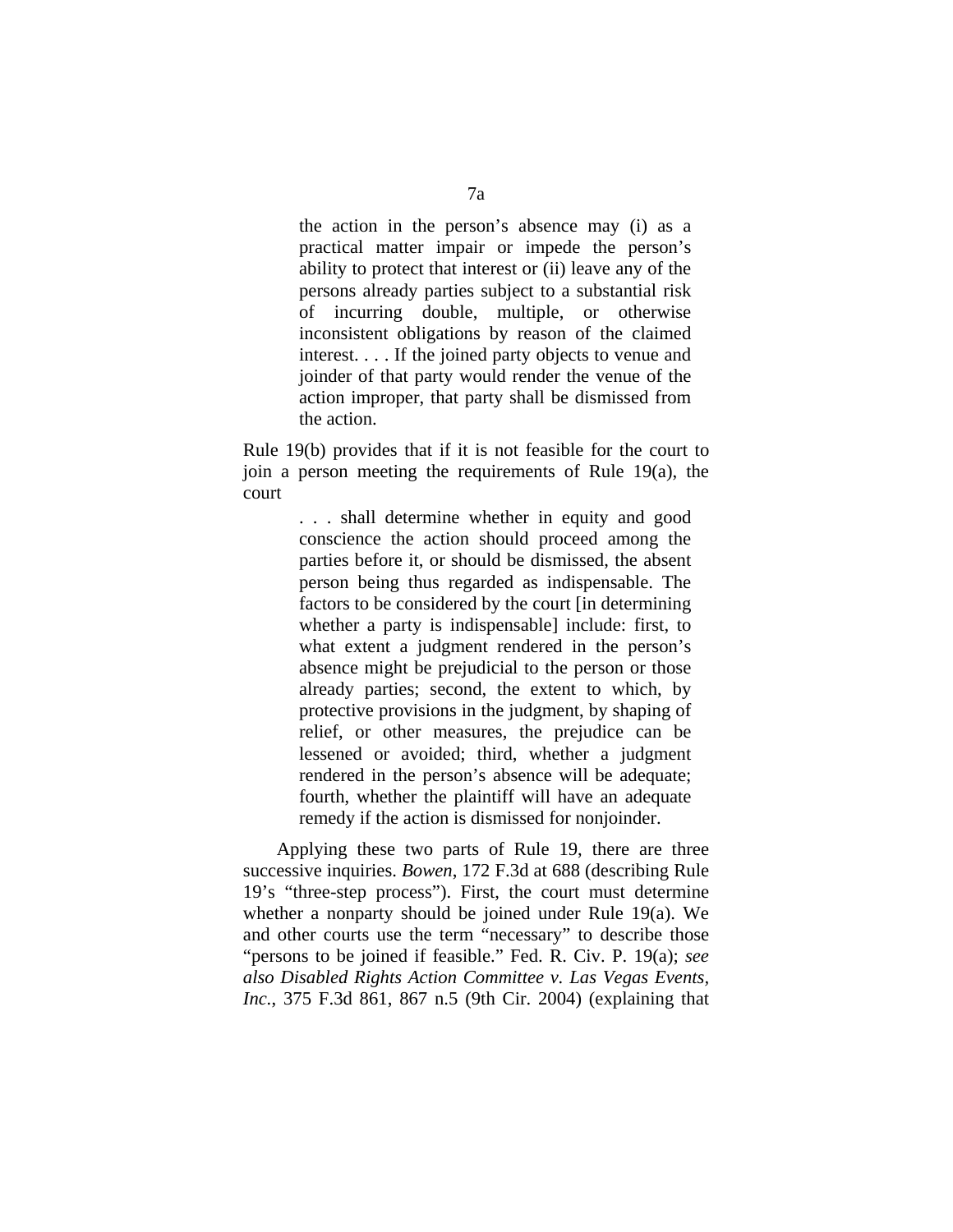the term "necessary" is a "term[] of art in Rule 19 jurisprudence"); *Bowen*, 172 F.3d at 688. If understood in its ordinary sense, "necessary" is too strong a word, for it is still possible under Rule 19(b) for the case to proceed without the joinder of the so-called "necessary" absentee. In fact, Rule 19(a) "defines the persons whose joinder in the action is *desirable*" in the interests of just adjudication. Fed. R. Civ. P. 19 Advisory Committee Note (1966) (emphasis added); *see also Bowen*, 172 F.3d at 688. Absentees whom it is desirable to join under Rule 19(a) are "persons having an interest in the controversy, and who ought to be made parties, in order that the court may act[.]" *Shields v. Barrow*, 58 U.S. (17 How.) 130, 139 (1854).

If an absentee is a necessary party under Rule 19(a), the second stage is for the court to determine whether it is feasible to order that the absentee be joined. Rule 19(a) sets forth three circumstances in which joinder is not feasible: when venue is improper, when the absentee is not subject to personal jurisdiction, and when joinder would destroy subject matter jurisdiction. *See* Fed. R. Civ. P. 19(a); *see also Tick v. Cohen*, 787 F.2d 1490, 1493 (11th Cir. 1986) (listing the three factors that may make joinder unfeasible).

Finally, if joinder is not feasible, the court must determine at the third stage whether the case can proceed without the absentee, or whether the absentee is an "indispensable party" such that the action must be dismissed. As the Advisory Committee Note explains, Rule 19 uses "the word 'indispensable' only in a conclusory sense, that is, a person is 'regarded as indispensable' when he cannot be made a party and, upon consideration of the factors [in Rule 19(b)], it is determined that in his absence it would be preferable to dismiss the action, rather than to retain it." Fed. R. Civ. P. 19 Advisory Committee Note (1966). Indispensable parties under Rule 19(b) are "persons who not only have an interest in the controversy, but an interest of such a nature that a final decree cannot be made without either affecting that interest, or leaving the controversy in such a condition that its final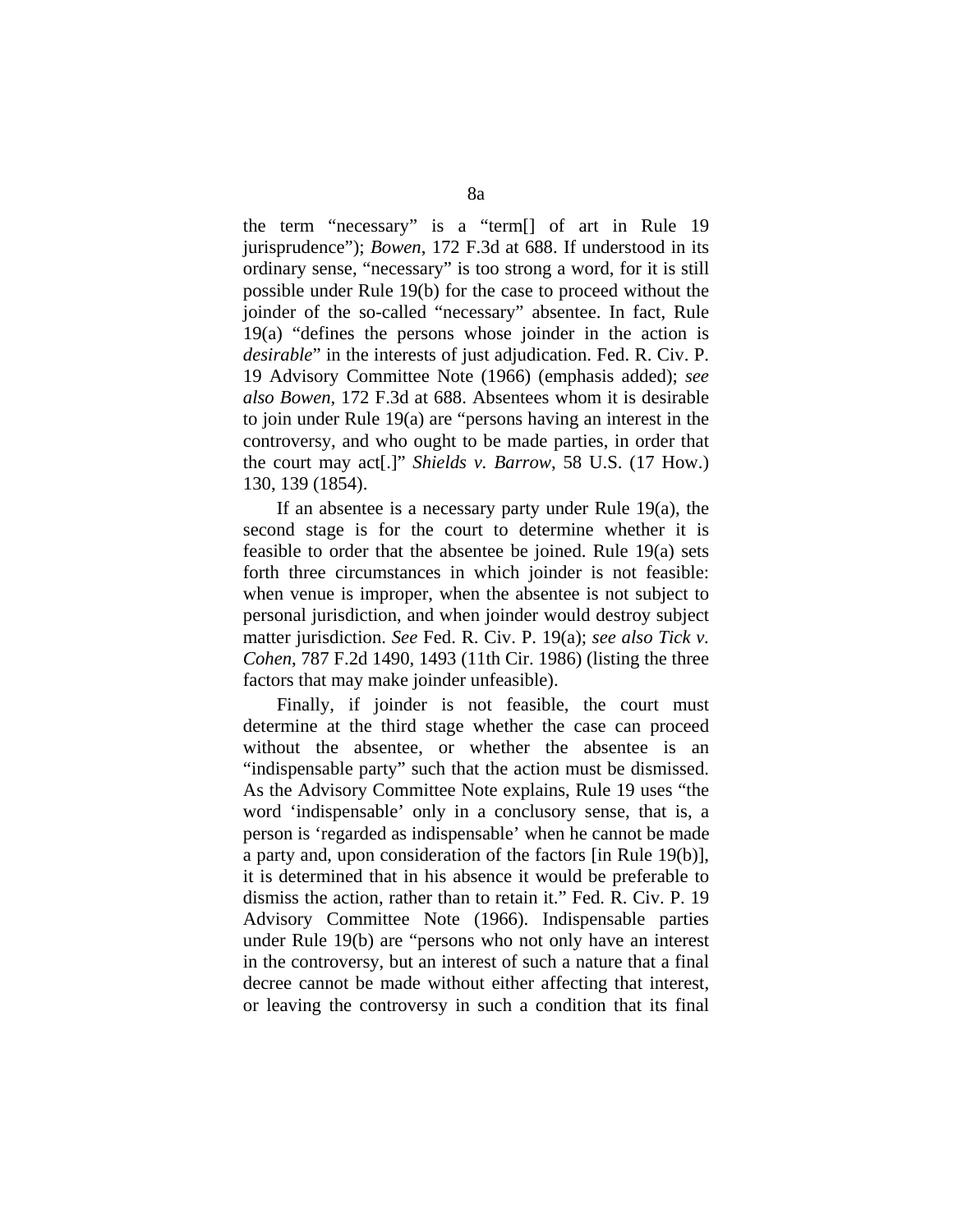termination may be wholly inconsistent with equity and good conscience." *Shields*, 58 U.S. at 139.

#### 2. The Navajo Nation as a Necessary Party

The EEOC and Peabody agree, as they did in district court, that the Navajo Nation is a necessary party under Rule  $19(a)(1)$  because the Nation is a party to the lease with Peabody. For the sake of clarity, we explain why we also agree. Rule 19(a) is "concerned with consummate rather than partial or hollow relief as to those already parties, and with precluding multiple lawsuits on the same cause of action." *Northrop Corp. v. McDonnell Douglas Corp.*, 705 F.2d 1030, 1043 (9th Cir. 1983) (citing Advisory Committee's Note Fed. R. Civ. P. 19 (1966)). As in *Dawavendewa II*, 276 F.3d at 1156, the Nation is a signatory to lease provisions that the plaintiff challenges under Title VII. The EEOC seeks declaratory, injunctive, and monetary relief. If the EEOC is victorious in its suit against Peabody, monetary damages for the charging parties can be awarded without the Nation's participation. But declaratory and injunctive relief could be incomplete unless the Nation is bound by res judicata. The judgment will not bind the Navajo Nation in the sense that it will directly order the Nation to perform, or refrain from performing, certain acts. But it will preclude the Nation from bringing a collateral challenge to the judgment. If the EEOC is victorious in this suit but the Nation has not been joined, the Nation could possibly initiate further action to enforce the employment preference against Peabody, even though that preference would have been held illegal in this litigation. Peabody would then be, like the defendant in *Dawavendewa II*, 276 F.3d at 1156, "between the proverbial rock and a hard place – comply with the injunction prohibiting the hiring preference policy or comply with the lease requiring it." By similar logic, we have elsewhere found that tribes are necessary parties to actions that might have the result of directly undermining authority they would otherwise exercise. *See Pit River Home v. United States*, 30 F.3d 1088, 1092 (9th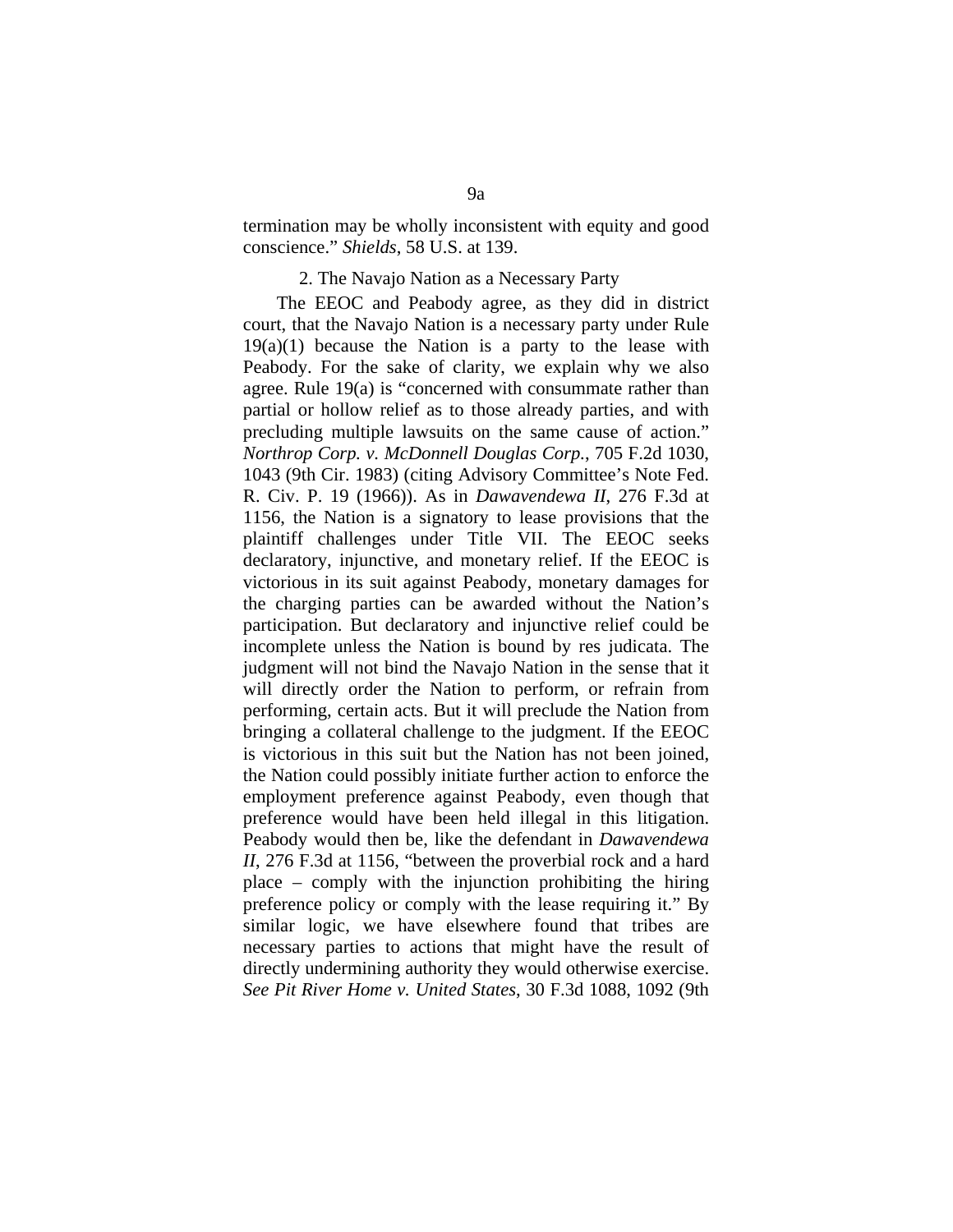Cir. 1994) (Pit River Tribal Council was a necessary party in suit challenging its designation by the Secretary of Interior as the beneficiary of reservation property); *Confederated Tribes of Chehalis Reservation v. Lujan*, 928 F.2d 1496, 1497 (9th Cir. 1991) (Quinault Nation was a necessary party in suit challenging the United States' continued recognition of the Nation as sole governing authority of the Quinault Indian Reservation). Following these cases, we conclude that the Navajo nation is a necessary party under Rule 19(a).

3. Feasibility of Joinder

We turn next to the issue of whether it is feasible to join the Navajo Nation. Peabody does not contest that the court could exercise personal jurisdiction over the Nation. Rather, Peabody argues that the district court lacked jurisdiction because of the Nation's sovereign immunity.

In many cases in which we have found that an Indian tribe is an indispensable party, tribal sovereign immunity has required dismissal of the case. *See, e.g., Dawavendewa II*, 276 F.3d at 1163; *American Greyhound Racing, Inc. v. Hull*, 305 F.3d 1015, 1027 (9th Cir. 2002). By contrast, in a suit brought by the EEOC, the Nation's tribal sovereign immunity does not pose a bar to its joinder. Tribal sovereign immunity does not "act as a shield against the United States," even when Congress has not specifically abrogated tribal immunity. *United States v. Yakima Tribal Court*, 806 F.2d 853, 861 (9th Cir. 1986); *United States v. Red Lake Band of Chippewa Indians*, 827 F.2d 380, 382 (8th Cir. 1987). Because the EEOC is an agency of the United States, "tribal sovereign immunity does not apply in suits brought by the EEOC." *Dawavendewa II*, 276 F.3d at 1162-63; *Karuk*, 260 F.3d at 1075.

Peabody argues, however, that the district court lacked the authority to join the Nation because the EEOC cannot state a claim against an Indian tribe under Title VII. The parties agree that the EEOC cannot sue an Indian tribe under Title VII regarding the tribe's own employment practices.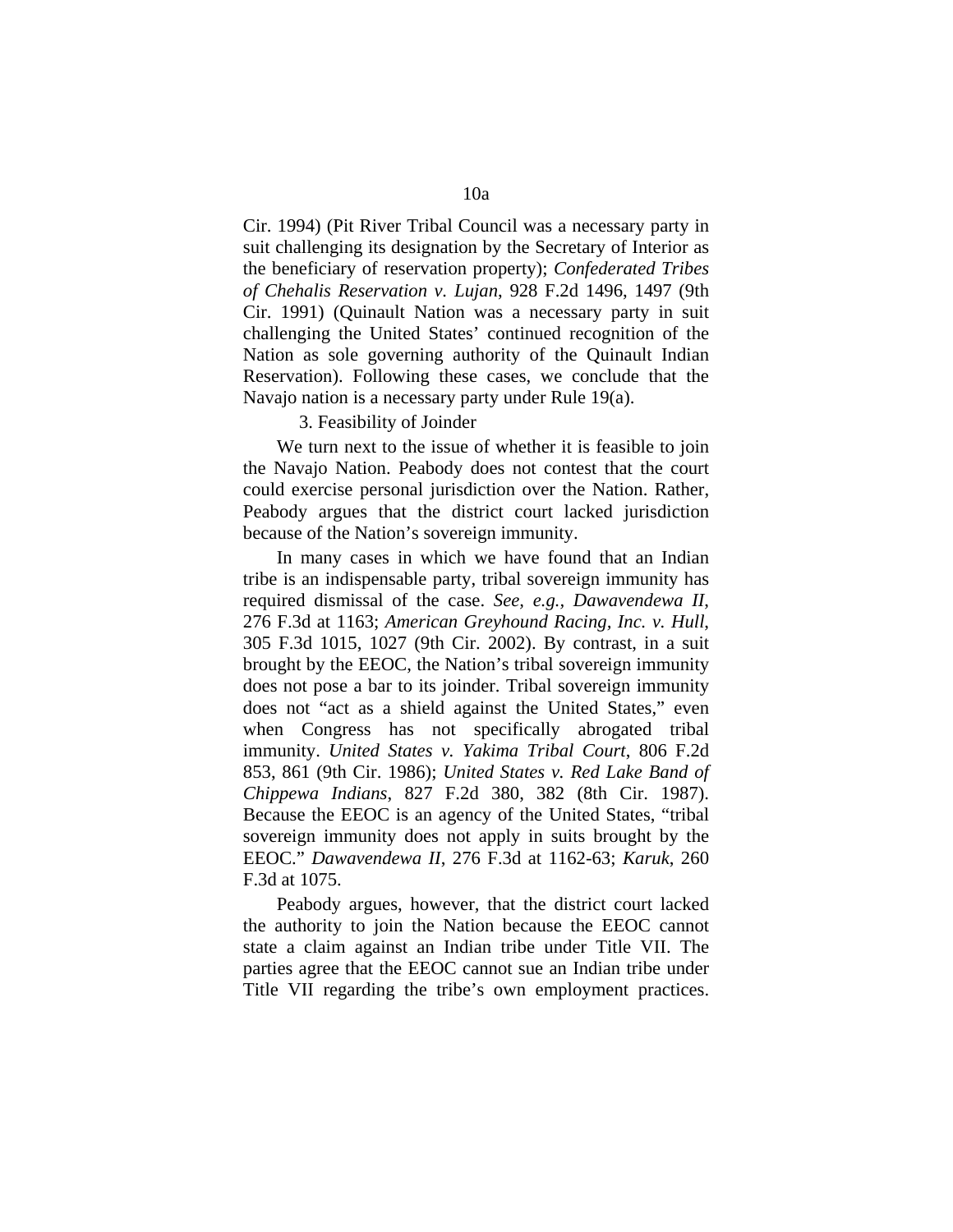Under § 2000e(b), an Indian tribe is specifically exempt from the definition of "employer," and thus Title VII does not apply to Indian tribes when they act as employers. In addition, Title VII limits the EEOC's authority to proceed against "a respondent which is a government, governmental agency, or political subdivision." 42 U.S.C.  $\S$  2000e-5(f)(1). In the case of a governmental respondent, if the EEOC fails to resolve the matter by informal means, the EEOC "shall take no further action and shall refer the case to the Attorney General who may bring a civil action against such respondent." *Id*.

However, a plaintiff's inability to state a direct cause of action against an absentee does not prevent the absentee's joinder under Rule 19. In *Beverly Hills Federal Savings and Loan Association v. Webb*, 406 F.2d 1275, 1279-80 (9th Cir. 1969), we stated that "a person may be joined as a party [under Rule 19(b)] for the sole purpose of making it possible to accord complete relief between those who are already parties, even though no present party asserts a grievance against such person." We held that a title company acting as a trustee for some of the defendants' property was properly named as a defendant "for the *sole purpose* of 'facilitating' the enforcement of any orders that might be made by the court with respect to the trust or the trust property." *Id.* at 1279 (emphasis added). We so held even though the plaintiff did not "assert any claim against the Title Company with respect to which [the district] court has subject matter jurisdiction." *Webb*, 406 F.2d at 1279 (emphasis added).

In *National Wildlife Federation v. Espy*, 45 F.3d 1337, 1344-45 (9th Cir. 1995), we held that private parties could be named as defendants along with federal agencies in a suit brought under the Administrative Procedure Act to enforce rights conferred by the National Environmental Policy Act and by the Food, Agriculture, Conservation and Trade Act of 1990. Although none of these statutes authorized causes of action against the private parties, we held that Rule 19 nonetheless authorized their joinder as defendants. *Id.* In so holding, we cited *Sierra Club v. Hodel*, 848 F.2d 1068, 1077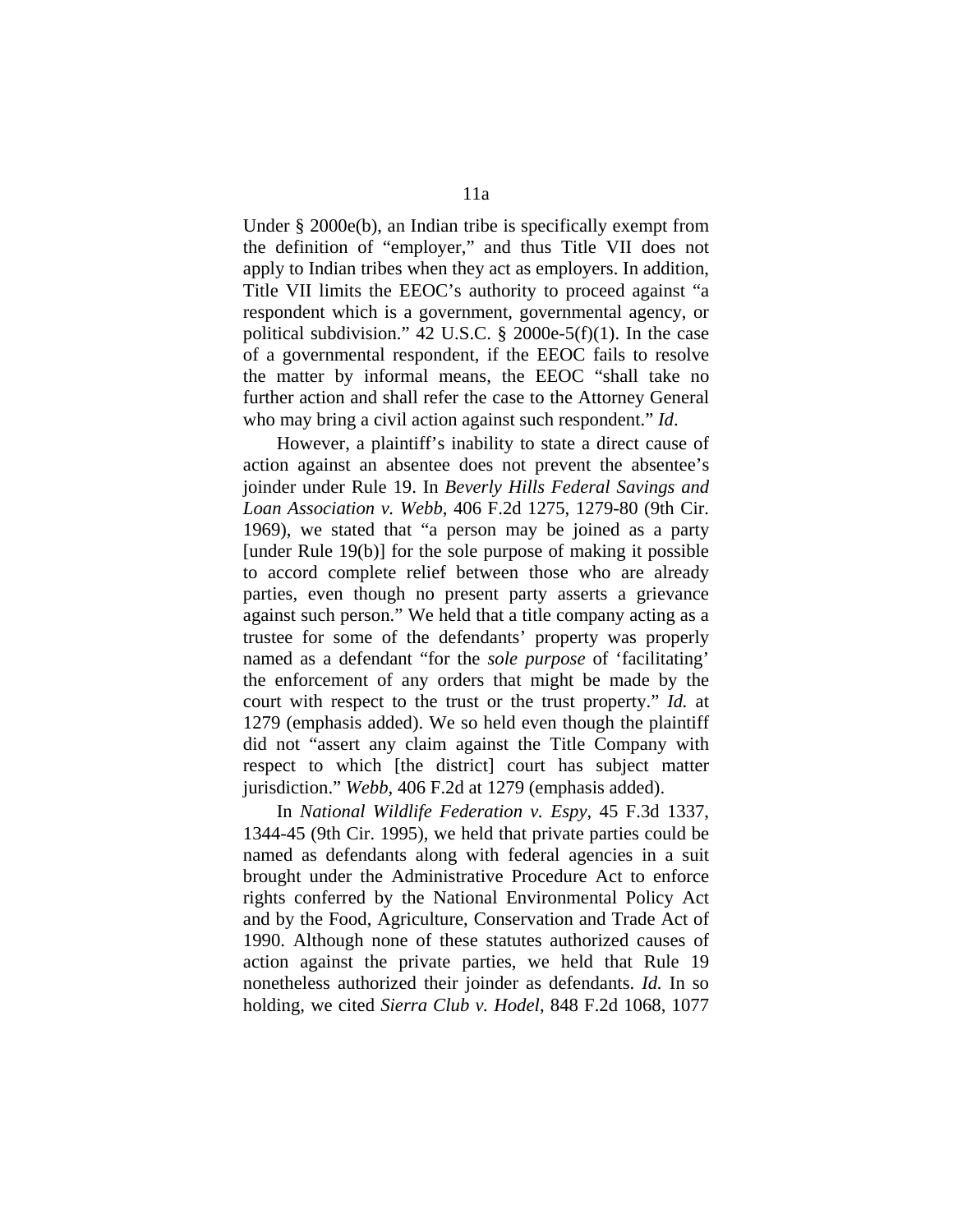(10th Cir. 1988), in which the Tenth Circuit held that joinder of a county was proper in an action under the Administrative Procedure Act against a federal agency, even though the plaintiff could not sue the county directly.

Our circuit's reading of Rule 19 not to require a cause of action between a plaintiff and a party sought to be joined under the rule is consistent with Supreme Court precedent. In *International Brotherhood of Teamsters v. United States*, 431 U.S. 324, 356 (1977), the Supreme Court held that a labor union named as a defendant was not liable for any discrimination. Thus, the plaintiff had no viable cause of action against the union. Accordingly, the Court vacated a district court injunction against the union. Nevertheless, the Supreme Court wrote that "the union will properly remain in this litigation as a defendant so that full relief may be awarded the victims of the employer's post-Act discrimination." *Id.* at 356 n.43 (citing Fed. R. Civ. P. 19(a); *EEOC v. MacMillan Bloedel Containers, Inc.*, 503 F.2d 1086, 1095 (6th Cir. 1974)). The Supreme Court reaffirmed *Teamsters*' approach to Rule 19 in *Zipes v. Trans World Airlines, Inc.*, 455 U.S. 385, 400 & n.14 (1982) (reiterating the Supreme Court's holding in *Teamsters*, 431 U.S. at 356, n.43).

We recognize that the Fifth Circuit has stated that "it is implicit in Rule 19(a) itself that before a party . . . will be joined as a defendant the plaintiff must have a cause of action against it." *Vieux Carre Prop. Owners v. Brown*, 875 F.2d 453, 457 (5th Cir. 1989); *see also Davenport v. Int'l Bhd. of Teamsters, AFL-CIO*, 166 F.3d 356, 366 (D.C. Cir. 1999) (quoting this statement from *Vieux Carre*). However, our circuit has never agreed with the rule stated in *Vieux Carre*. Moreover, the actual holdings of *Vieux Carre* and *Davenport* (as distinct from their abstract statement of the rule) can be reconciled with the Supreme Court's and with our own Rule 19 cases. In *Vieux Carre* and *Davenport*, the courts were answering different questions from the question in this case. In *Vieux Carre*, the issue was whether the court could join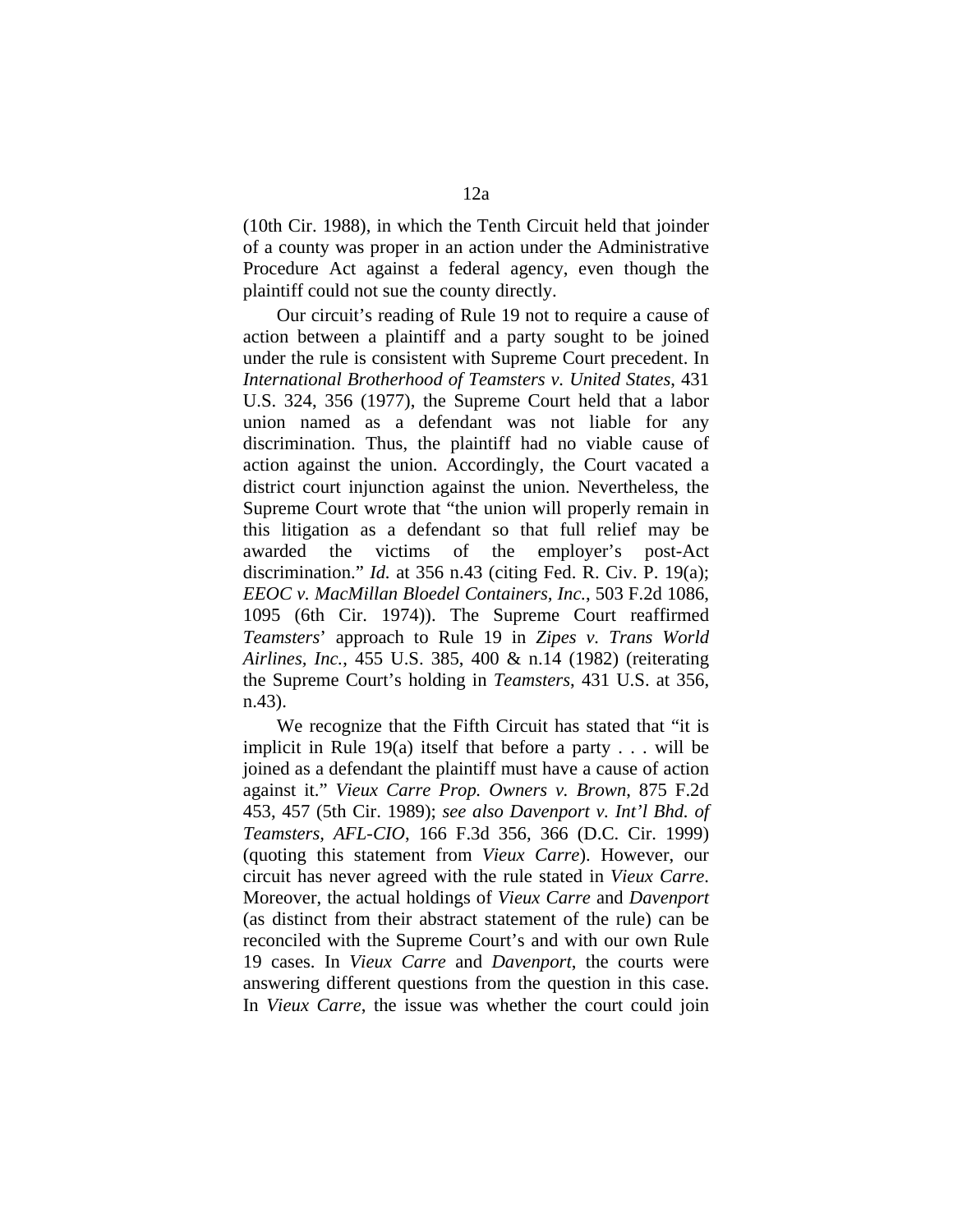under Rule 19 and then impose an injunction directly on a party against whom the plaintiff could not state a cause of action. The court held it could not. 875 F.2d at 456-57. In *Davenport*, the issue was the same as in *Vieux Carre*. 166 F.3d at 366. The D.C. Circuit held in *Davenport*, "it is not enough that plaintiffs 'need' an injunction against Northwest in order to obtain full relief. They must also have a right to such an injunction, and Rule 19 cannot provide such a right." *Id.*

The difference between the situation presented here, in which plaintiffs seek no affirmative relief against the Navajo Nation, and that in *Vieux Carre* and *Davenport*, in which plaintiffs sought injunctions against the party sought to be joined, is captured in the majority and concurring opinions in *General Building Contractors Association v. Pennsylvania*, 458 U.S. 375 (1982). In *General Building*, the Supreme Court held that injunctive relief to enforce Title VII rights could not be granted against employers who were "parties found not to have violated any substantive rights of [the plaintiffs]." *Id.* at 399. The Court, however, also clarified that "this is not to say that [the employer] defendants . . . might not, upon an appropriate evidentiary showing, be retained in the lawsuit and even [be] subject to such minor and ancillary provisions of an injunctive order as the District Court might find necessary to grant complete relief." *Id.* (citing *Zipes*, 455 U.S. at 399-400). In her concurrence, Justice O'Connor emphasized this point, observing that even though the Court in *Teamsters v. United States*, 431 U.S. 324 (1977), had found that the union had not violated Title VII, it had nonetheless "directed the union [under Rule 19] to remain in the litigation as a defendant so that full relief could be awarded the victims of the employer's post-Act discrimination." *Id.* at 405 (O'Connor, J., concurring) (quoting *Zipes*, 455 U.S. at 399- 400).

As in *Teamsters*, *Espy*, and *Webb*, the EEOC has no claim against the party it seeks to join and is not seeking any affirmative relief directly from that party. Joinder is necessary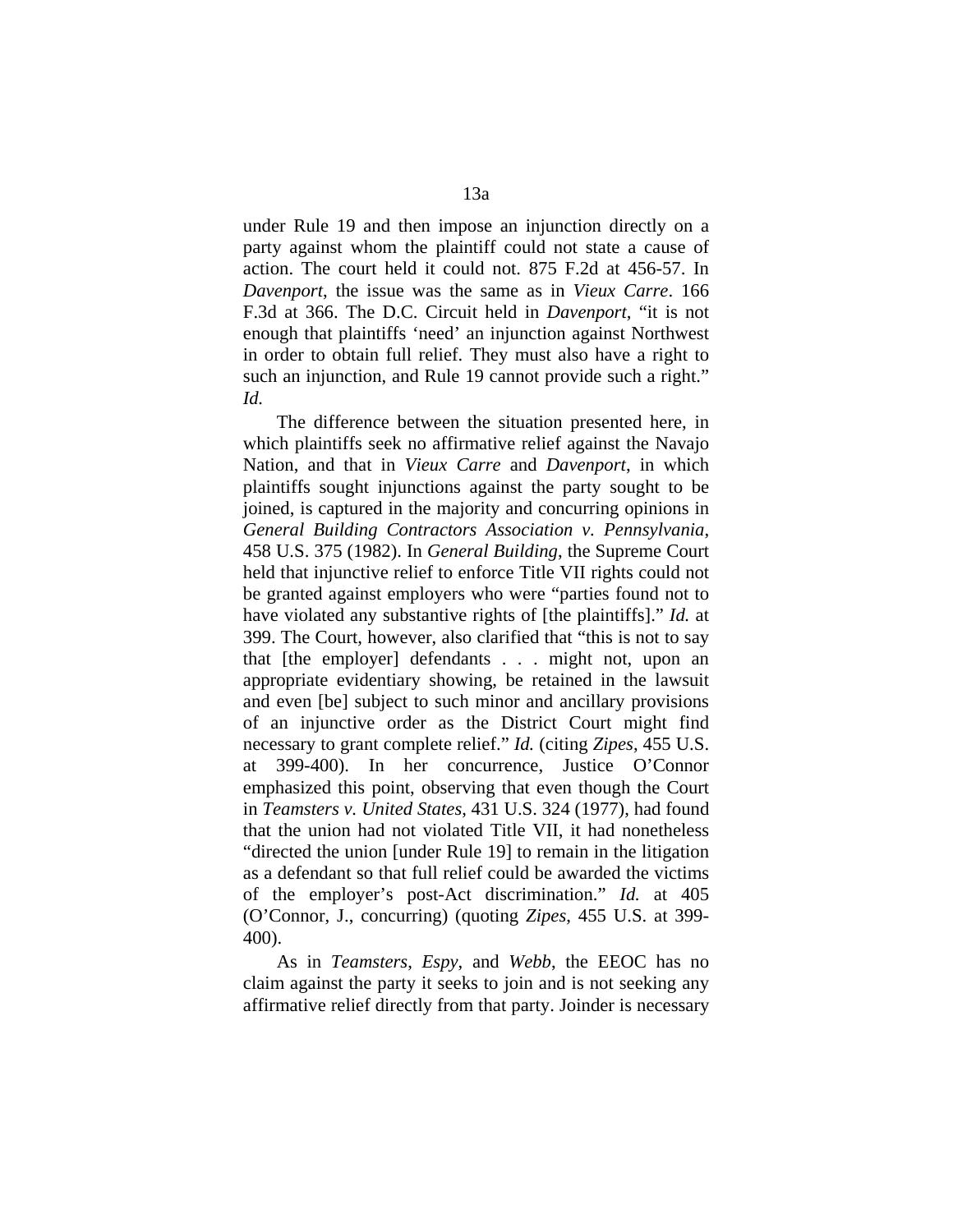for the "sole purpose" of effecting complete relief between the parties, *Webb*, 406 F.2d at 1279-80, by ensuring that both Peabody and the Nation are bound to any judgment upholding or striking down the challenged lease provision. Because the EEOC is not seeking to hold the Navajo Nation liable under Title VII, we reject Peabody's argument that our reading of Rule 19 conflicts with the Rules Enabling Act's restriction that the federal rules of civil procedure "shall not abridge, enlarge or modify any substantive right." 28 U.S.C. § 2072(b). Joinder of the Nation does not, and cannot, create any substantive rights that the EEOC may enforce against the Nation, and the EEOC does not contend otherwise.

Our interpretation is consistent with other courts that have allowed the EEOC to join a party under Rule 19 against which it does not or cannot state a cause of action. In *EEOC v. Union Independiente de la Autoridad de Acueductos*, 279 F.3d 49, 52 (1st Cir. 2002), for example, the EEOC filed a complaint against a labor union for alleged discrimination against an employee. The First Circuit observed without disapproval that the EEOC had named a Puerto Rican governmental employer as a Rule 19 defendant "to ensure that complete relief, including [the employee's] reinstatement, was available." *Id.* Under Peabody's theory of Rule 19 and Title VII, the EEOC would not have had statutory authority to join a government as an employer because it could not sue that employer directly. *See*  $42 \text{ U.S.C. }$  §  $2000e-5(f)(1)$ (granting authority to litigate against a government respondent to the Attorney General). In *EEOC v. MacMillan Bloedel*, the Sixth Circuit held that it was proper to join a union under Rule 19, although the union was not charged with a Title VII violation. 503 F.2d at 1088. The court so held "because the decree entered by the court might affect its collective bargaining agreement[.]" *Id.* at 1095. "As a practical matter," the Sixth Circuit observed, "the Union need not play a role in the litigation until the court finds that [the employer] has violated Title VII." *Id.*; *see also id.* at 1096 (citing cases in which union was joined in order to participate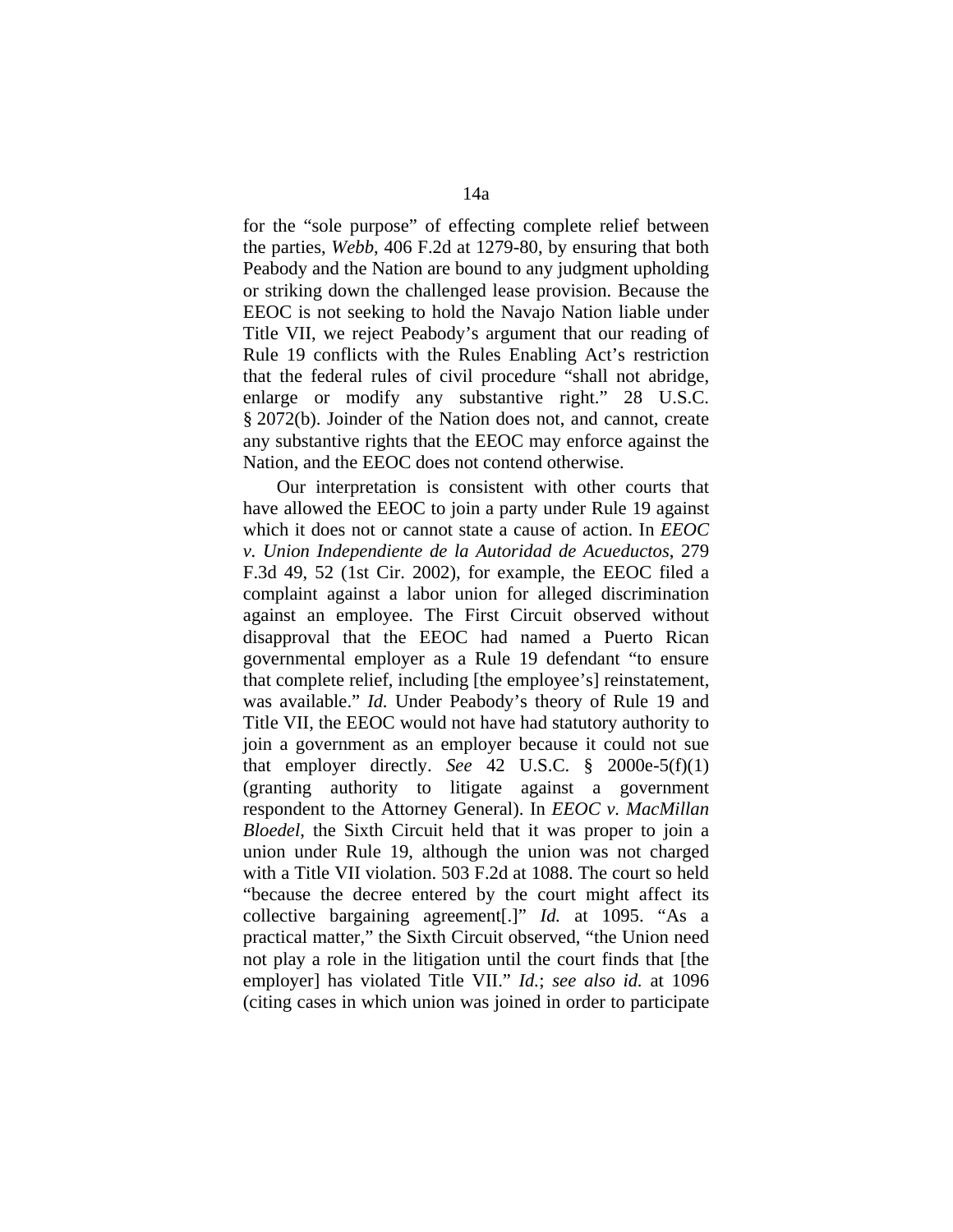in the remedy). We agree with the Sixth Circuit in *MacMillan Bloedel* that our understanding of Rule 19 is "consistent with Title VII's grant of broad equitable powers to the courts to eradicate the present and future effects of past discrimination." 503 F.2d at 1095-96. *See also Gen. Tel. Co. v. EEOC*, 446 U.S. 318, 333 (1980) (stating that Congress intended to give the EEOC "broad enforcement powers.").

Our interpretation of Rule 19 is also consistent with both the purpose and text of the rule. The Northern District of California provided a succinct statement of this purpose when it explained that "by definition, parties to be joined under Rule 19 are those against whom no relief has formally been sought but who are so situated as a practical matter as to impair either the effectiveness of relief or their own or present parties' ability to protect their interests." *Eldredge v. Carpenters 46 Northern California Counties Joint Apprenticeship and Training Committee*, 440 F. Supp. 506, 518 (N.D. Cal. 1977). The Nation fits this definition – it is a party against which relief has not formally been sought but is so situated that effectiveness of relief for the present parties will be impaired if it is not joined. We hold that its joinder is feasible. *See* Fed. R. Civ. P. 19(a).

Finally, we note what we do, and do not, decide today. We do decide that the Navajo Nation is a necessary party that is feasible to join under Rule 19(a). However, we do not decide, even implicitly, the merits of the EEOC's Title VII suit against Peabody. That determination is for the district court on remand.

## B. Political Question Doctrine

We next address the district court's ruling that the case involves a nonjusticiable political question. In *Baker v. Carr*, 369 U.S. 186 (1962), the Supreme Court identified six factors that may make a question nonjusticiable:

> [1] a textually demonstrable constitutional commitment of the issue to a coordinate political department; or [2] a lack of judicially discoverable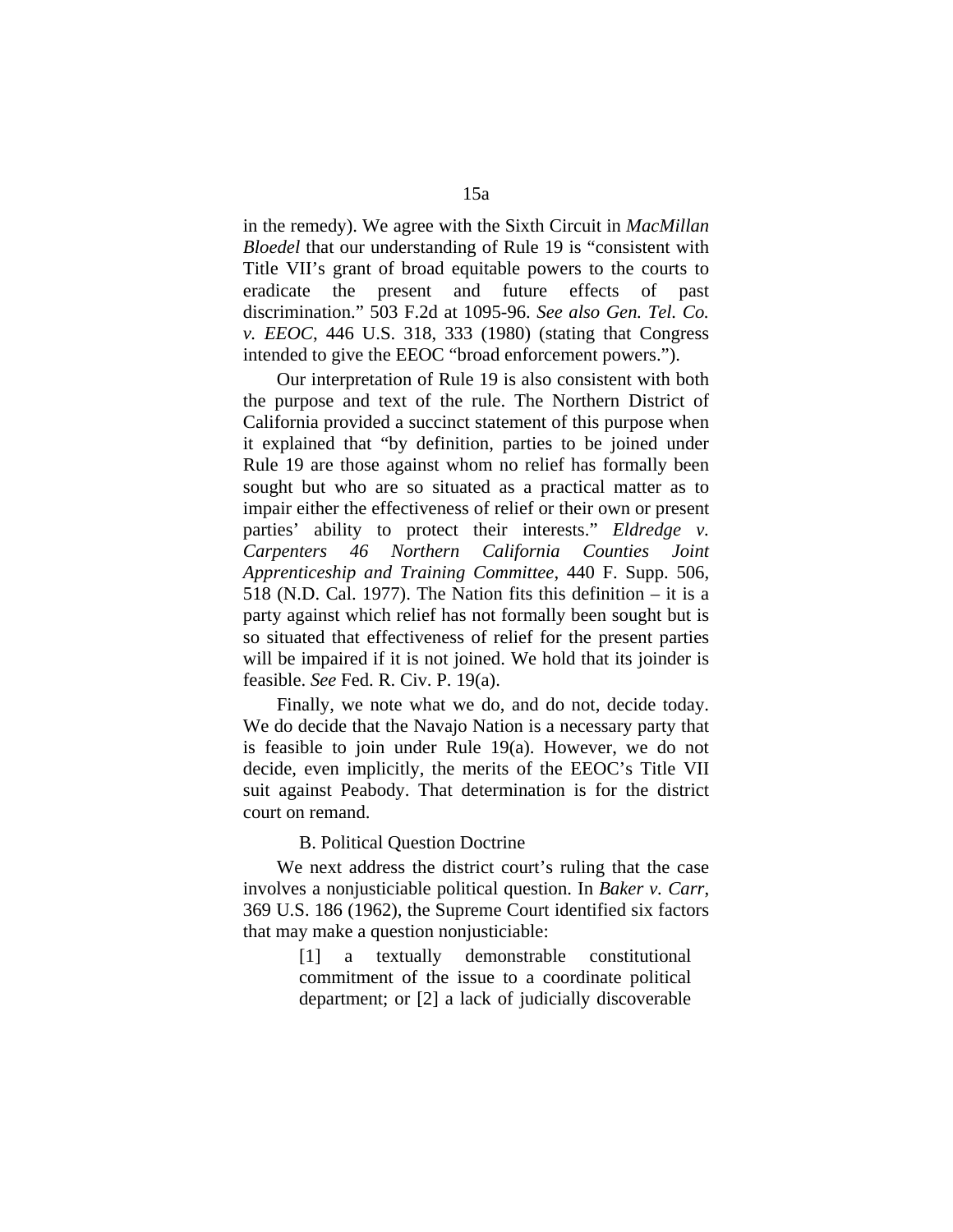and manageable standards for resolving it; or [3] the impossibility of deciding without an initial policy determination of a kind clearly for nonjudicial discretion; or [4] the impossibility of a court's undertaking independent resolution without expressing lack of the respect due coordinate branches of government; or [5] an unusual need for unquestioning adherence to a political decision already made; or [6] the potentiality of embarrassment from multifarious pronouncements by various departments on one question.

*Id.* at 217. *See also Los Angeles County Bar Ass'n v. Eu*, 979 F.2d 697, 702 (9th Cir. 1992) (quoting the six *Baker* factors). The *Baker* factors must be interpreted in light of the purpose of the political question doctrine, which "excludes from judicial review those controversies which revolve around policy choices and value determinations constitutionally committed for resolution to the halls of Congress or the confines of the Executive Branch." *Japan Whaling Association v. Am. Cetacean Society*, 478 U.S. 221, 230 (1986).

The district court misunderstood the political question doctrine when it held that the third, fourth, and sixth *Baker*  factors were implicated by the EEOC's claim. A nonjusticiable political question exists when, to resolve a dispute, the court must make a policy judgment of a legislative nature, rather than resolving the dispute through legal and factual analysis. *See Koohi v. United States*, 976 F.2d 1328, 1331 (9th Cir. 1992). While it is true that the EEOC is challenging a lease that the DOI has approved, the district court was not called upon to make an "initial policy determination." Resolving whether and how Title VII applies is a matter of statutory interpretation and thus involves simply implementing policy determinations Congress has already made. The issues here are entirely legal, and are of a sort "familiar to the courts. " *Eu*, 979 F.2d at 702.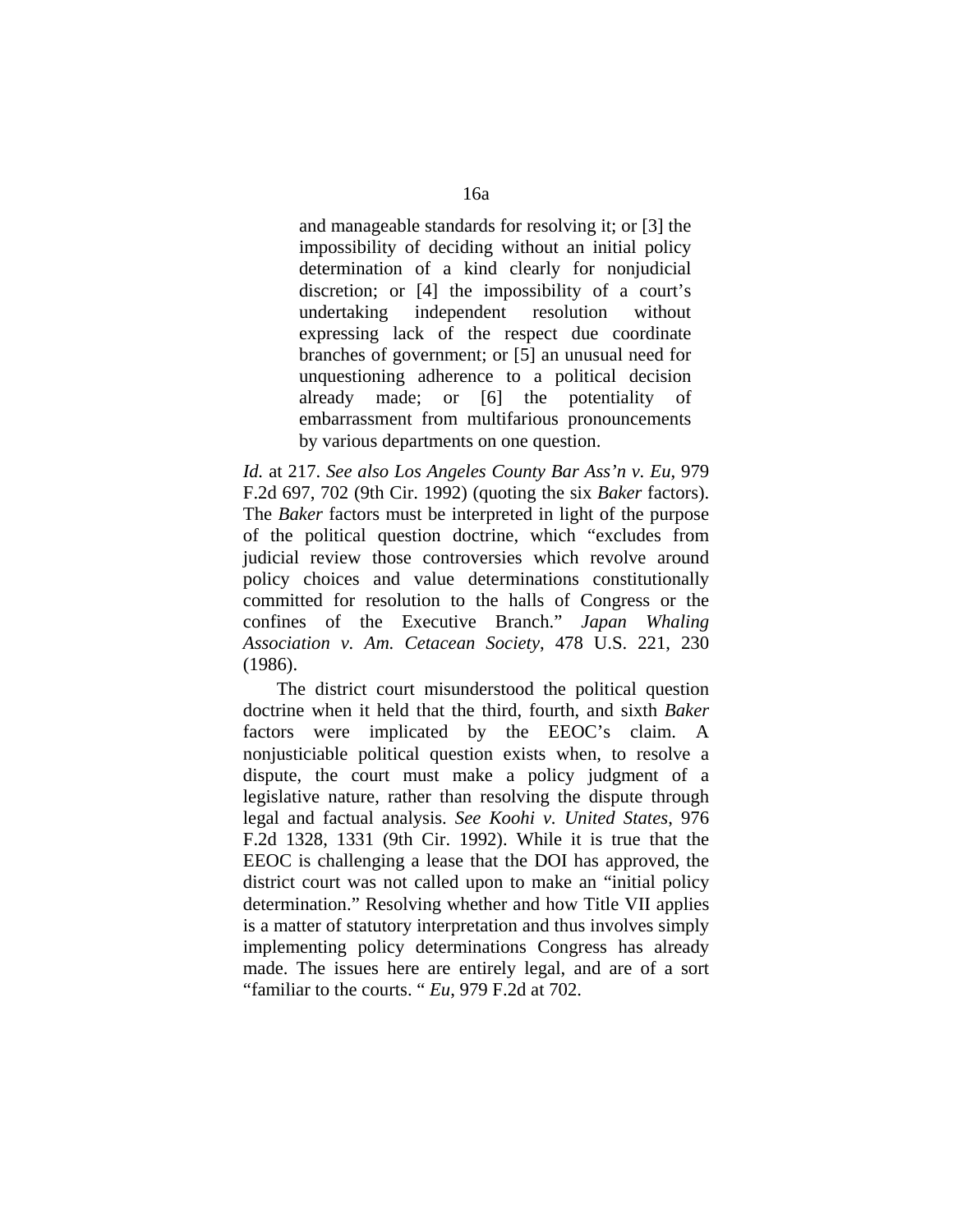Nor do the fourth and fifth *Baker* factors apply merely because, at the behest of the EEOC, the district court was asked to rule on the legality of a lease that the DOI had approved. We regularly review the actions of federal agencies to determine whether they comport with applicable law. *See Japan Whaling Ass'n*, 478 U.S. at 230 (explaining that the political question doctrine did not bar a challenge to the Secretary of Commerce's action when a decision required "applying no more than the traditional rules of statutory construction, and then applying this analysis to the particular set of facts presented"). Nor do controversies between departments of the federal government necessarily present political questions. *See, e.g., United States v. Nixon*, 418 U.S. 683, 693 (1974) (dispute between the President and the Special Prosecutor); *United States v. ICC*, 337 U.S. 426, 430 (1949) (suit by the United States to review decision of the Interstate Commerce Commission); *TVA v. EPA*, 278 F.3d 1184, 1198 (11th Cir. 2002) (dispute between federal agencies about the meaning of the Clean Air Act). We therefore conclude that no part of this case presents a nonjusticiable political question.

## C. Record-Keeping Claim

We turn finally to the EEOC's record-keeping claim. Title VII requires a covered employer to make and preserve records that are "relevant to the determinations of whether unlawful employment practices have been or are being committed." 42 U.S.C. § 2000e-8(c). In its complaint, the EEOC alleged that Peabody had failed to keep employment applications and sought an injunction directing Peabody to do so. Peabody has a record-keeping obligation under Title VII unrelated to the challenged Navajo employment preference. Although the district court did not explicitly discuss or analyze this claim, its entry of final judgment nonetheless effectively dismissed it.

Peabody's motion for summary judgment did not mention the record-keeping claim, and its motion to dismiss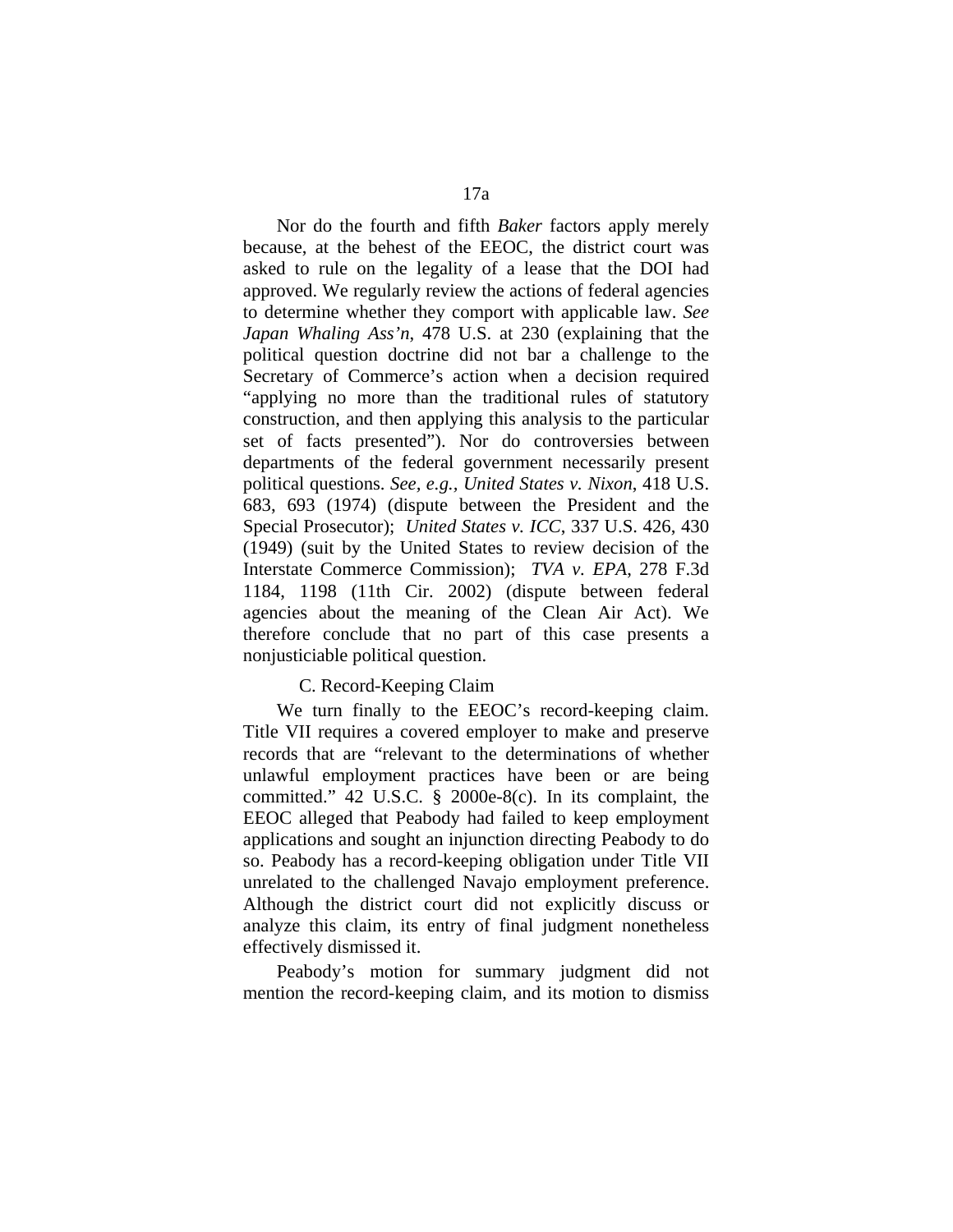argued only that the EEOC was not entitled to a jury trial on the claim. In the absence of argument by the parties, fair notice to the EEOC that its record-keeping claim faced dismissal, or any justification offered by the district court for entering summary judgment on the claim, we vacate the judgment as to the EEOC's record-keeping claim and remand for further proceedings. *See Celotex Corp. v. Catrett*, 477 U.S. 317, 323 (1986) (the moving party "bears the initial responsibility of informing the district court of the basis for its motion"); *Couveau v. American Airlines, Inc.*, 218 F.3d at 1081 (observing that when the reasons for the district court's decision are not clear, we may vacate summary judgment and remand).

## Conclusion

We do not decide the merits of the EEOC's Title VII claim against Peabody today. We hold simply that the Navajo Nation is a necessary party to the action, and that it is feasible to join the Nation in order to effect complete relief between the parties. We also hold that the EEOC's suit does not present a non-justiciable political question. Finally, we reverse the district court's dismissal of the EEOC's recordkeeping claim. We remand for further proceedings consistent with this opinion.

## REVERSED AND REMANDED.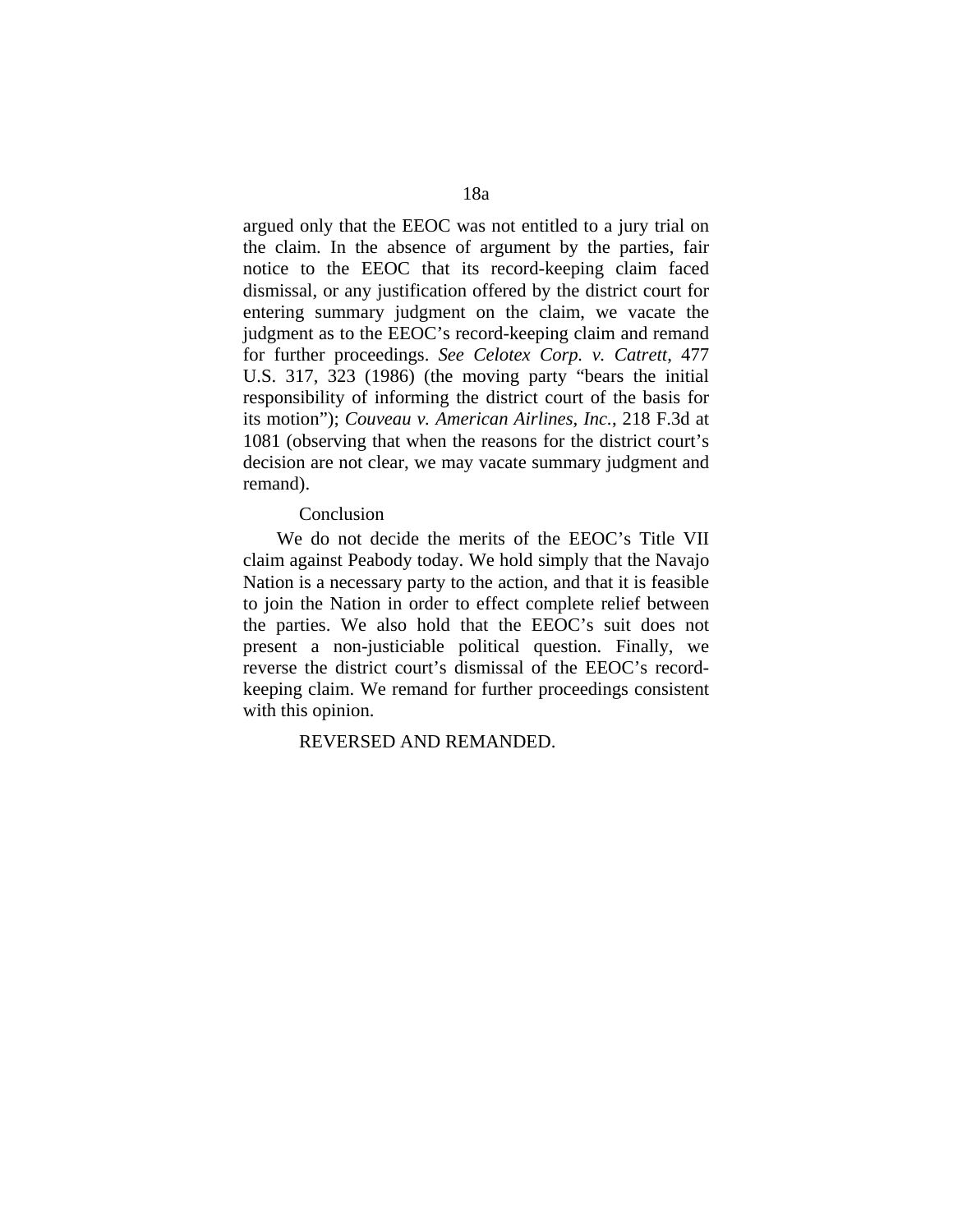# 19a

# IN THE UNITED STATES DISTRICT COURT FOR THE DISTRICT OF ARIZONA

## No. CIV 01-1050-PHX-MHM

# EQUAL EMPLOYMENT OPPORTUNITY COMMISSION,

Plaintiff, vs.

PEABODY COAL COMPANY, Defendant.

September 24, 2002, Decided September 26, 2002, Filed

**COUNSEL:** For EQUAL EMPLOYMENT OPPORTUNITY COMMISSION, plaintiff: Mary Joleen O'Neill, Esq, Katherine J Kruse, Equal Employment Opportunity Commission, Phoenix, AZ.

For PEABODY COAL COMPANY, defendant: Lawrence Jay Rosenfeld, Esq, Mary E Bruno, John F Lomax, Jr, Greenberg Traurig LLP, Phoenix, AZ.

For DELBERT MARIANO, THOMAS SAHU, intervenors: Tod F Schleier, Esq, Bradley Hugh Schleier, Esq, James M Jellison, Schleier Jellison & Schleier PC, Phoenix, AZ.

## **ORDER**

Pending before this Court are the following motions: Defendant's Motion for Summary Judgment (Doc. # 38); Defendant's Motion to Dismiss and/or Stay and/or Motion to Strike (Doc. # 24); Plaintiff's Motion to Strike Portions of the Statement of Facts and Affidavits Submitted by Defendant in Support of its Motion for Summary Judgment (Doc. # 43); Defendant's Motion to Strike Plaintiff's Reply in Support of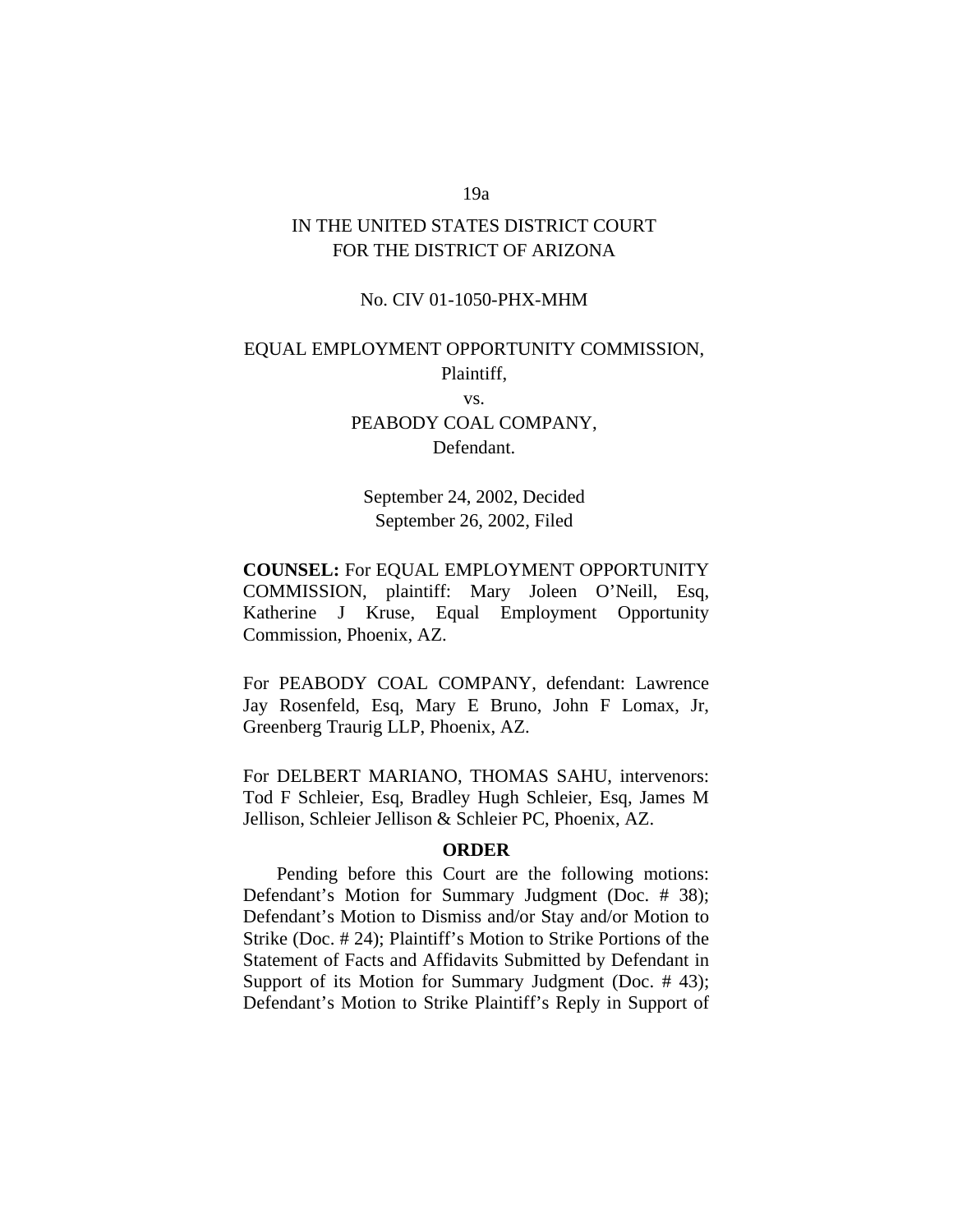Plaintiff's Motion to Strike as Untimely (Doc. # 49); and Delbert Mariano and Thomas Sahu's Motion to Intervene as Plaintiffs (Doc. # 23).

## **I. FACTUAL BACKGROUND**

The Equal Employment Opportunity Commission ("EEOC") has filed this Complaint against Peabody Western Coal Company ("Peabody Coal") claiming a violation of Title VII of the Civil Rights Act of 1964, as amended, 42 U.S.C. § § 2000e *et seq*.

Specifically, the EEOC alleges that Peabody Coal violates Title VII's prohibitions against national original discrimination by giving preference in hiring to Navajos over non-Navajo Native Americans at its coal mining operations located on the Navajo and Hopi Indian Reservations (the "Black Mesa Complex").

The EEOC claims that Delbert Mariano and Thomas Sahu, members of the Hopi Tribe, and Robert Koshiway, a member of the Otoe Tribe (now deceased), applied for positions with Peabody Coal and were denied employment in favor of members of the Navajo Nation. Before filing this lawsuit against Peabody Coal, the EEOC engaged in some informal conciliation. The conciliation process failed to resolve the matter, and this lawsuit was filed.

## **A. THE COAL LEASES**

Peabody Coal conducts coal mining operations on the Navajo and Hopi Reservations in northeastern Arizona pursuant to drilling and exploration permits and coal mining leases executed with the respective tribes.<sup>1</sup> These permits and coal leases require Peabody Coal to provide preference in employment to members of the respective tribes. These permits and coal leases also require approval of the United

<span id="page-19-0"></span> $\overline{a}$ 

<sup>&</sup>lt;sup>1</sup> These operations provide coal to the Salt River Project Agricultural Improvement and Power District generating station in Page, Arizona, and to Southern California Edison's Mojave generating station.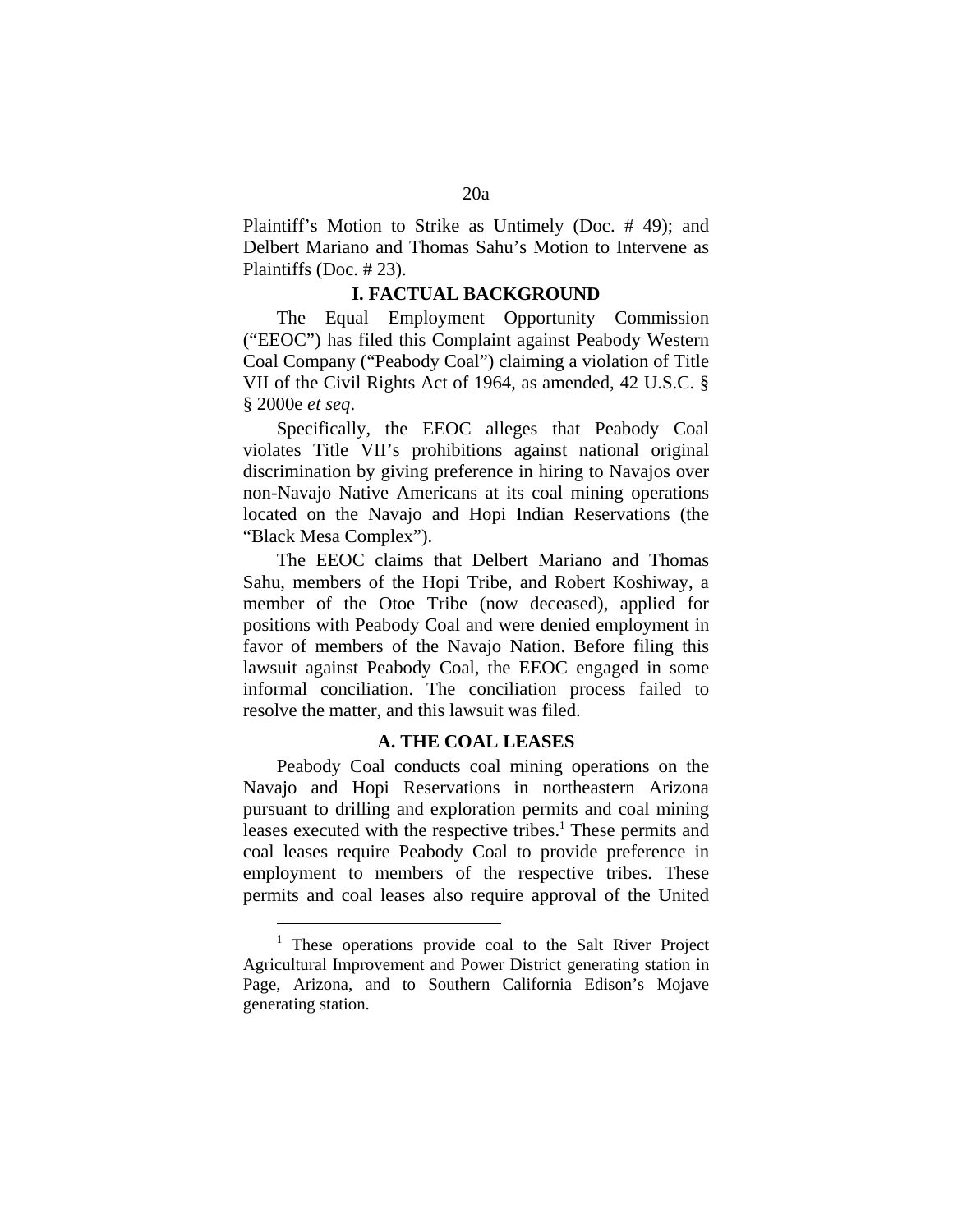States Secretary of the Interior under certain circumstances. Specifically, these provisions are as follows.

#### **1. The 1961 Navajo Permit**

The Drilling and Exploration Permit executed on May 13, 1961 between The Navajo Tribe of Indians and Sentry Royalty Company, Peabody Coal's predecessor in interest, provides in pertinent part:

> 9. Permittee shall commence prospecting operations for coal within ninety (90) days of the approval of this permit by the Secretary of the Interior ...

> 10. Permittee will employ members of the Navajo Tribe when available in all positions for which they are qualified and pay prevailing wages to such Navajo employees. Permittee will make a special effort to work members of the Navajo Tribe into skilled, technical and other jobs in connection with its operations under this permit.

> > \*\*\*

12. This permit shall not be assignable without approval of the Advisory Committee of the Navajo Tribal Counsel and the Secretary of the Interior.

This Drilling and Exploration Permit (the "1961 Navajo Permit") was signed and is dated February 6, 1962, by James F. Canan, assistant area director, Bureau of Indian Affairs, Department of the Interior. Article XIX of the form Lease attached as Exhibit B to the 1961 Navajo Permit" also contains a Navajo employment preference provision as follows:

> ARTICLE XIX. NAVAJO EMPLOYMENT PREFERENCE

> Lessee agrees to employ Navajo Indians when available in all position for which, in the judgment of Lessee, they are qualified, and to pay prevailing wages to such Navajo employees and to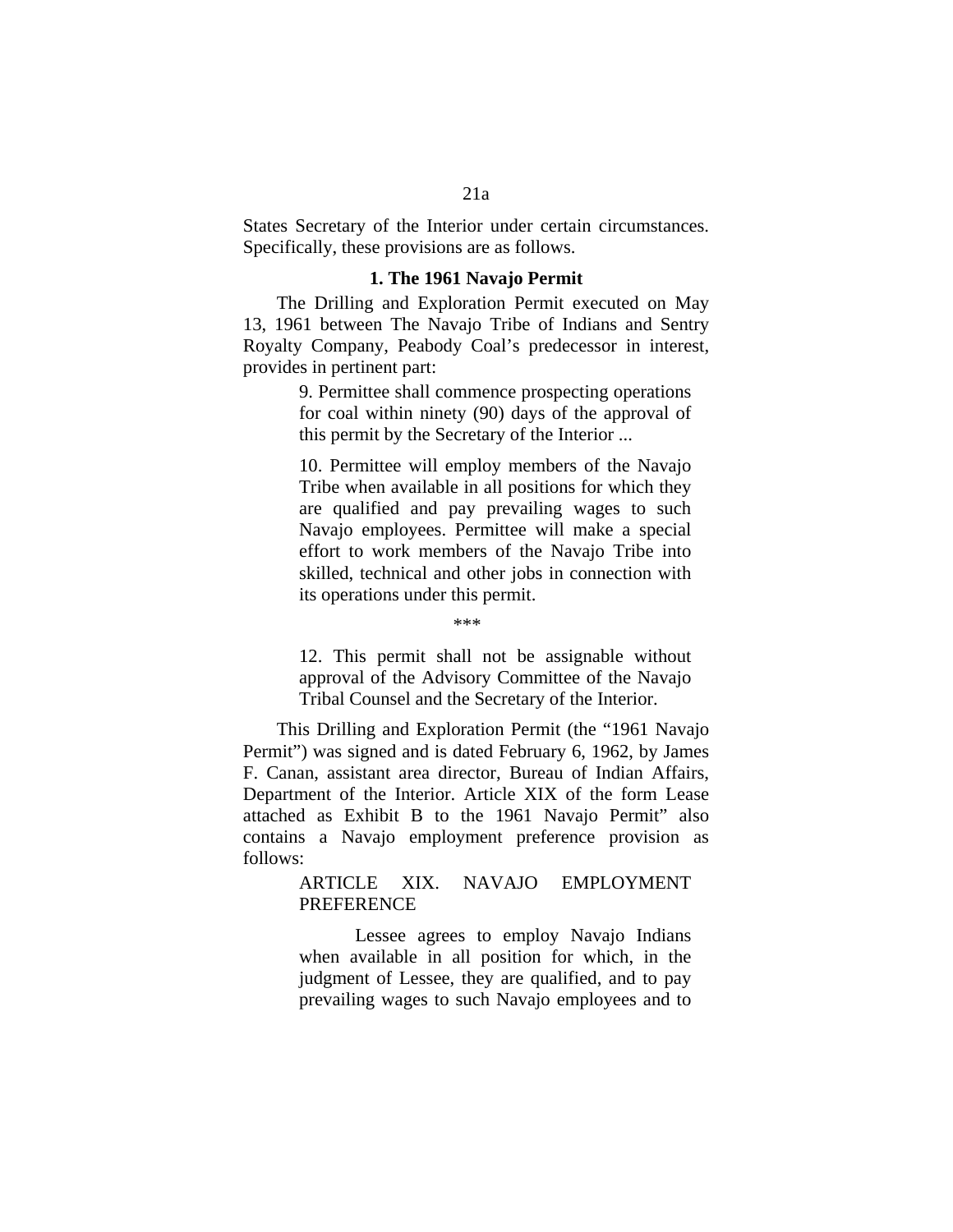utilize services of Navajo contractors whenever feasible.

Lessee shall make a special effort to work Navajo Indians into skilled, technical and other higher jobs in connection with Lessee's operations under this lease.

#### **2. The 1964 Navajo Coal Lease No. 8580**

A Mining Lease executed on February 1, 1964 between the Navajo Tribe and Sentry Royalty Company, Peabody Coal's predecessor in interest, for the lands that were subject of the 1961 Navajo Permit ("Navajo Coal Lease No. 8580"), provides in pertinent part:

## ARTICLE VI. TERMINATION OF FEDERAL **JURISDICTION**

During the period that the land so leased is under Federal jurisdiction, the royalty provisions of this lease are subject to reasonable adjustment by the Secretary of the Interior or his authorized representative at the end of twenty years from the effective date of this lease, and at the end of each successive ten-year period thereafter. . .

\*\*\*

## ARTICLE VIII. SUSPENSION OF MINING OPERATIONS

Whenever permitted by law, if the Secretary of the Interior or his authorized representative considers the marketing facilities inadequate or the economic conditions unsatisfactory, he may, with the concurrence of the Advisory Committee of the Navajo Tribal Council, authorize the suspension of mining operations for such time as he considers advisable. . .

\*\*\*

## ARTICLE X. REGULATIONS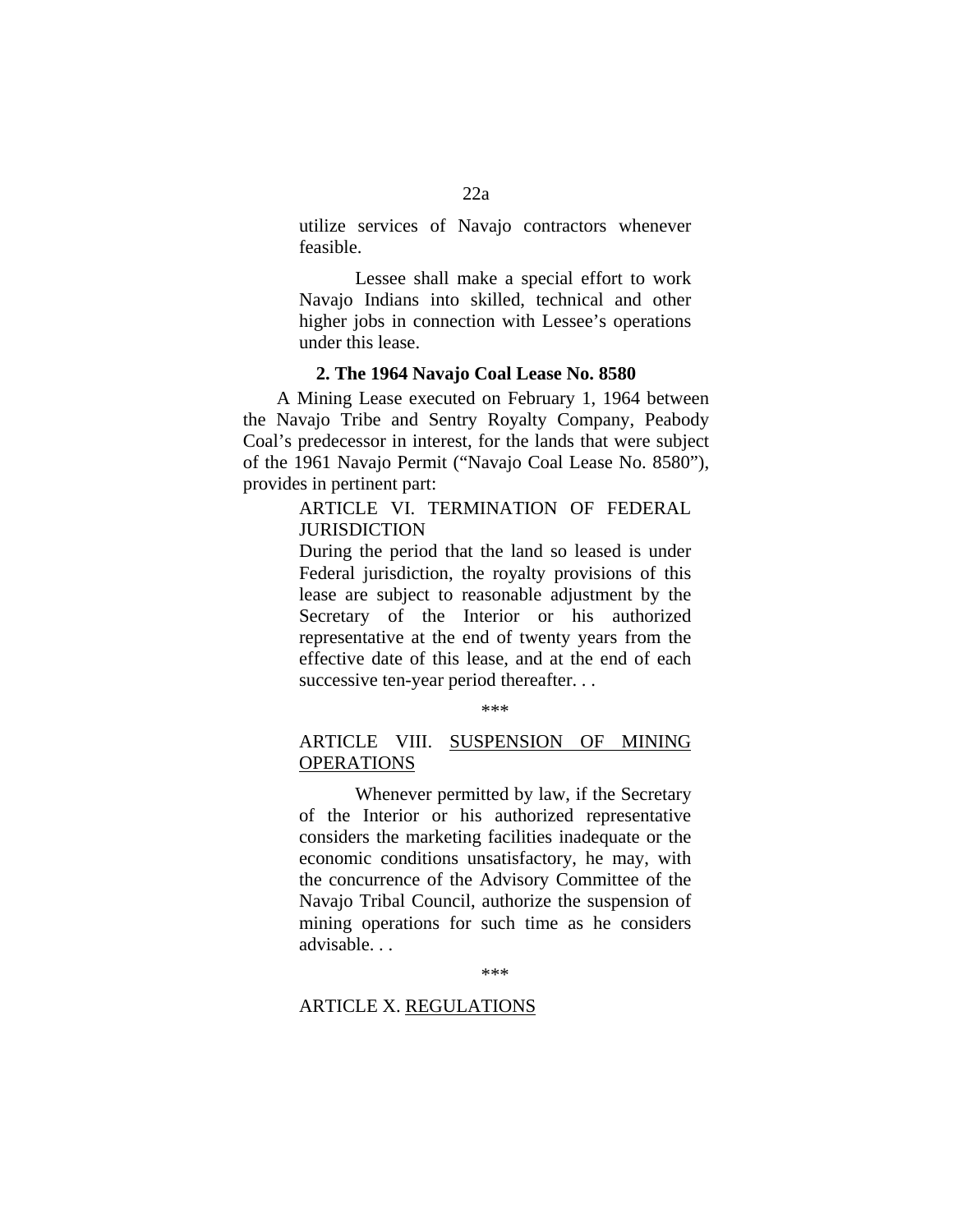Lessee shall abide by and conform to any and all regulations of the Secretary of the Interior now or hereafter in force relative to such leases. . .

\*\*\*

## ARTICLE XI. ASSIGNMENT OF LEASE

Lessee shall not assign this lease or any interest therein by an operating agreement or otherwise, or sublet any portion of the leased premises, except with the prior approval of the Secretary of the Interior and the Advisory Committee of the Navajo Tribal Council. . .

\*\*\*

## ARTICLE XVI. CANCELLATION AND FORFEITURE

When, in the opinion of the Mining Engineer of the Navajo Tribe and the Secretary of the Interior, before restrictions are removed, there has been a violation of any of the terms and conditions of this lease, the Secretary of the Interior and the Navajo Tribe shall have the right . . . to declare this lease null and void. . .

#### \*\*\*

## ARTICLE XIX. NAVAJO EMPLOYMENT PREFERENCE

Lessee agrees to employ Navajo Indians when available in all positions for which, in the judgment of Lessee, they are qualified, and to pay prevailing wages to such Navajo employees and to utilize services of Navajo contractors where feasible.

Lessee shall make a special effort to work Navajo Indians into skilled, technical and other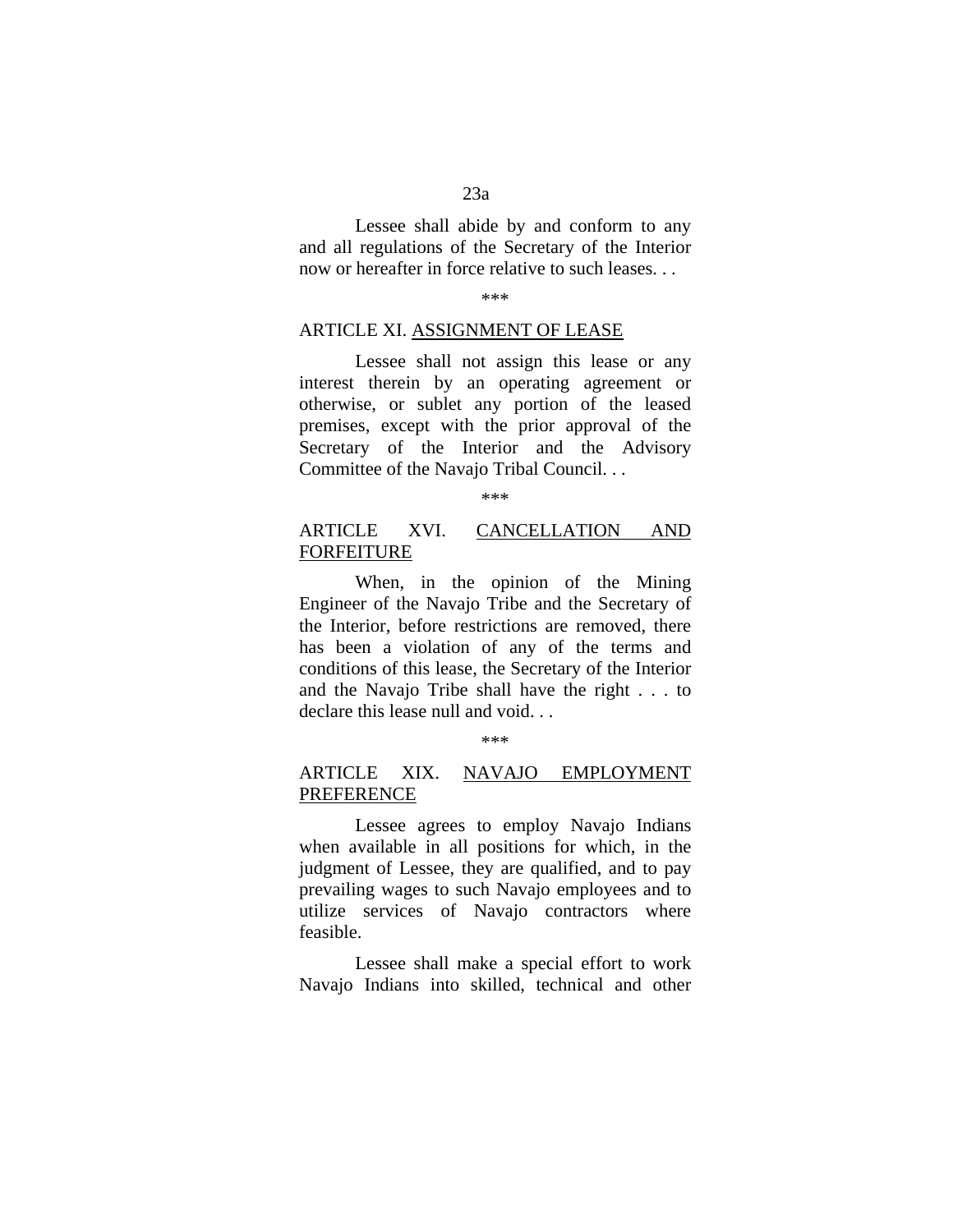## 24a

higher jobs in connection with Lessee's operations under this Lease.

\*\*\*

## ARTICLE XXII. OBSERVANCE OF TRIBAL RESOLUTIONS

"Lessee agrees to comply with all lawful resolutions adopted by the Navajo Tribal Council."

\*\*\*

## ARTICLE XXVIII. NOTICES

Any notice, demand or request provided for in this lease, or given or made in connection with it shall be deemed to be properly given if delivered in person, or sent by registered or certified mail . . . to the persons specified below:

To or upon the Tribe:

Chairman Navajo Tribal Council Window Rock, Arizona and

General Superintendent Navajo Agency, Bureau of Indian Affairs Window Rock, Arizona ...

Navajo Coal Lease No. 8580 was approved on August 28, 1964 by John C. Dibbern, assistant area director of the Bureau of Indian Affairs, Department of the Interior.

## **3. The 1964 Joint Use Permit**

A Drilling and Exploration Permit executed on June 1, 1964 between The Hopi Tribe of Arizona and The Navajo Tribe of Indians and Sentry Royalty Company, Peabody Coal's predecessor in interest (the "Joint Use Permit"), contains provisions nearly identical to those in the 1961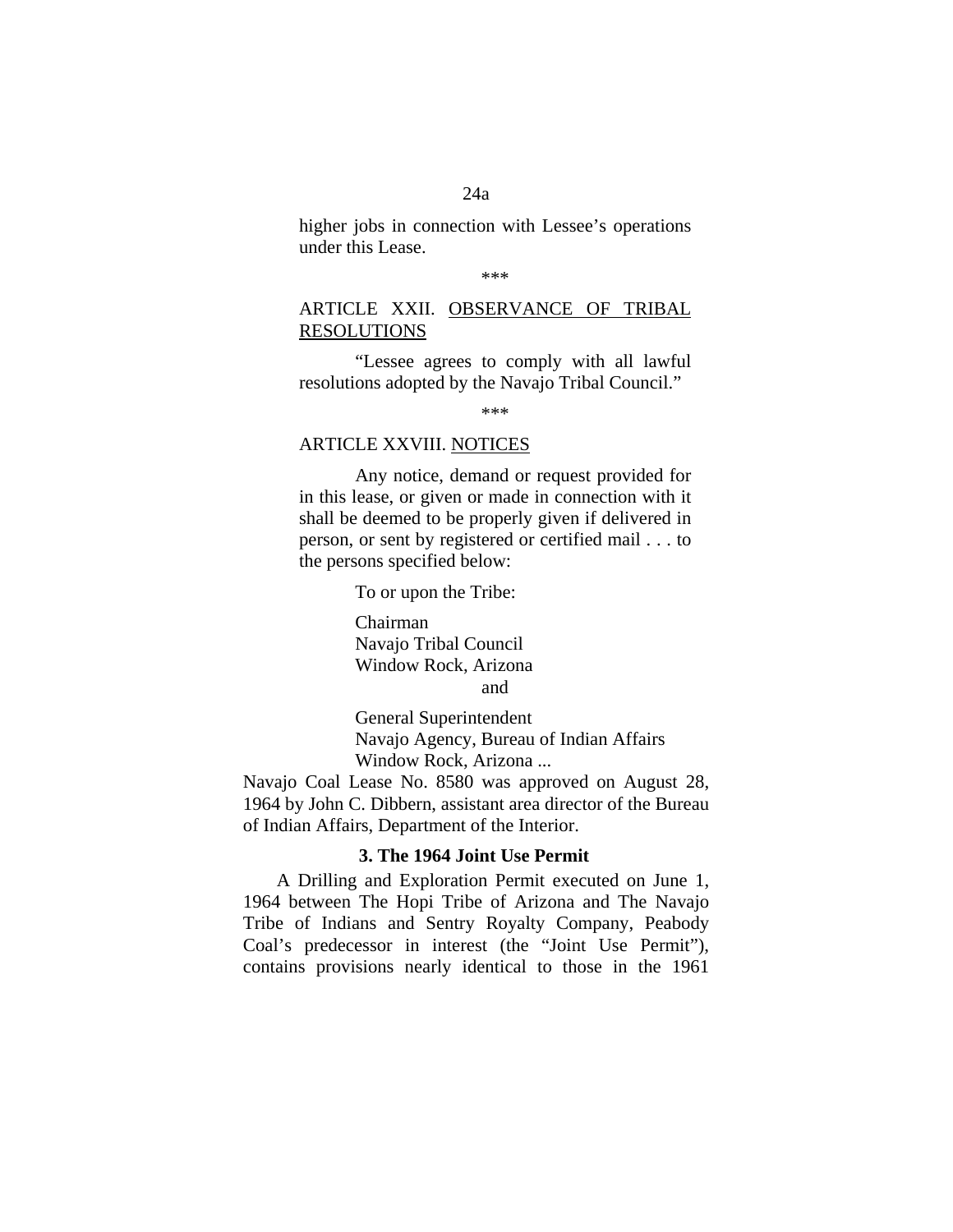Navajo Permit. The Joint Use Permit provides in pertinent part:

> 1. Pursuant to authority contained in a resolution of the Hopi Tribal Council, H-7-64 dated June 1, 1964, and a resolution of the Advisory Committee of the Navajo Tribal Council, ACMY-77-64 dated May 7, 1964, Permittee is hereby granted the exclusive right to drill and explore for coal for a period of two years from and after the date of approval hereof by the Secretary of the Interior. . .

> > \*\*\*

10. Permittee will employ members of the Hopi and Navajo Tribes when available in all positions for which they are qualified and pay prevailing wages to such Hopi and Navajo employees. Permittee will make a special effort to work members of the Hopi and Navajo Tribes into skilled, technical, and other higher jobs in connection with its operations under this permit.

\*\*\*

12. This permit shall not be assignable without the prior approval of the Hopi Tribal Council, the Advisory Committee of the Navajo Tribal Council, and the Secretary of the Interior.

The Joint Use Permit was approved and signed on October 20, 1964 by John C. Dibbern, area director, Gallup Area Office, Bureau of Indian affairs, Department of the Interior, and on October 23, 1964, by George W. Hadden, area director, Phoenix Area Office, Bureau of Indian Affairs, Department of the Interior.

Exhibit B to the Joint Use Permit, made a part thereof pursuant to paragraph 1 of the Joint Use Permit, and entitled "United States Department of the Interior Bureau of Indian Affairs Mining Lease between Sentry Royalty Company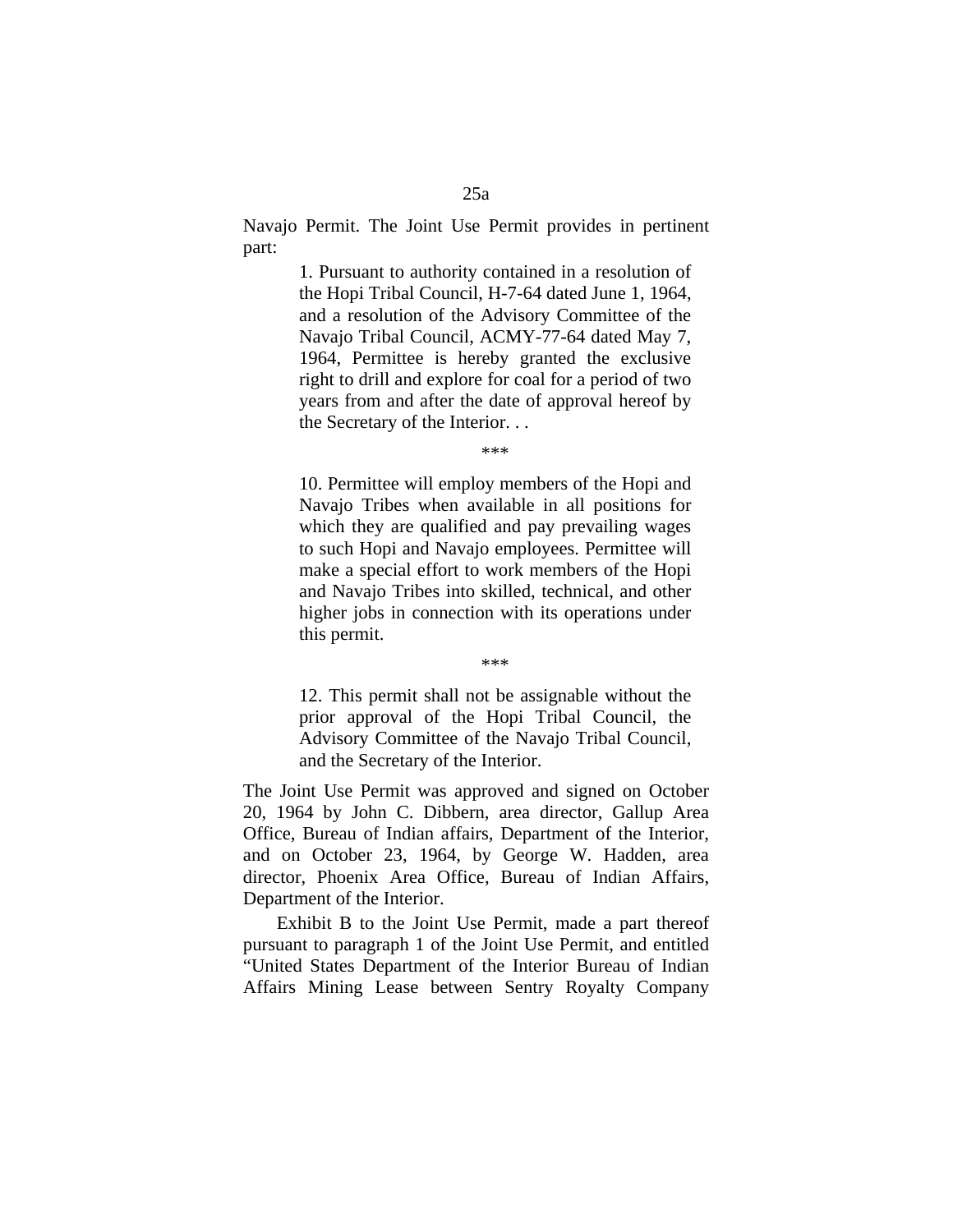[Peabody Coal's predecessor in interest] and the Hopi and Navajo Tribes" (the "Joint Use Lease") contains provisions nearly identical to those in Coal Lease No. 8580, except that employment preference is given to both Hopis and Navajos. Before execution of the Joint Use Lease, however, a dispute arose regarding the terms of this Joint Use Lease. As a result, the Hopi Tribe and the Navajo Tribe executed separate mining leases on June 6, 1966.

The resulting Hopi Coal Lease, entitled "United States Department of the Interior Bureau of Indian Affairs Mining Lease between the Hope [sic] Tribe, State of Arizona and Sentry Royalty Company" required Sentry (predecessor in interest to Peabody Coal) to give Hopi Indians preference in hiring, allowed the Hopi Tribe to extend the preference to Navajo Indians, and required Sentry (predecessor in interest to Peabody Coal) to "make a special effort to work Hopi and Navajo Indians into skilled, technical and other higher jobs in connection with Lessee's operations under this lease.

## **4. The 1966 Navajo Coal Lease No. 9910**

The resulting Navajo Lease ("Navajo Coal Lease No. 9910"), "United States Department of the Interior Bureau of Indian Affairs Mining Lease between Sentry Royalty Company and the Navajo Tribe State of Arizona," contained terms virtually identical to those in Navajo Coal Lease No. 8580, except that it allowed Sentry, predecessor in interest to Peabody Coal, to extend the employment preference provision to members of the Hopi Tribe. It provided in pertinent part as follows:

## ARTICLE IV. ANNUAL RENTAL

Lessee agrees . . . to pay or cause to be paid to the Secretary of the Interior or his authorized representative, for the use and benefit of the Navajo Tribe. . .

\*\*\*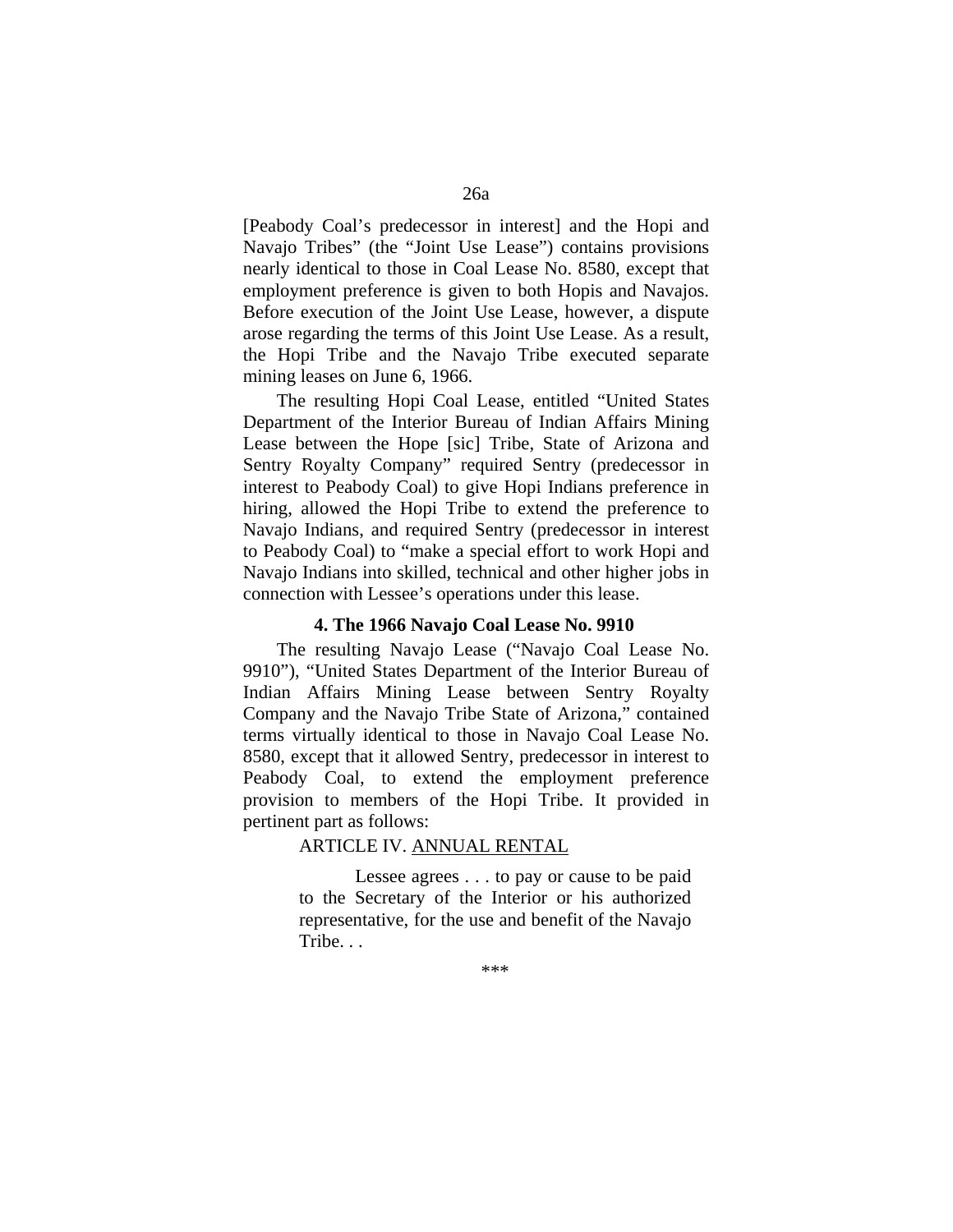## ARTICLE VI. SUSPENSION OF MINING OPERATIONS

Whenever permitted by law, if the Secretary of the Interior or his authorized representative considers the marketing facilities inadequate or the economic conditions unsatisfactory, he may, with the concurrence of the Lessor, authorize the suspension of mining operations for such time as he considers advisable. . .

#### \*\*\*

#### ARTICLE VIII. REGULATIONS

Lessee shall abide by and conform to any and all regulations of the Secretary of the Interior now or hereafter in force relative to such leases. . .

#### \*\*\*

#### ARTICLE IX. ASSIGNMENT OF LEASE

Lessee shall not assign this lease or any interest therein by an operating agreement or otherwise, or sublet any portion of the leased premises, except with the prior approval of the Secretary of the Interior and the Lessor. .

\*\*\*

#### ARTICLE XI. INSPECTION

The leased premises and producing operation, improvements, machinery and fixtures thereon and connected therewith and all pertinent books and accounts of Lessee shall be open at all times for inspection by agents of the Lessor or any duly authorized representative of the Secretary of the Interior.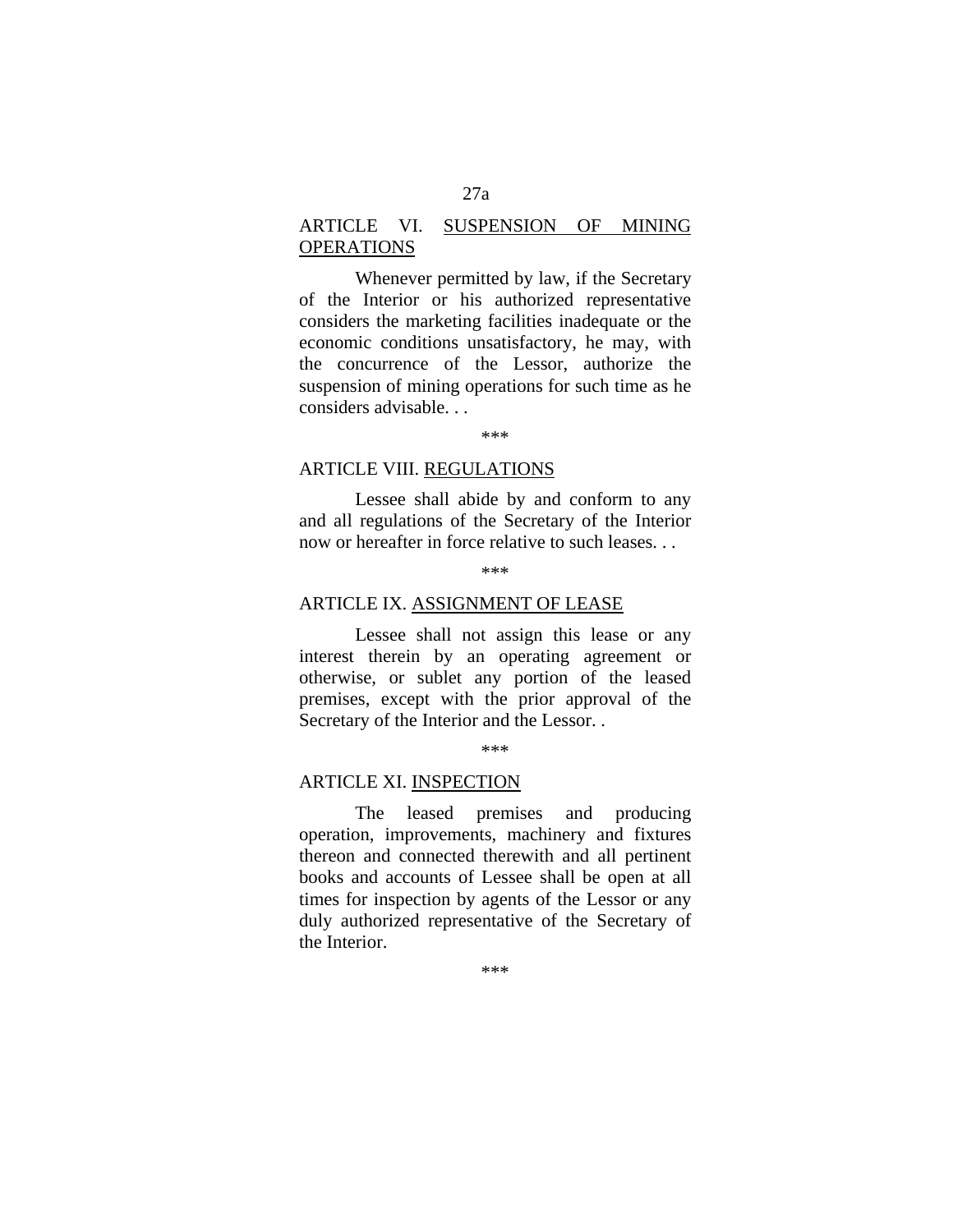## ARTICLE XIV. CANCELLATION AND FORFEITURE

When, in the opinion of the Lessor and the Secretary of the Interior, before restrictions are removed, there has been a violation of any of the terms and conditions of this lease, the Secretary of the Interior and the Lessors shall have the right . . . to declare this lease null and void. . .

#### ARTICLE XVII. EMPLOYMENT PREFERENCE

Lessee agrees to employ Navajo Indians when available in all positions for which, in the judgment of Lessee, they are qualified, and to pay prevailing wages to such Navajo employees and to utilize services of Navajo contractors where feasible.

Lessee shall make a special effort to work Navajo Indians into skilled, technical and other higher jobs in connection with Lessee's operations under this Lease. Lessee may at its option extend the benefits of this Article to Hopi Indians.

\*\*\*

#### ARTICLE XXVII. NOTICES

Any notice, demand or request provided for in this lease, or given or made in connection with it, shall be deemed to be properly given if delivered in person, or sent by registered or certified mail ... to the persons specified below:

> Chairman Navajo Tribal Council Window Rock, Arizona

Secretary of the Interior (2 copies)...

<sup>\*\*\*</sup>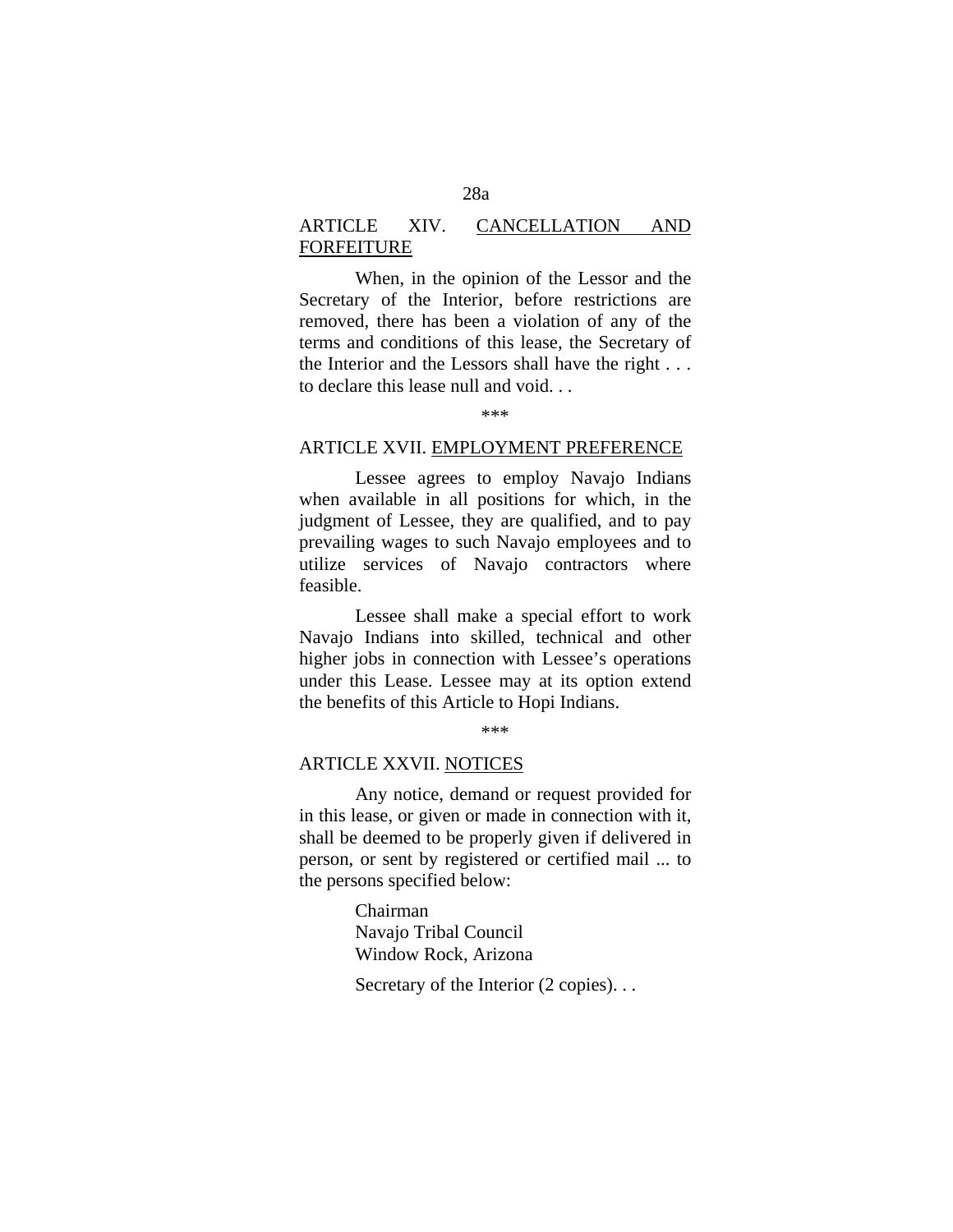Navajo Coal Lease 9910 was approved and signed on July 7, 1966, by Graham Holmes, area director, Bureau of Indian Affairs, Department of the Interior.

#### **5. Drafting, Negotiations, and Amendments**

Peabody Coal in-house counsel Edward L. Sullivan Jr. has testified by affidavit that it is his understanding, based on his review of the 1961 Navajo Permit and the 1964 Joint Use Permit and the history of Peabody Coal's leasing rights in Arizona, that the 1961 Navajo Permit and the form of lease attached as Exhibit B thereto and the 1964 Joint Use Permit and the form of lease attached as Exhibit B thereto were drafted by the United States Secretary of Interior or his authorized representative and presented to Sentry with no meaningful opportunity to bargain over the employment preference term.

The 1964 Navajo Coal Lease No. 8580 and the 1966 Navajo Coal Lease No. 9910 contain virtually identical terms as excerpted above, to the terms in the form leases, with the exception that the 1966 Navajo Coal Lease No. 9910 allows Sentry to extend the Navajo hiring preference to the Hopi Tribe as well.

Attorney Sullivan has further testified pursuant to affidavit that the 1964 Navajo Coal Lease No. 8580 and the 1966 Navajo Coal Lease No. 9910 have been amended twice since they were executed, each time with the approval of the Secretary of the Interior, and each time without any changes to the employment preference provision. In 1987, he testified, a new article was added to each lease, stating that all provisions of the original leases would continue in full force and effect, except as expressly modified by the amendments. The most recent amendment was approved on March 29, 1999, by Bruce Babbitt, then Secretary of the Interior, he testified.

Attorney Marvin O. Young, former Peabody Coal general counsel from 1968 to 1985, further testified by affidavit that he is familiar with two other Mining Leases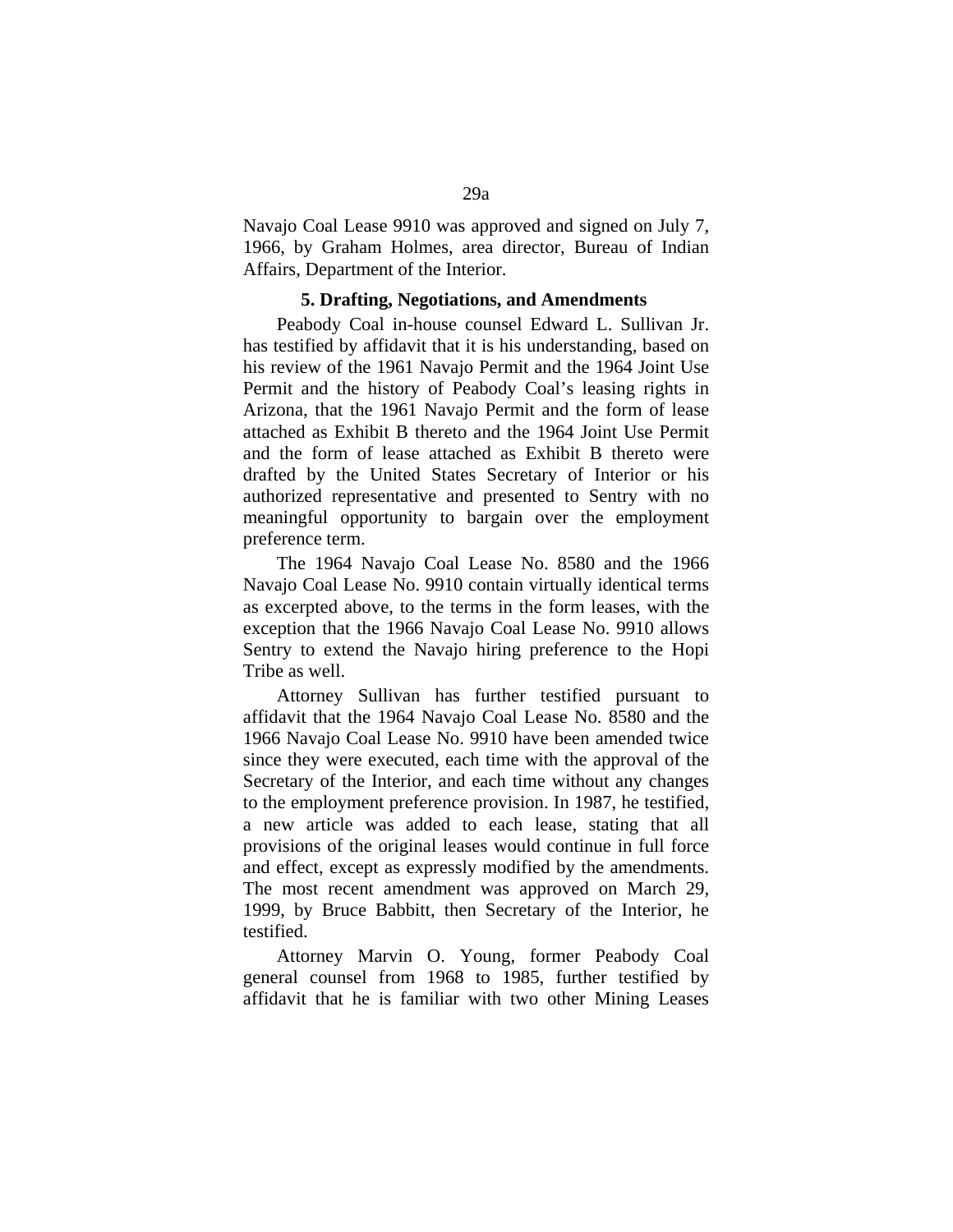executed with the Navajo Nation, one by Utah International, and one by P&M, and that each contains a Navajo employment preference clause. He testified by affidavit that "It is my understanding that the United States Secretary of the Interior required these employment preference provisions as a condition of the leases, as part of a standardized practice by the Secretary of the Interior at the time."

## **5. Navajo Preference in Employment Act**

While this lawsuit has been pending, Peabody Coal has been subject to legal action by the Navajo Nation seeking to enforce the Navajo Preference in Employment Act, 15 NNC § 601, *et seq.*

Section 604 of the Navajo Preference in Employment Act states as follows:

#### **§ 604. Navajo employment preference**

A. All employers doing business within the territorial jurisdiction [or near the boundaries] of the Navajo Nation, or engaged in any contract with the Navajo Nation, shall:

1. Give preference in employment to Navajos. . .

## 15 NNC § 604.

<span id="page-29-0"></span> $\overline{a}$ 

#### **B. EEOC'S OBJECTIONS TO THE EVIDENCE**

The EEOC has not offered any evidence to controvert the evidence offered by Peabody Coal and outlined above, nor has it suggested that it has any such evidence. The EEOC has not disputed that the documents offered by Peabody Coal, specifically the 1961 Navajo Permit, the 1964 Joint Use Permit, the Hopi Lease, and 1964 Navajo Coal Lease No. 8580 and the 1966 Navajo Coal Lease No. 9910 contain the terms outlined. $2$ 

 $2^2$  The EEOC states at page 2 of its brief that "to the extent that the two affiants' avowals rely on actual language from the lease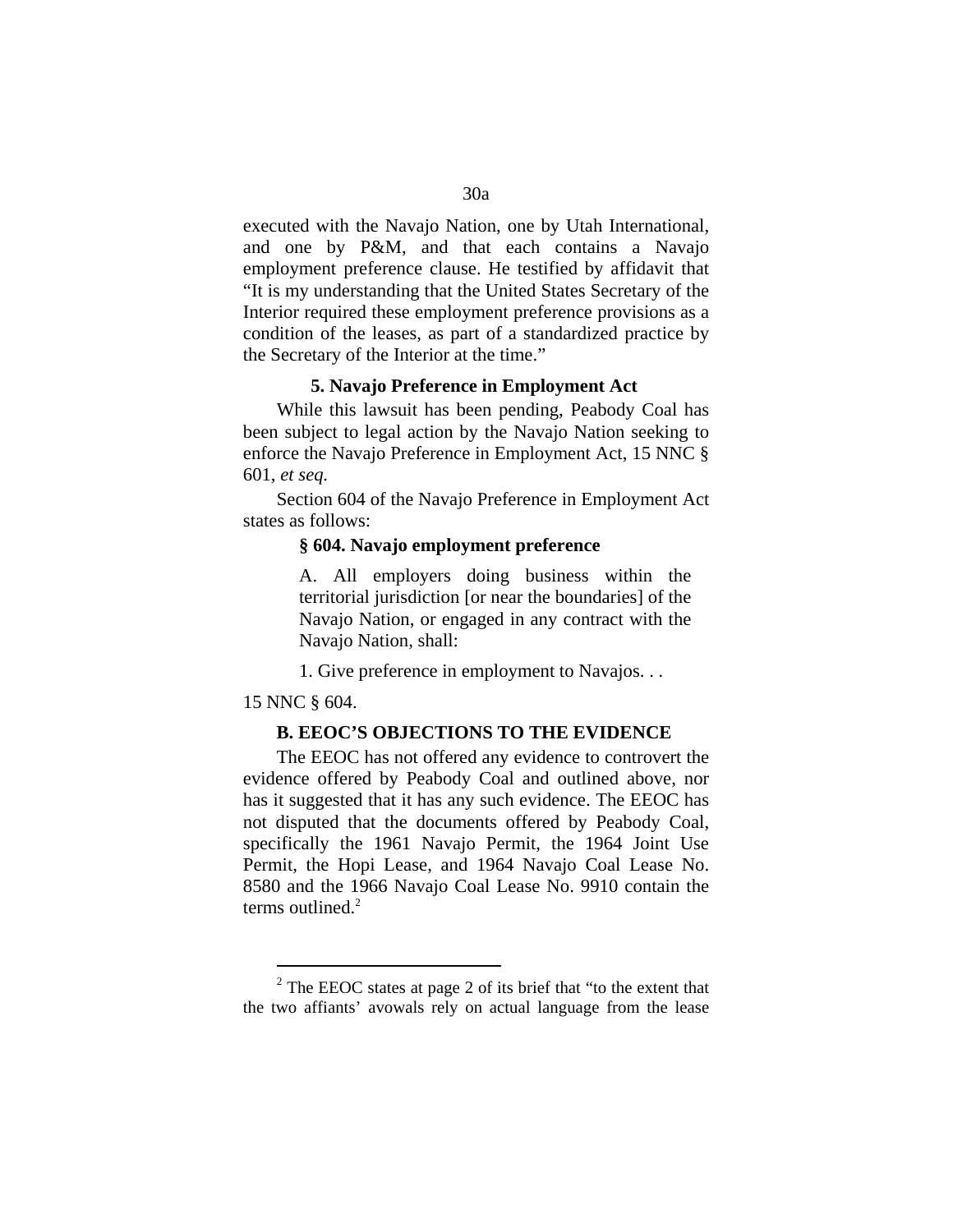The EEOC, however, has moved to strike certain statements outlined in section A.4., *supra,* by Peabody Coal former and present in-house counsel relating to the Secretary of Interior's direct involvement in drafting and approving the Coal Leases, and whether the Navajo employment preference is typically included in such Coal Leases. These statements, the EEOC argues, should not be admitted with regards to Peabody Coal's argument that the issue in this litigation presents a nonjusticiable political question.

The EEOC originally also moved to strike Mr. Sullivan's sworn statements referring to the contents of the amendments to the Coal Leases, *i.e.*, his testimony that the Coal Lease amendments did not change the Navajo hiring preference. The EEOC, however, has since stipulated that the amendments and related supplements to Navajo Coal Lease 8580 and Navajo Coal Lease 9910 "did not change, or address, the hiring preferences outlined in those leases." *See* Corrected Stipulation Regarding Lease Amendments, dated 7/23/02 (Doc. # 57).

The EEOC apparently retains its original objections to Mr. Sullivan's sworn statements as to his understanding that the Secretary of the Interior drafted the original Permits and form of Leases, and that Sentry was not provided the opportunity to bargain over the employment preference term, arguing he has not shown personal knowledge of the negotiations. The EEOC also moved to strike Attorney Young's statement that it was his understanding that the Navajo employment preference was required by the Secretary of Interior in mining leases, and was typical of such leases, on the ground attorney Young has not established personal knowledge.

Peabody Coal, however, cites to a brief that the EEOC filed with the United States Court of Appeals for the Ninth

 $\overline{a}$ 

agreements or other documents attached to their affidavits, the Commission has not challenged the avowals."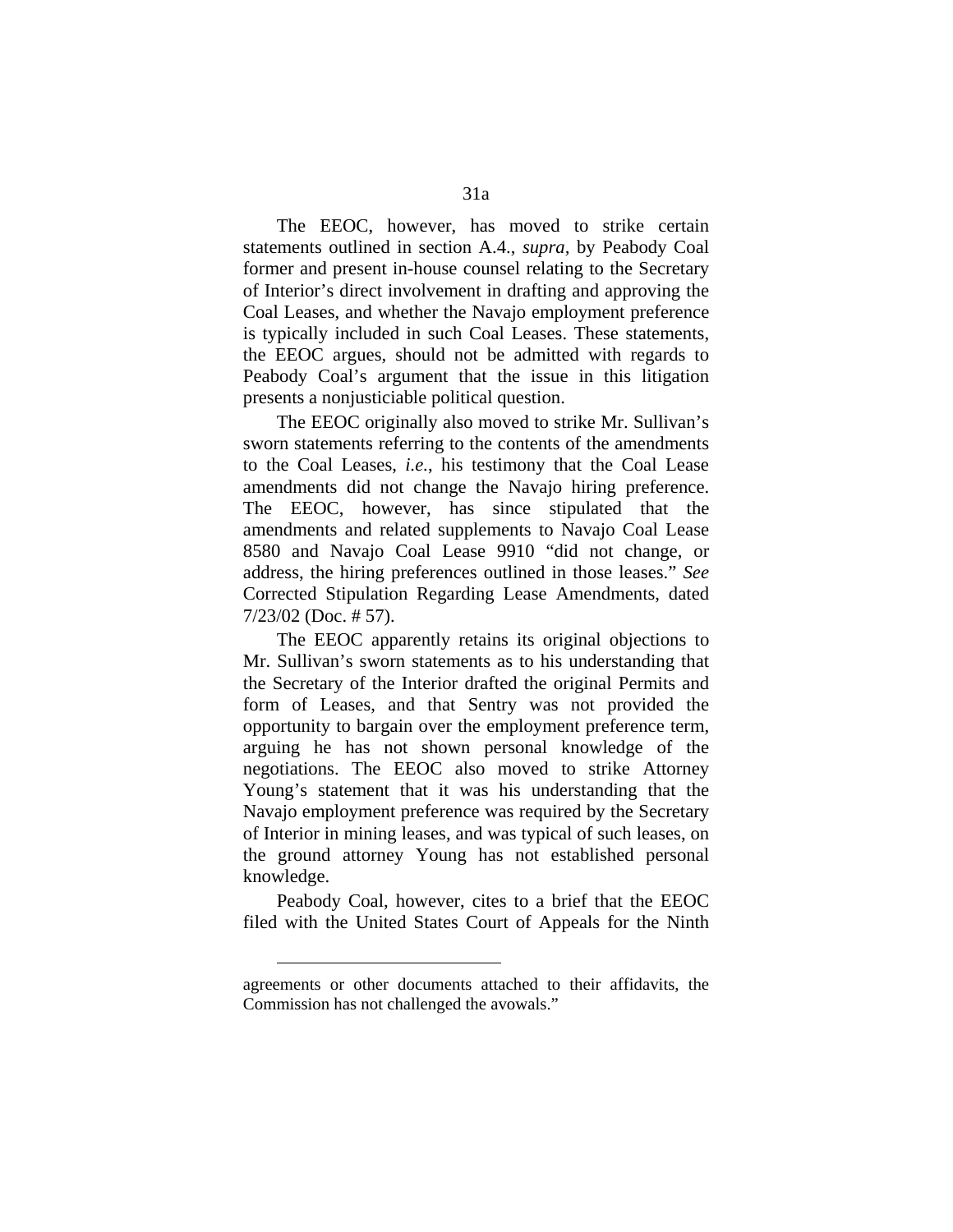Circuit, wherein Peabody Coal conceded that the Navajo employment preference provisions are aggressively pushed by the Navajo Nation and are in a number of the Navajo Nation's lease agreements. *See* EEOC's Motion to Intervene in *Dawavendewa v. Salt River Project Agricultural Improvement and Power District*, at p. 14, attached as Ex. B to Defendant's Response to Plaintiff's Motion to Strike.

## **II. PROCEDURAL BACKGROUND**

Defendant Peabody Coal has moved pursuant to Rule 56 of the Federal Rules of Civil Procedure for summary judgment to dismiss this Complaint on the ground that 1) the Navajo Nation is a necessary and indispensable party to this litigation and its joinder is not feasible under Rule 19(b) because the EEOC is not empowered to bring this action against the tribe; or alternatively 2) this case presents a nonjusticiable political question. In the event this Court does not grant Peabody Coal's motion for summary judgment, Defendant Peabody Coal has moved pursuant to Rules 12(b)(6) and Rule 12(f) to dismiss and/or stay and/or strike this Complaint on the grounds that 1) the EEOC failed to conciliate as required by Title VII; 2) the EEOC failed to set forth legal bases warranting the relief it requests; and 3) the EEOC has defined a class in a manner not permitted by Section 706 of the Civil Rights Act of 1964 on which the EEOC relies.

Finally, Delbert Mariano and Thomas Sahu, members of the Hopi Tribe, and the charging parties in the EEOC complaint, have moved pursuant to Rule 24 of the Federal Rules of Civil Procedure to intervene as plaintiffs in this lawsuit.

## **II. STANDARD OF REVIEW**

A motion to dismiss for failure to state a claim for relief under Rule 12(b)(6) must be treated as a motion for summary judgment under Federal Civil Procedure Rule 56 if either party to the motion to dismiss submits materials outside the pleadings in support of or in opposition to the motion that the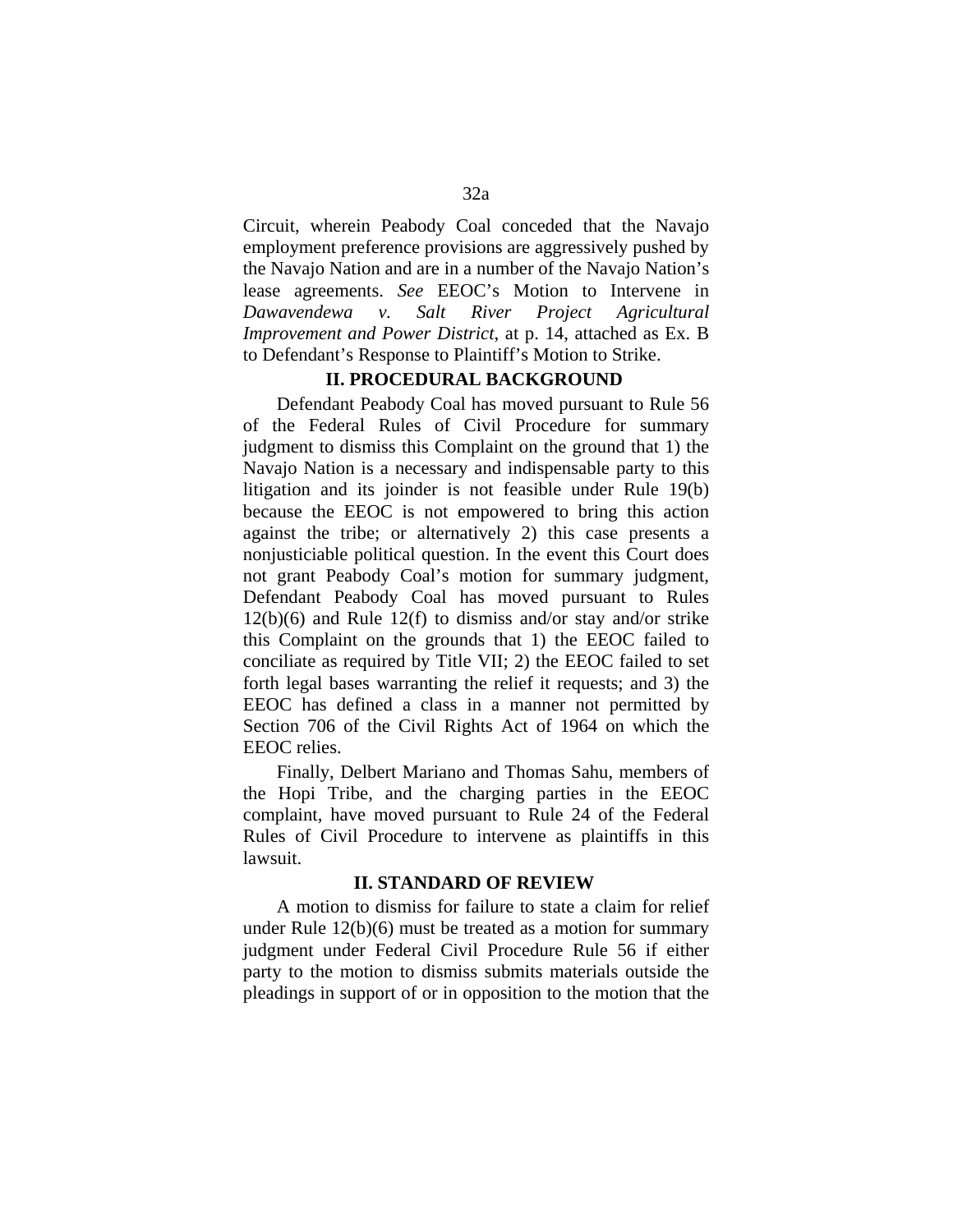Court relies on in its ruling. *Anderson v. Angelone*, 86 F.3d 932, 934 (9th Cir. 1996).

A motion for summary judgment may be granted only if the evidence shows "that there is no genuine issue as to any material fact and that the moving party is entitled to judgment as a matter of law." Fed. R. Civ. P. 56(c). To defeat the motion, the non-moving party must show that there are genuine factual issues "that properly can be resolved only by a finder of fact because they may reasonably be resolved in favor of either party." *Anderson v. Liberty Lobby, Inc.*, 477 U.S. 242, 250, 106 S. Ct. 2505, 2511, 91 L. Ed. 2d 202 (1986).

The party opposing summary judgment "may not rest upon the mere allegations or denials of [the party's] pleadings, but . . . must set forth specific facts showing that there is a genuine issue for trial." Fed. R. Civ. P. 56(e); *see also Matsushita Elec. Indus. Co., Ltd. v. Zenith Radio Corp.*, 475 U.S. 574, 586-87, 106 S. Ct. 1348, 1356, 89 L. Ed. 2d 538 (1986). The Court views the evidence in the light most favorable to the nonmoving party, Plaintiff here, and draws any reasonable inferences in the nonmoving party's favor. *See Warren v. City of Carlsbad*, 58 F.3d 439, 441 (9th Cir. 1995), *cert. denied*, 516 U.S. 1171, 134 L. Ed. 2d 209, 116 S. Ct. 1261 (1996).

A case is deemed to have raised a political question not suitable for judicial review if one of the following formulations is inextricable from the case:

> Prominent on the surface of any case held to involve a political question is found a textually demonstrable constitutional commitment of the issue to a coordinate political department; or a lack of judicially discoverable and manageable standards for resolving it; or the impossibility of deciding without an initial policy determination of a kind clearly for nonjudicial discretion; or the impossibility of a court's undertaking independent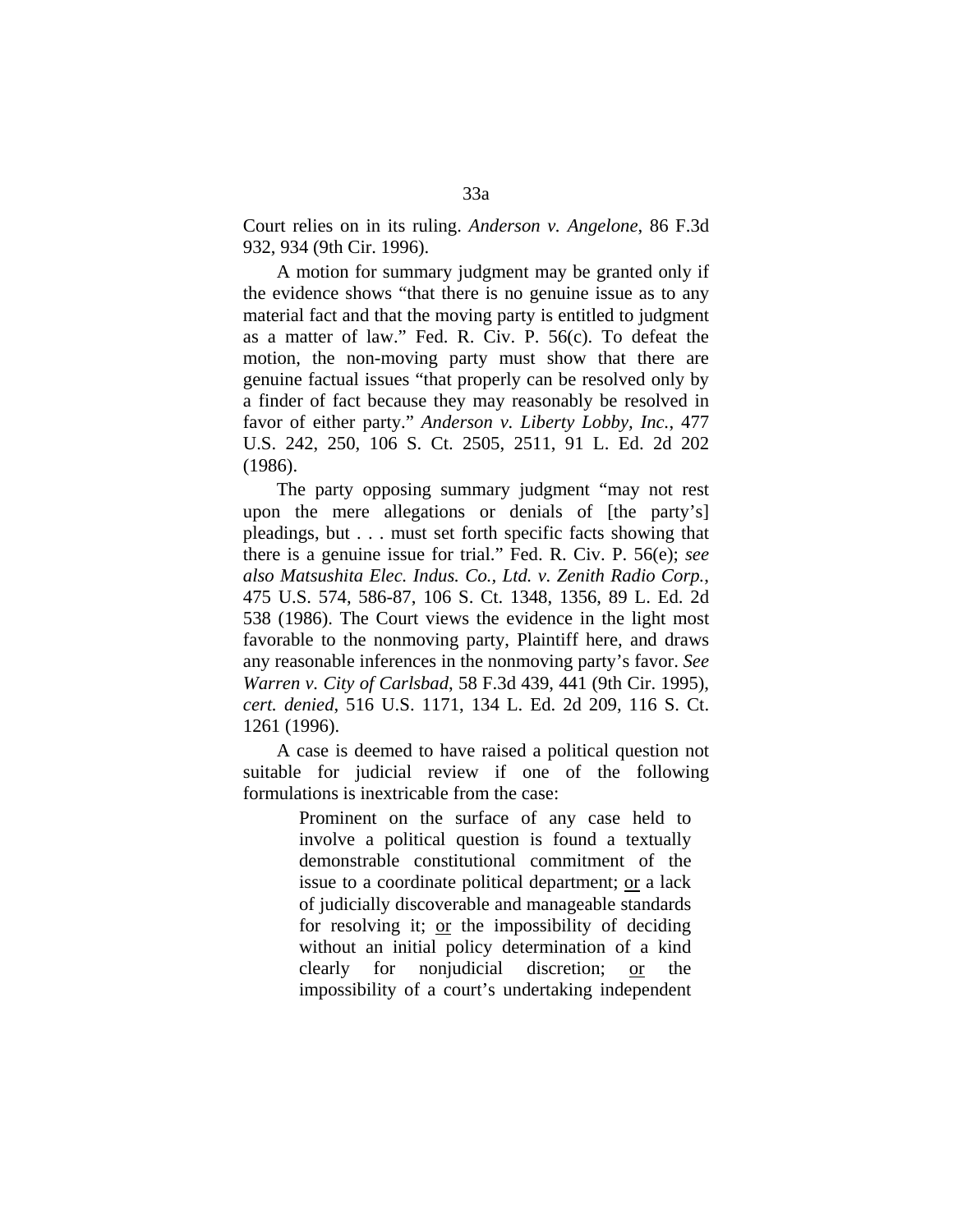resolution without expressing lack of the respect due coordinate branches of government or an unusual need for unquestioning adherence to a political decision already made; or the potentiality of embarrassment from multifarious pronouncements by various departments on one question.

*Baker v. Carr*, 369 U.S. 186, 217, 82 S. Ct. 691, 710, 7 L. Ed. 2d 663 (1962) (emphasis added).

## **III. DISCUSSION**

Rule 19 of the Federal Rules of Civil Procedure requires that this Court determine 1) whether an absent party is necessary to the action; and then 2) if the party is necessary but cannot be joined, whether the party is indispensable such that in "equity and good conscience" the suit should be dismissed. *Confederated Tribes v. Lujan*, 928 F.2d 1496, 1498 (9th Cir. 1991).

The EEOC has expressly conceded that the Navajo Nation is a necessary party to this litigation under Rule 19(a) of the Federal Rules of Civil Procedure*. See* Plaintiff's Opposition at page 4, lines 2-3.

The EEOC argues, however, that dismissal is not appropriate because this Court can and should Order that the Navajo Nation be made a party to this litigation. The EEOC specifically asks that this Court "order the Navajo Nation to appear and defend any interests it believes may be affected by this litigation." *See* Plaintiff's Opposition at page 4, lines 24- 25. The EEOC further indirectly characterizes this lawsuit as litigation over "the validity of its [the Navajo Nation's] discriminatory lease provision and employment preference provisions ... [and] the interplay between its tribal sovereignty and Title VII." *Id.* at p. 5, lines 18-21. Thus, the initial issue before this Court on Peabody Coal's Motion for Summary Judgment is whether the Navajo Nation can properly be joined as defendant in this lawsuit.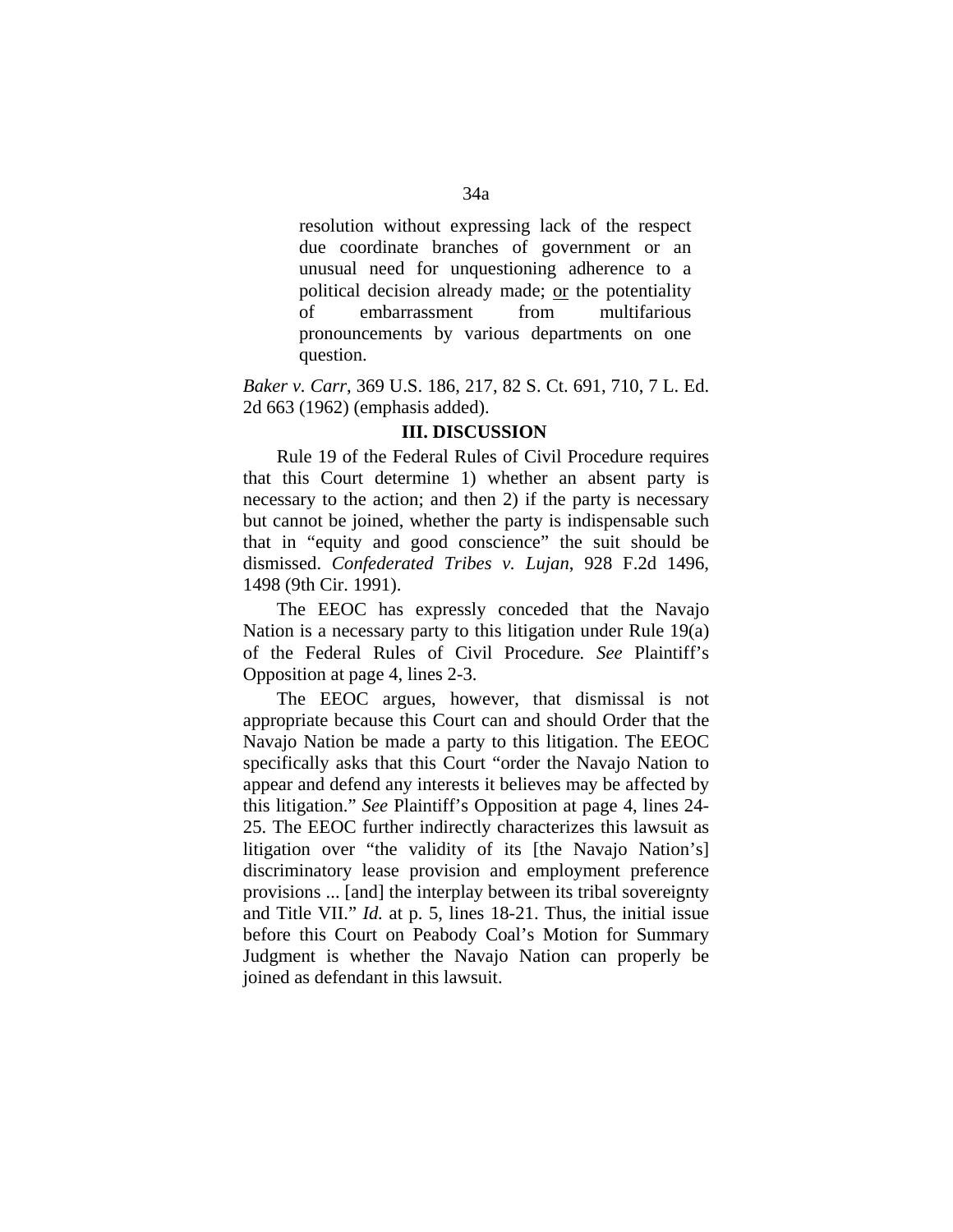## **A. The EEOC's Statutory Authority To Sue The Navajo Nation**

Peabody Coal does not argue that The Navajo Nation cannot assert sovereign immunity against any lawsuit that might be brought by the EEOC, as representative of the United States.

Instead, Peabody Coal claims that the Court may not join the Navajo Nation because the Commission may not maintain an action "against a government, governmental agency, or political subdivision." *See* 42 U.S.C. § 2000e-5(f)(1); 42 U.S.C. § 2000e-4(g)(6). The first cited statute reads in pertinent part as follows:

> . . . In the case of a respondent which is a government, governmental agency, or political subdivision, if the Commission has been unable to secure from the respondent a conciliation agreement acceptable to the Commission, the Commission shall take no further action and shall refer the case to the Attorney General who may bring a civil action against such respondent in the appropriate United States district court.

42 U.S.C. § 2000e-5(f)(1) (emphasis added). The second cited statute authorizes the EEOC to intervene in actions brought under 2000e-5 against "a respondent other than a government, governmental agency or political subdivision." *See* 42 U.S.C.  $2000e-4(g)(6)$  (emphasis added).

The EEOC does not dispute that the Navajo Nation is a "government, governmental agency, or political subdivision" under these statutes. The EEOC, however, argues that the plain language of this portion of Title VII applies *only* to a "respondent" who is "a government, governmental agency, or political subdivision." It further argues that the Navajo Nation is not a "respondent" under the statutory definition. The referenced statute provides as follows:

> (n) The term "respondent" means an employer, employment agency, labor organization, joint labor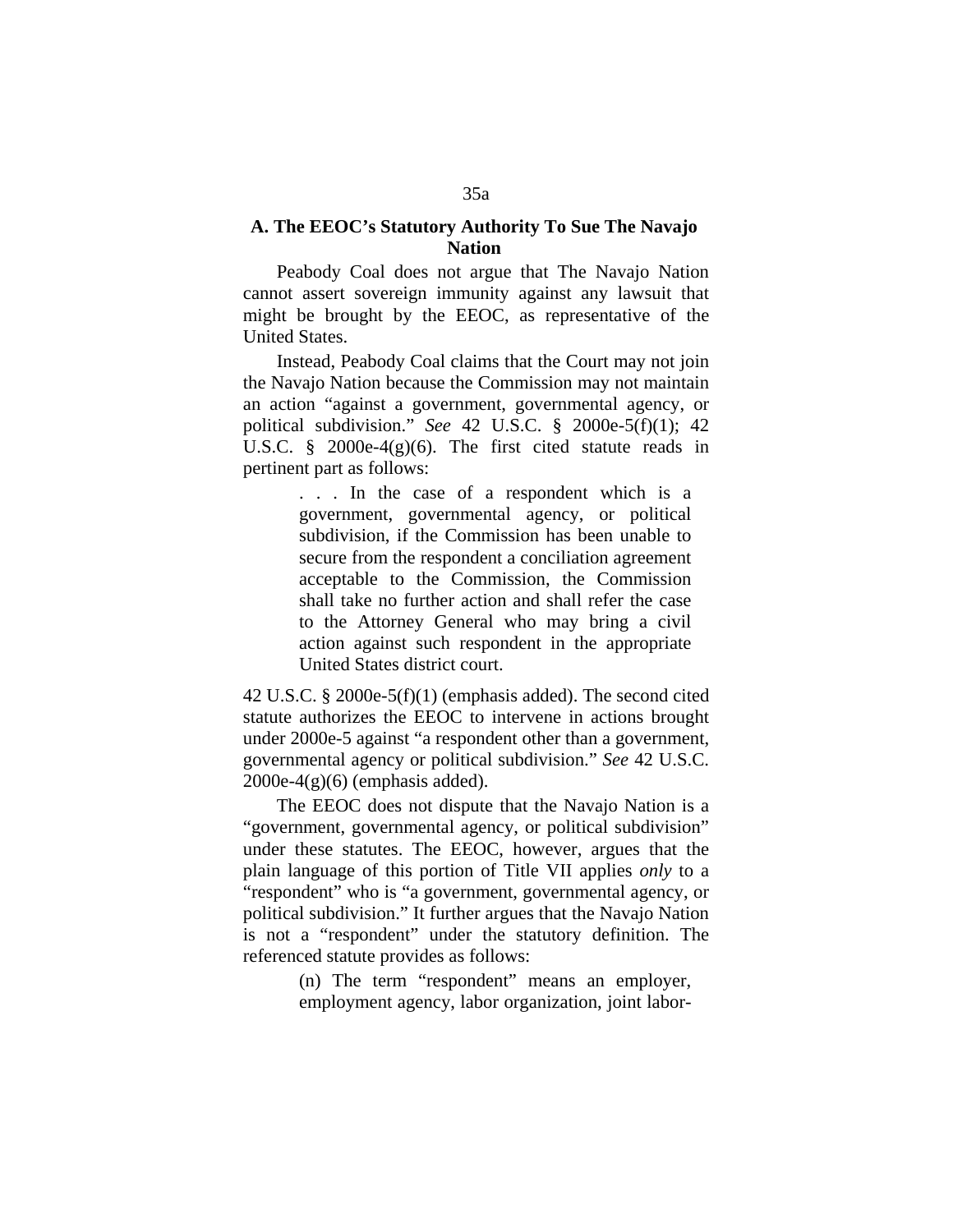management committee controlling apprenticeship or other training or retraining program, including an on-the-job training program or Federal entity subject to section 2000e-16 of this title.

42 U.S.C. 2000e(n). The EEOC argues that the Navajo Nation was not an employer in this case, and thus cannot be considered a "respondent" for purposes of 42 U.S.C. § 2000e- $5(f)(1)$ . Thus, the EEOC concludes, 42 U.S.C. § 2000e-5(f)(1) does not limit its power to sue the Navajo Nation.

Another district court, addressing the similar argument that the EEOC had authority to sue a government so long as it did not directly seek relief from the government, soundly rejected it, reasoning:

> In short, the EEOC argues that Congress intended to preclude the EEOC from suing governmental entities for some purposes but not for others. This position is entirely unsupported by the language of the statute, by case law, and by any reasonable policy justification.

*EEOC v. AFT Local # 571*, 761 F. Supp. 536, 539 (N.D. Ill. 1991) (holding that EEOC's joinder of a school district, a participant in a collective bargaining agreement, as a necessary party under Rule 19 "was frivolous in view of unambiguous statutory and case law authority which prohibited the EEOC from naming [a governmental entity] as a defendant"). The Court quoted another court's reasoning with approval as well:

> It goes too far to argue that EEOC in suing a private party must be able to join indispensable governmental entities or enforcement of the statute will be frustrated. The Attorney General is, after all, part of the federal government also and if he decides to sue a public body he will necessarily have to make the converse decision to join the indispensable private party. The motion to dismiss the Board is granted.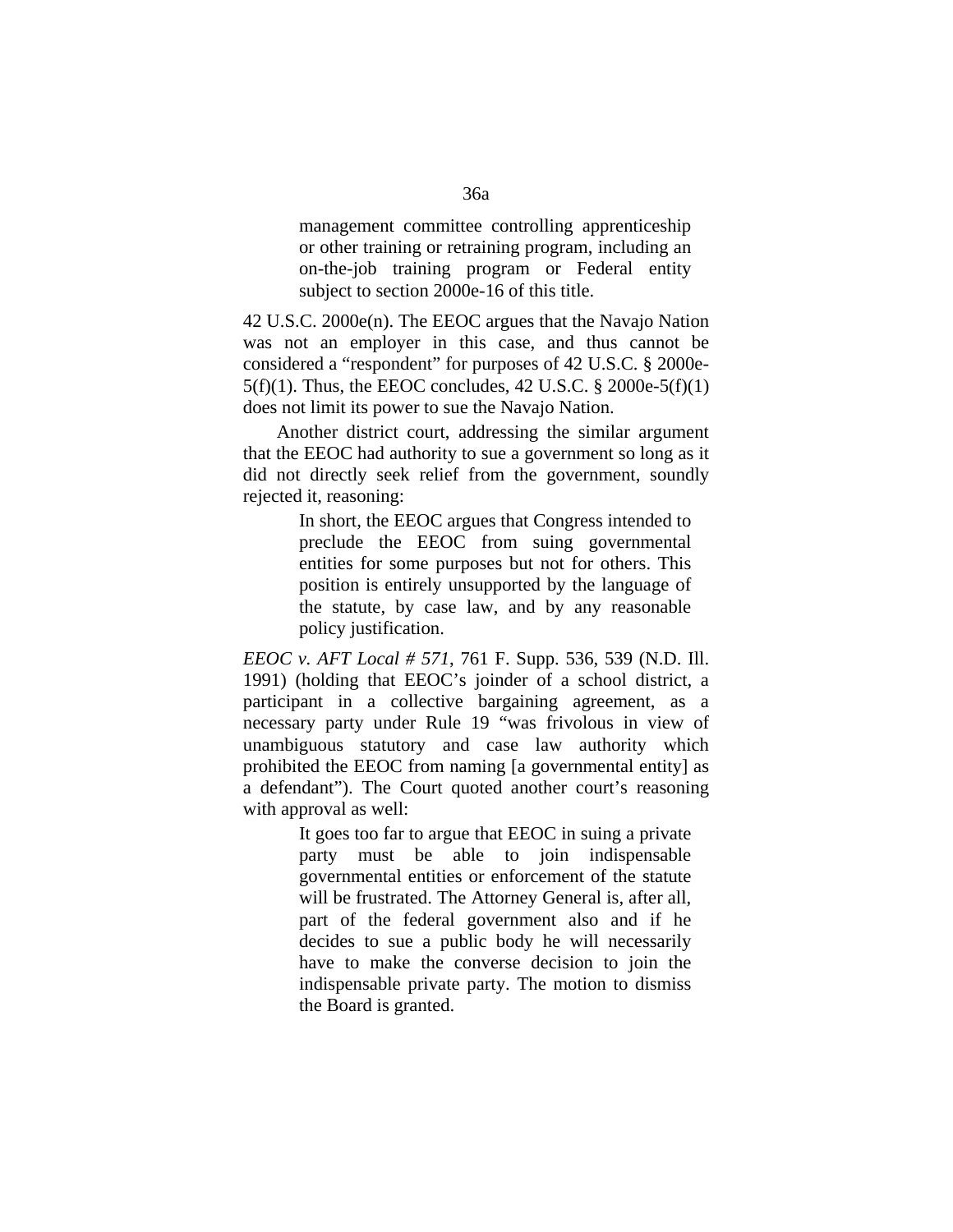*Id.* at 540. The same reasoning applies here to reject the EEOC's contention that the statute does not prohibit it from suing the Navajo Nation, a government, because it is not a "respondent" government. The EEOC argument is too strained to support what the statute clearly was not intended to authorize.

The EEOC concedes, moreover, that Indian tribes, including the Navajo Nation, are specifically exempt as employers from the requirements of Title VII, pursuant to 42 U.S.C. § 2000e(b), which provides in pertinent part as follows:

(b) The term "employer"  $\dots$  does not include (1)  $\dots$  an Indian tribe . . . 42 U.S.C. § 2000e(b). The EEOC concludes from this section, however, that Congress intended to exempt the Navajo Nation from suit *only* when it was an employer, and *not* when it might instead be considered a "government entity."

The EEOC's interpretation of these two statutes together is mistaken, as contrary to their plain meaning. The Attorney General clearly has exclusive authority to file suit whenever a government such as an Indian tribe is involved. *See* 42 U.S.C. § 2000e-5(f)(1); *see also* 42 U.S.C. § 2000e-5(f)(2); 42 U.S.C. § 2000e-8(c) (the Attorney General is to take the appropriate action "in a case *involving* a government, governmental agency, or a political subdivision.") The EEOC cannot expand its authority to bring suit against an Indian tribe, which is clearly exempt from the provisions of Title VII, and is also a "government" specifically exempted from suit by the EEOC, on such a thin argument. No meaningful distinction exists between "respondent" and "defendant" under the circumstances presented here. The EEOC in effect is seeking to sue the Navajo Nation to force it to defend the Navajo Preference in Employment Act and its contracts with employers working on its lands, when it is prohibited from suing the Navajo Nation to enforce Title VII provisions against the tribe directly. This is contrary to the clear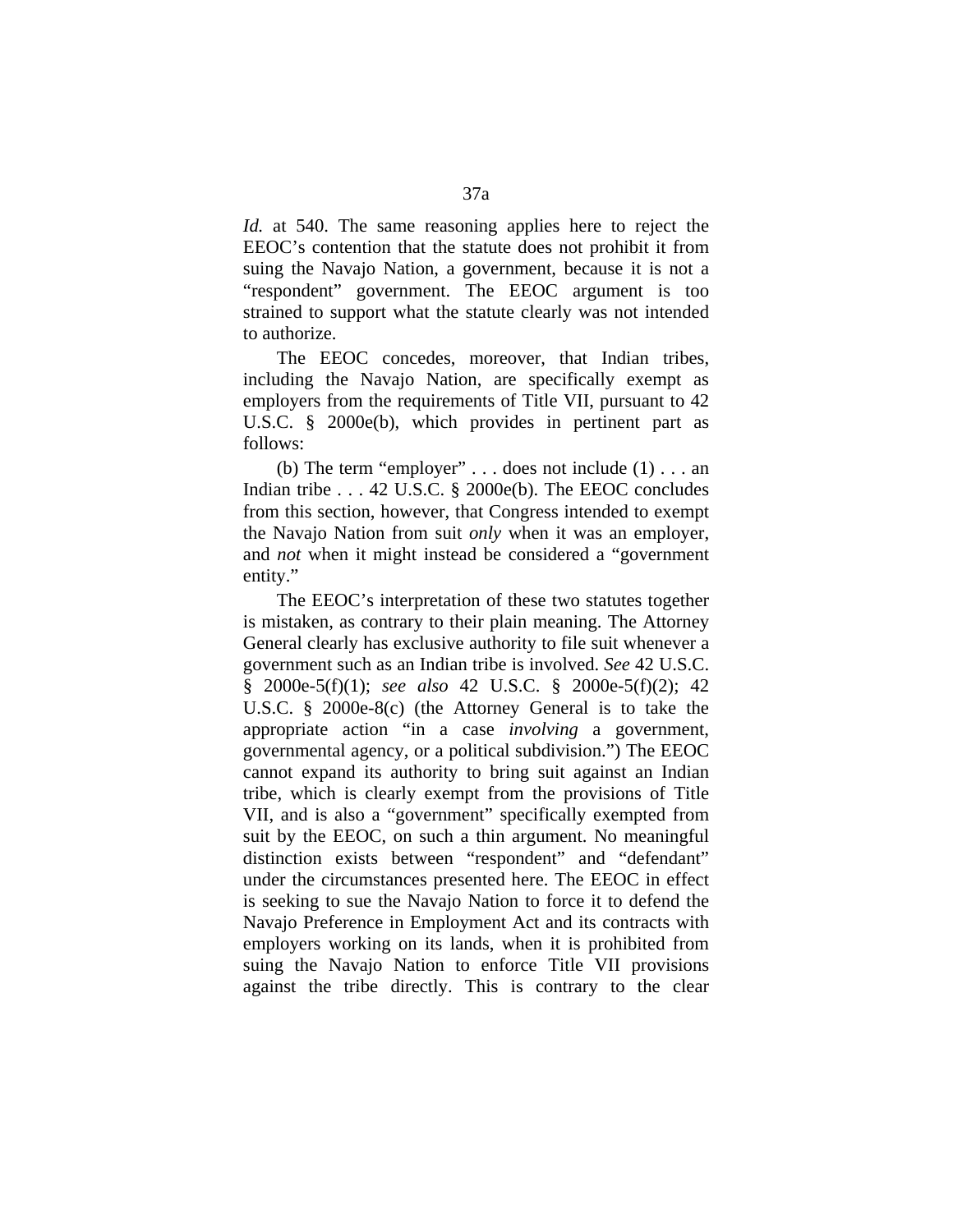provisions of Title VII prohibiting the EEOC from suing governments, and specifically exempting the Indian tribes from its provisions. *See EEOC v. AFT Local # 571*, 761 F. Supp. at 539.

The EEOC further argues that it has the authority to sue the Navajo Nation pursuant to 42 U.S.C. § 2000e-5(a), which provides in pertinent part as follows:

> The Commission is empowered, as hereinafter provided, to prevent any person from engaging in any unlawful employment practice as set forth in section 2000e-2 or 2000e-3 of this title.

42 U.S.C. § 2000e-5(a). The EEOC argues that the statutory definition of "person" specifically includes "governments, governmental agencies, political subdivisions." *See* 42 U.S.C. § 2000e(a). Therefore, the EEOC concludes, "there simply is no basis for Peabody's claim that the Commission cannot litigate this claim when the Navajo Nation is present." *See Plaintiff's Opposition* at page 7. This argument also fails. The EEOC's authority under this section is limited to enforcement of sections 2000e-2 and 2000e-3, which specifically prohibit an "employer," as defined in 2000e(n), from discrimination on the basis of national origin, or retaliation.

The EEOC's reliance on the suggestion in *Dawavendewa v. Salt River Project Agricultural Improvement & Power District*, 276 F.3d 1150, 1162 (9th Cir. 2002) (*Dawavendewa II*) that plaintiff might have a viable alternative forum by virtue of a lawsuit instituted by the EEOC, since "tribal sovereign immunity does not apply in suits brought by the EEOC," is misplaced. *See Dawavendewa II*, 276 F.3d at 1162 (quoting *EEOC v. Karuk Tribe Hous. Auth.*, 260 F.3d 1071, 1075 (9th Cir. 2001)).<sup>3</sup> This issue was not specifically before

<span id="page-37-0"></span> $\overline{a}$ 

<sup>3</sup> The EEOC mistakenly cites *Karuk* and *Dawavendewa II* for the proposition that the Ninth Circuit "has twice expressly stated than an Indian tribe is a proper party to litigation brought by the Commission." *See* Opposition at p.4, ll. 7-9. In neither of those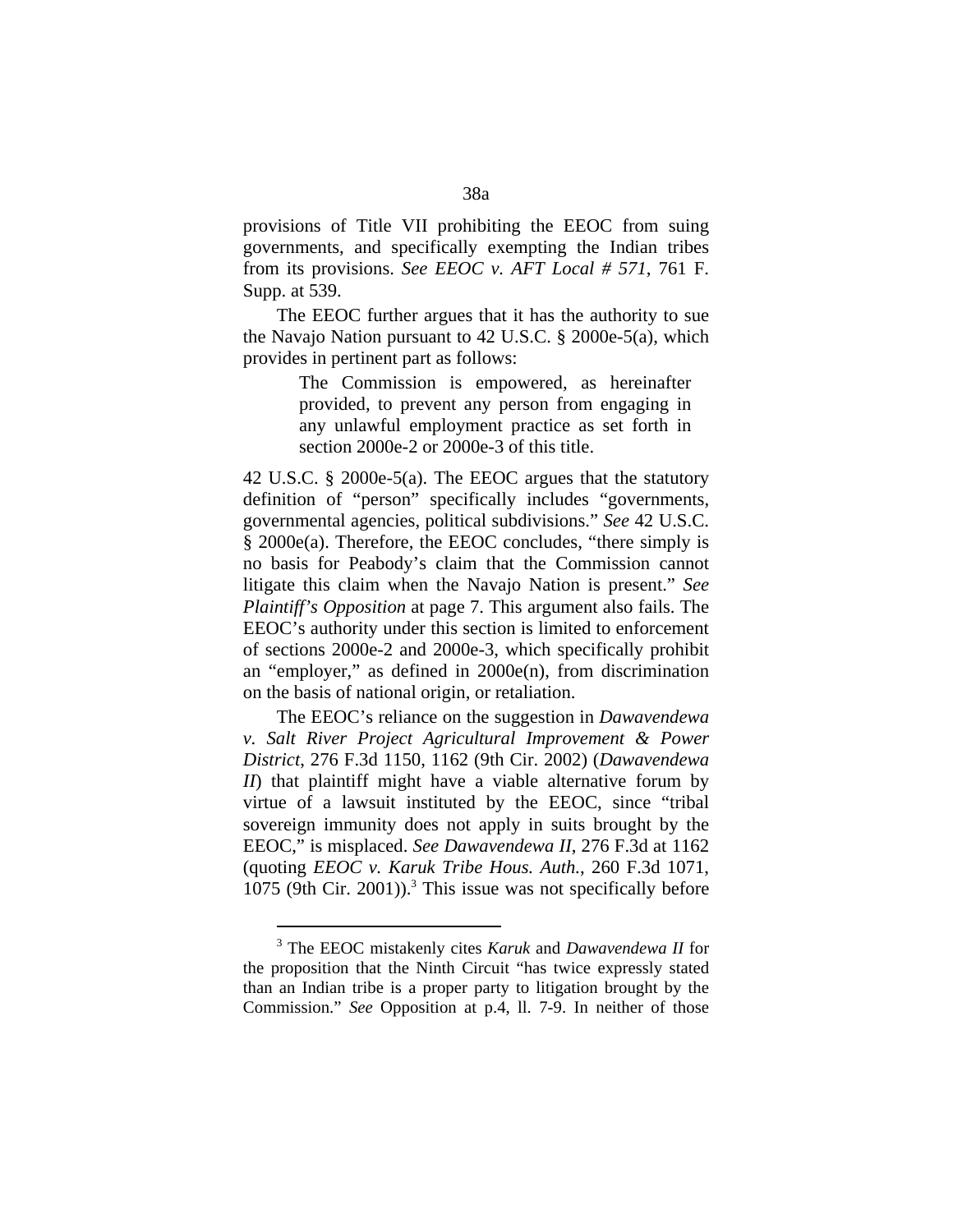the Court or necessary to its holding, and is therefore dicta. *See id.* Moreover, that Court did not address the issue of whether the EEOC had statutory authority to bring a lawsuit against an Indian tribe, the issue here. *See id.*

This Court is not persuaded that Title VII grants the EEOC authority to sue an Indian tribe when it is not the employer, but is instead a party to Coal Leases executed with the employer that direct it to give preference to Navajos. After all, Title VII expressly exempts Indian tribes from its provisions, and expressly prohibits the EEOC from naming as respondent parties "governments," a term the EEOC does not dispute includes Indian tribes. This Court is persuaded that Congress did not intend to authorize the EEOC to name the Indian tribes as defendants in a lawsuit alleging Title VII violations, no matter what their role. This Court is further persuaded that joinder of an Indian tribe under Rule 19 would divest the EEOC of its authority to litigate. *See EEOC v. AFT, Local # 571*, 761 F. Supp. at 539.

Accordingly, this Court concludes that the joinder of the Navajo Nation, a necessary party under Rule 19(a) of the Federal Rules of Civil Procedure, is not feasible.

#### **B. Whether the Navajo Nation is an Indispensable Party**

Thus, this Court must decide whether the Navajo Nation is an indispensable party to this lawsuit such that in "equity and good conscience" the suit should be dismissed. *See Confederated Tribes v. Lujan*, 928 F.2d at 1498; Fed. Civ. Pro. Rule 19(b).

 $\overline{a}$ 

cases did the Ninth Circuit address the issue of whether the EEOC has statutory authority to sue an Indian tribe under Title VII. In *Karuk,* the Ninth Circuit specifically held that the EEOC did not have regulatory jurisdiction over an Indian tribe under the Age Discrimination in Employment Act, even though the ADEA does not expressly exempt Indian tribes from its jurisdiction, as does Title VII. *See Karuk*, 260 F.3d at 1082.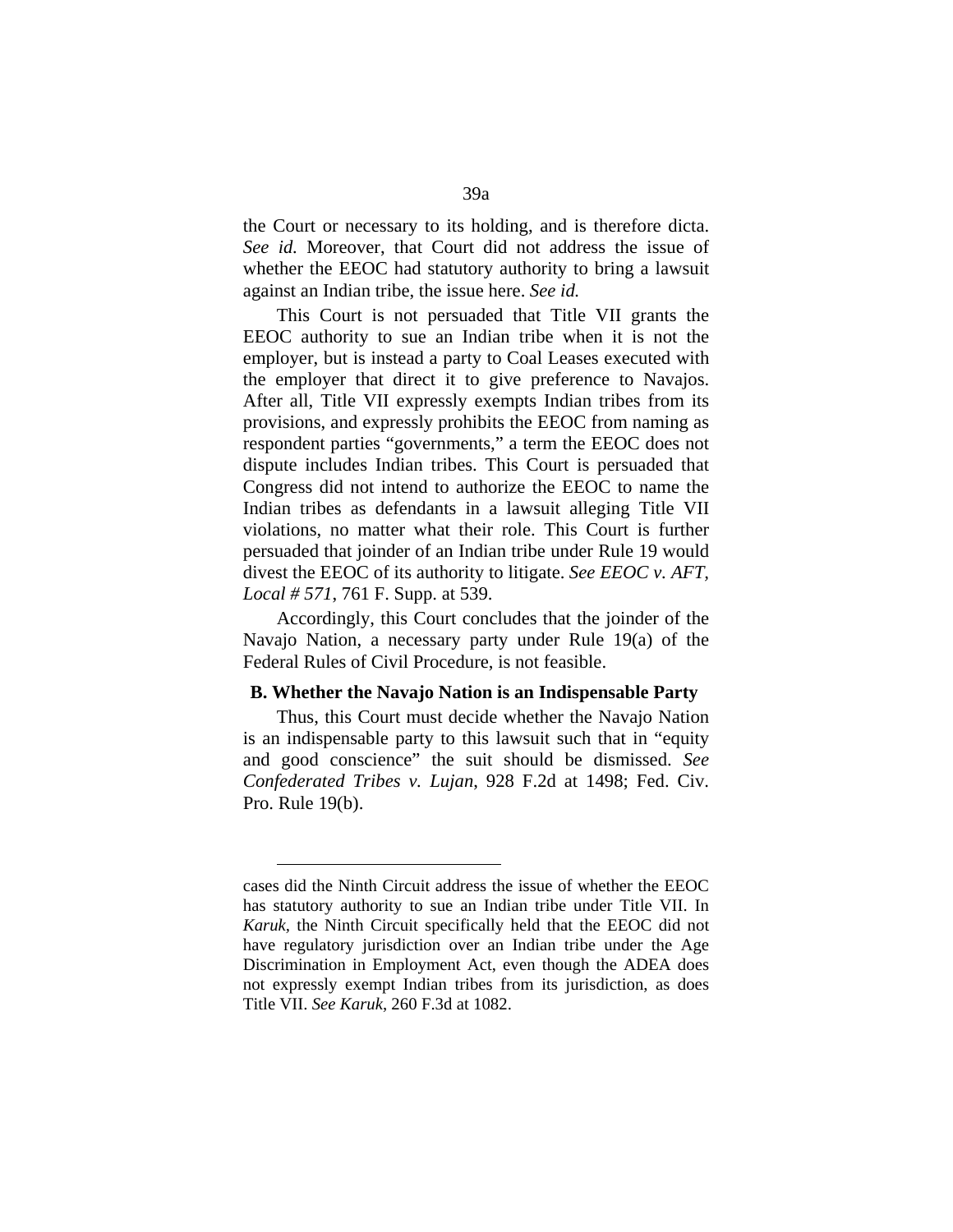To make this determination, the Court must balance four factors: 1) the prejudice to any party or to the absent party; 2) whether relief can be shaped to lessen prejudice; 3) whether an adequate remedy, even if not complete, can be awarded without the absent party; and 4) whether there exists an alternative forum. *See Kescoli v. Babbitt*, 101 F.3d 1304, 1310 (9th Cir. 1996).

The Ninth Circuit addressed these factors in *Dawavendewa II,* involving a lease between Salt River Project and the Navajo Nation that contains a Navajo Employment Preference provision similar to the one in the Coal Leases at issue here. *See Dawavendewa II*, 276 F.3d at 1161-63.

With regards to the first factor, prejudice to any party or to the absent party, the Ninth Circuit found in that case that any decision in the absence of the Navajo Nation would prejudice the Navajo Nation's economic interests in the lease, "namely its ability to provide employment and income for the reservation." *See id.* at 1162. The court also found that a decision would "prejudice the Nation's sovereign interests in negotiating contractual obligations and governing the reservation." *See id.* The court also found that the absence of the Nation would prejudice the defendant by preventing the resolution of its lease obligations. *See id.* The same prejudice would occur here with respect to the Navajo Nation and Peabody Coal.

With regards to the second factor, whether relief can be shaped in the Nation's absence to lessen prejudice, the court found that any decision mollifying the plaintiff would prejudice the Nation in its contract with the defendant and its governance of the tribe. *See id.* The same is true here: any relief for the EEOC would come at the expense of the economic and sovereign interests of the Nation.

With regards to whether an adequate remedy could be fashioned absent the Nation, the court found that no partial relief would be adequate, that injunctive relief would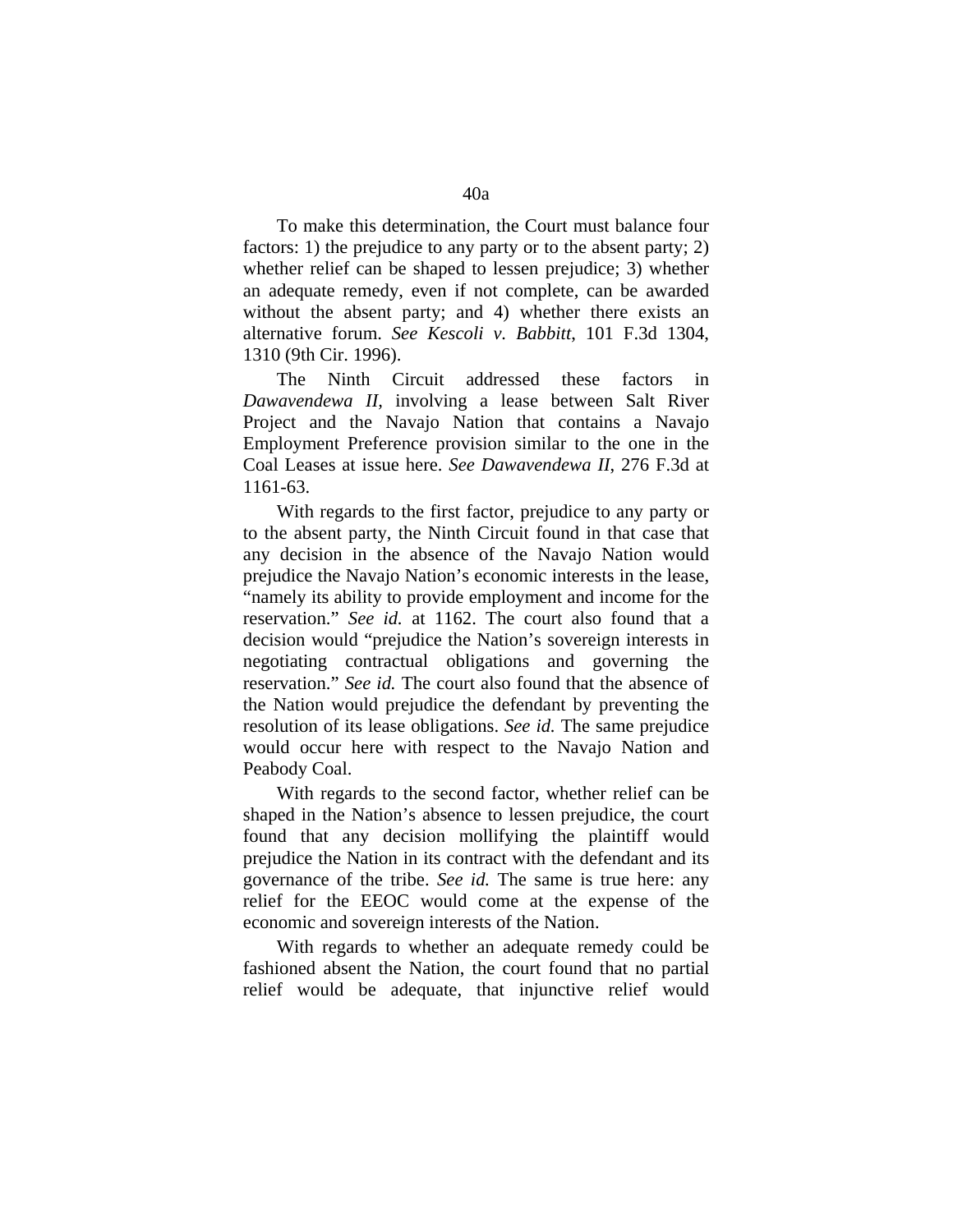necessarily result in the above-described prejudice to the defendant and the Nation, and an award of damages would not resolve defendant's potential liability to other plaintiffs. *See id.* The same holds true here as well. This factor also warrants dismissal.

The only distinction between the Ninth Circuit's analysis in *Dawavendewa II* and this case with respect to the issue of whether the Navajo Nation is an indispensable party is with regards to the fourth factor, whether there exists an alternative forum. In *Dawavendewa II*, the Ninth Circuit suggested in dicta that the plaintiff "may have a viable alternative forum in which to seek redress" by joining in a lawsuit filed by the EEOC (on the premise the Nation could not assert sovereign immunity against the EEOC), or by suing in tribal court, obtaining an adverse decision, and then bringing suit against the officials in federal court. *See id.* at 1162-63 and n.12. "Recognizing the resources and aggravation consumed in relitigating," however, the court determined that this factor "remains in equipose." *See id.* at 1163. The court noted, moreover, that the absence of any alternative forum to air the grievance was not an impediment to dismissal on grounds an absent party was indispensable. *See id.* at 1162. Here, there may be no alternative judicial forum. This Court, however, finds that this is not an impediment to dismissal.

On balancing these four factors, this Court finds, as did the Ninth Circuit in *Dawavendewa II*, that the Nation is an indispensable party, and that "in equity and good conscience" the lawsuit cannot proceed in its absence. *See id.* at 1163.

Dismissal of this action is therefore proper because the Navajo Nation, a necessary and indispensable party to this litigation, cannot be made a party to this litigation by the EEOC under the specific provisions of Title VII. *See* 42 U.S.C. § 2000e-5(f)(1)(prohibiting the EEOC from filing action against a "government"); 42 U.S.C. § 2000e(b) (exempting Indian tribes from provisions of Title VII); *Dawavendewa II*, 276 F.3d at 1162 (holding that the Navajo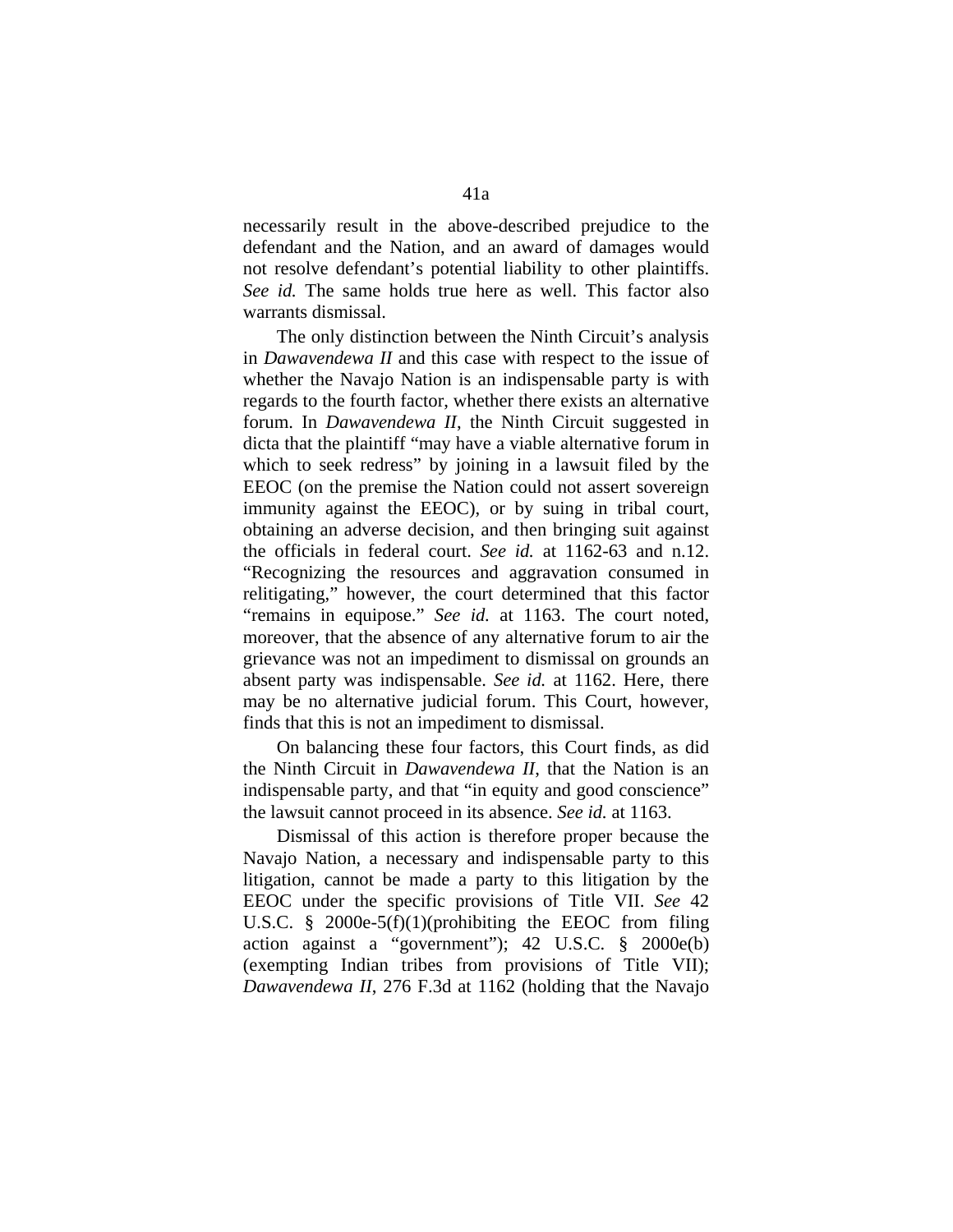Nation was a necessary and indispensable party to employment discrimination lawsuit involving its leases, and that the lawsuit could not go forward in its absence).

## **C. Whether this Case Presents a Nonjusticiable Political Question**

Even if arguably the EEOC did have statutory authority to sue the Navajo Nation under the circumstances presented here, and its joinder did not divest the EEOC of its authority to litigate, this Court also finds that this case presents a nonjusticiable political question, and it must be dismissed on this alternative ground as well.

The political question doctrine is a "tool for the maintenance of governmental order," and "primarily a function of the separation of powers." *Baker v. Carr*, 369 U.S. 186, 214, 210, 82 S. Ct. 691, 709, 706, 7 L. Ed. 2d 663 (1962). In deciding whether a case raises a political question that is not suitable for judicial review, the Court fashioned the following test:

> Prominent on the surface of any case held to involve a political question is found a textually demonstrable constitutional commitment of the issue to a coordinate political department; or a lack of judicially discoverable and manageable standards for resolving it; or the impossibility of deciding without an initial policy determination of a kind clearly for nonjudicial discretion; or the impossibility of a court's undertaking independent resolution without expressing lack of the respect due coordinate branches of government or an unusual need for unquestioning adherence to a political decision already made; or the potentiality of embarrassment from multifarious pronouncements by various departments on one question.

*Id.* at 217, 82 S. Ct. at 710 (emphasis added). If any one of these "formulations is inextricable from the case at bar," the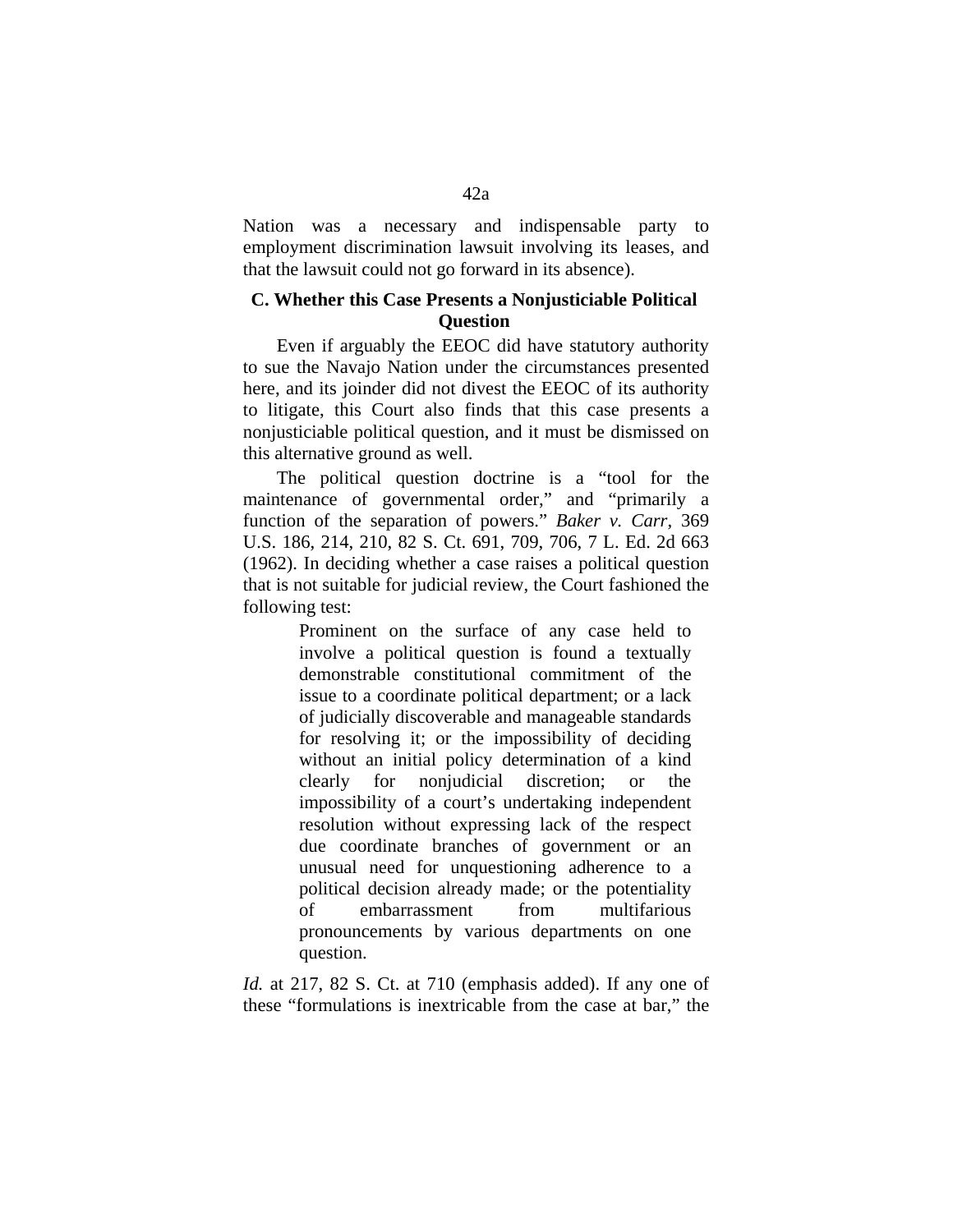case should be dismissed on the ground it presents a nonjusticiable political question. *See id.*; *see also Powell v. McCormack*, 395 U.S. 486, 518-19, 89 S. Ct. 1944, 1962, 23 L. Ed. 2d 491 (1969) (noting that a nonjusticiable political question must involve at least one of these formulations).<sup>4</sup> It is necessary to conduct a "discriminating inquiry into the facts and posture of the particular case" to ascertain whether it presents a nonjusticiable political question. *Baker v. Carr*, 269 U.S. at 217, 82 S. Ct. at 710.

## **1. The Issues Presented**

The EEOC seeks in this action in effect to enjoin enforcement of the Navajo Employment Preference provisions agreed to by the Navajo Nation and Peabody Coal and approved by the Department of the Interior through a representative of the Bureau of Indian Affairs in 1964 Navajo Coal Lease No. 8580 and the 1966 Navajo Coal Lease No. 9910. The EEOC has specifically requested in its Complaint that this Court in part:

> A. Grant a permanent injunction enjoining Peabody, its officers, successors, assigns and all persons in active concert or participation with it, from engaging in discrimination on the basis of national origin.

Complaint, Prayer for Relief at A. In fact, the EEOC has indicated that it intends not only to seek to void or rework the Navajo Nation's Coal Leases, but also to seek to enjoin the Navajo Nation from enforcing its Navajo Preference in Employment Act. *See* Plaintiff's Opposition, at p. 8, lines 4-6, p. 15, n.7. The Navajo Nation Preference in Employment Act directs that "all employers doing business within the territorial jurisdiction ... of the Navajo Nation, or engaged in

<span id="page-42-0"></span> $\overline{a}$ 

<sup>&</sup>lt;sup>4</sup> As evidenced by these portions of the Courts' opinions, the EEOC is mistaken in its assertion that the doctrine is not implicated absent a "textually demonstrable constitutional commitment." *See id.*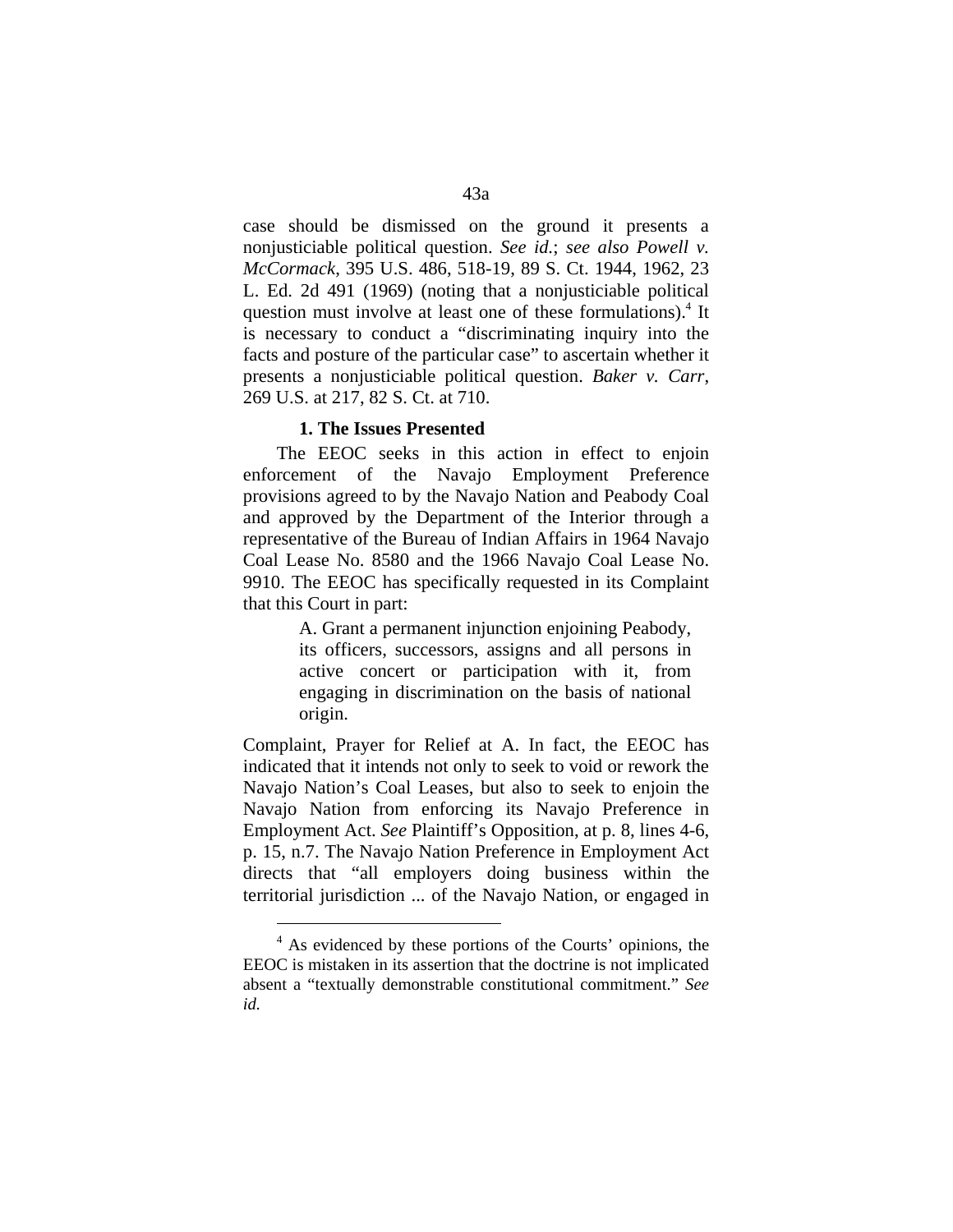any contract with the Navajo Nation, shall . . . "give preference in employment to Navajos. . ." 15 NNC § 604. The EEOC suggests, however, that the Navajo Nation is free *only* to require that private company such as Peabody Coal operating on their reservations "adopt hiring preferences for all Native Americans living on or near the reservations," but *not* to adopt hiring preferences applicable to Navajos only. *See id.* at p. 15 n.7. In Plaintiff's Motion to Strike Portions of The Statement of Facts and Affidavits Submitted by Defendant, in fact, the EEOC describes "the central issue in this case" as "whether the Navajo Nation can discriminate against non-Navajo Native Americans." *See* Plaintiff's Motion to Strike, p.2, ll. 19-20. The EEOC suggests, moreover:

> There is nothing in Title VII which says that the Navajo Nations, as a sovereign subordinate to the superior sovereignty of the United States, cannot be enjoined from engaging in actions clearly prohibited by Title VII.

*See* Plaintiff's Opposition, at page 8, lines 4-6.

This EEOC position on its face appears to be in direct contradiction to the position taken by the United States Department of the Interior through its approval and signature of its authorized representatives on the Coal Leases containing the Navajo Employment Preference provision at issue.

The EEOC concedes in this action that the documents offered by Peabody Coal, specifically the 1961 Navajo Permit, the 1964 Joint Use Permit, the Hopi Lease, and 1964 Navajo Coal Lease No. 8580 and the 1966 Navajo Coal Lease No. 9910, contain the terms outlined. It is therefore undisputed that the permits and leases at issue was approved and signed by a representative of the United States Department of the Interior. It is undisputed that these documents are replete with provisions that require the oversight of the Secretary of the Interior. It is undisputed that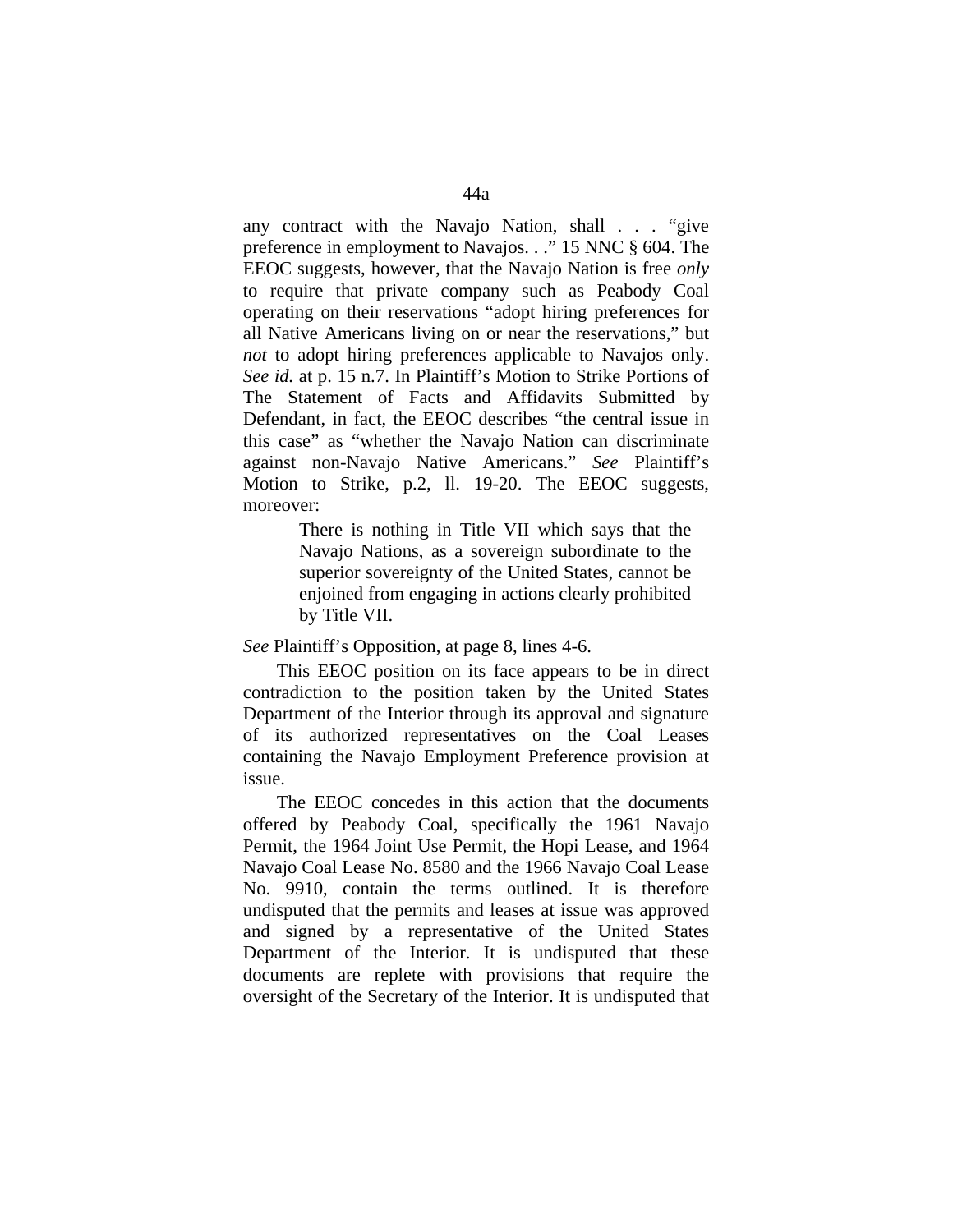the Secretary of the Interior has specific authority to declare either of these leases "null and void" when in the opinion of the Secretary of the Interior and the Mining Engineer of the Navajo Tribe, "there has been a violation of any of the terms and conditions of the lease." Moreover, it is undisputed that Navajo Coal Lease No. 9910 is specifically entitled: "United States Department of the Interior Bureau of Indian Affairs Mining Lease between Sentry Royalty Company [predecessor in interest to Peabody Coal] and the Navajo Tribe State of Arizona. "Finally, the EEOC has stipulated that the amendments to these Coal Leases "did not change, or address, the hiring preferences outlined in those leases." Thus, it is undisputed that as recently as 1999, the Secretary of the Interior through its authorized representative, approved or signed off on the Navajo Employment Preference provision.

#### **2. The EEOC's Objections**

The EEOC in fact has offered no evidence at all to dispute the evidence offered by Peabody Coal. Nor has the EEOC suggested that the testimony offered by Peabody Coal attorneys is false or that these attorneys are somehow wrong in their sworn testimony that it is their understanding that the Secretary of the Interior drafted the initial documents, and routinely requires this type of provision in such leasing agreements.

Instead, the EEOC moves to strike these sworn statements, on the grounds that the attorneys making the statements do not have personal knowledge necessary to make these statements. This Court declines to do so. Attorney Sullivan, senior counsel for Peabody Holding Company, Inc., who serves as primary in-house counsel for Peabody Coal, testified that in that capacity he had "become familiar with numerous documents reflecting the relationship between Sentry Royalty Company ("Sentry") PWCC's [Peabody Coal's] predecessor in interest, and both the Navajo Tribe and the Hopi Tribe." He testified that those documents included the Navajo Coal Lease No. 8580 and Navajo Coal Lease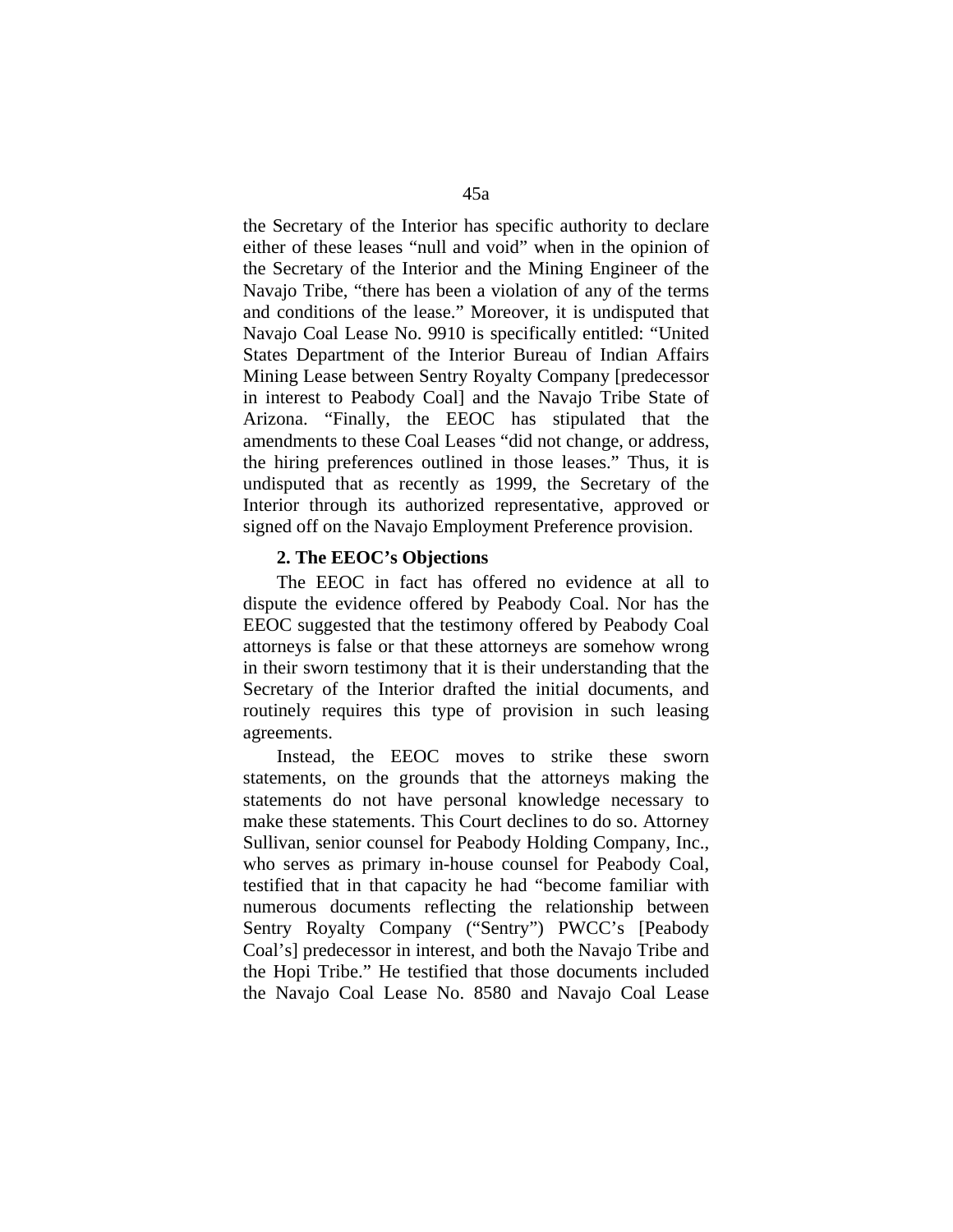9910, and the amendments thereto. By virtue of his experience and his review of these documents in his capacity as in-house counsel for Peabody Coal, Attorney Sullivan had the personal knowledge and competency required under the governing law to testify as to his understanding as to the documents' origin, development and meaning. *See, e.g., Barthelemy v. Air Lines Pilots Assoc.*, 897 F.2d 999, 1017 (9th Cir. 1990) (corporate officers' "personal knowledge and competence to testify are reasonably inferred from their positions"); *Federal Sav. & Loan Ins. Corp. v. Griffin*, 935 F.2d 691, 702 (5th Cir. 1991) (corporation's senior attorney could testify to matters in affidavit that the learned through the corporation's business records, even though he did not have "personal knowledge" as to all matters). Former Peabody Coal general counsel Attorney Young testified by affidavit that in his capacity as general counsel and as part of his job duties, he "became familiar with lease agreements that Peabody predecessor, Sentry Royalty Company, entered into with the Navajo Nation for coal mining operations . . . [and] with the terms of coal mining leases that other entities had with the Navajo Nation." Based on his experience and job duties, attorney Young had the personal knowledge and competency required under the governing law to testify as to his understanding that the Secretary of the Interior required the Navajo Employment Preference as a condition of the leases. *See id.*

Even if the Peabody Coal's counsels' statements to which the EEOC objects were stricken, however, this Court finds that the actual Permits and Coal Leases in the undisputed record before this Court provide ample support for the proposition that the Secretary of the Interior, through the Bureau of Indian Affairs, has to this date a policy of requiring or at least approving Navajo Employment Preference provisions in Coal Leases executed by private companies with the Navajo Nation.

The EEOC's position in this lawsuit therefore is in direct contradiction to the position of the Secretary of the Interior.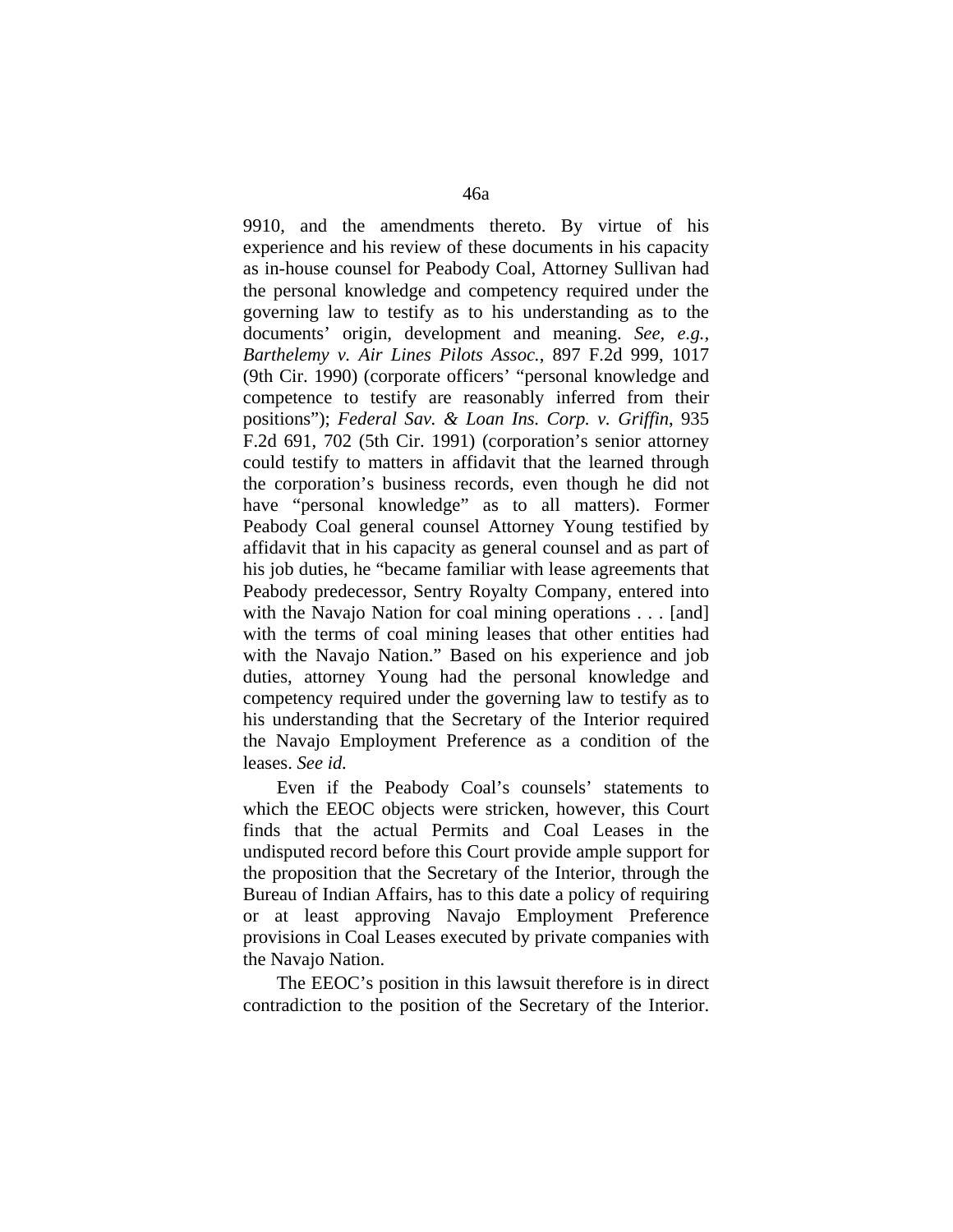Any decision by this Court would of necessity require it to make an initial policy choice between the EEOC's enforcement of Title VII and its underlying policies against discrimination and the Secretary of the Interior's policies and practices with regards to Indian tribes. This is the type of case presenting "the impossibility of deciding without an initial policy determination of a kind clearly for non judicial discretion" that is not appropriate for judicial resolution. *See Baker v. Carr*, 369 U.S. at 217, 82 S. Ct. at 710. Moreover, any decision by this Court would require it to show a lack of respect for one of the two governmental entities: either the EEOC or the Department of the Interior. For this reason also, this case presents a nonjusticiable political question. *See id.* (a political question is presented when it is clear "the impossibility of a court's undertaking independent resolution without expressing lack of the respect due co-ordinate branches of government"). Finally, any decision by this Court is likely to lead to the potential "of embarrassment from multifarious pronouncements by various departments on one question." *See id.* The EEOC and the Department of the Interior, through the Bureau of Indian Affairs, have different interests and opposing views on the issue of the Navajo Employment Preference provision. For all of these reasons, this Court finds that this case presents a nonjusticiable political issue, and it must be dismissed on this alternative ground also. *See id.*

Accordingly,

**IT IS HEREBY ORDERED** that Defendant's Motion for Summary Judgment (Doc. # 38) is **GRANTED;**

**IT IS FURTHER ORDERED** that Plaintiff's Motion to Strike Portions of the Statement of Facts and Affidavits Submitted by Defendant in Support of its Motion for Summary Judgment (Doc. # 43) is **DENIED;**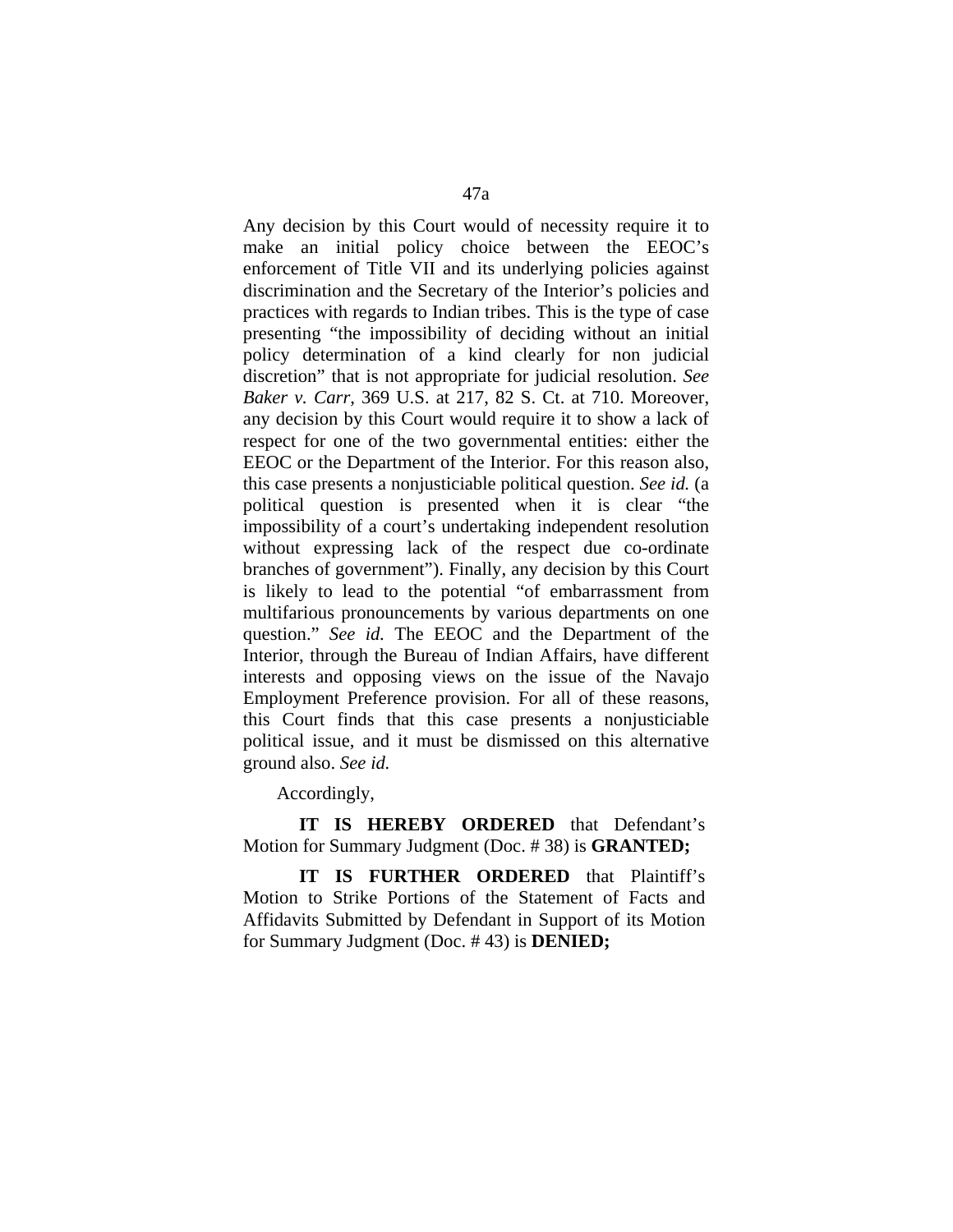**IT IS FURTHER ORDERED** that Defendant's Motion to Strike Plaintiff's Reply in Support of Plaintiff's Motion to Strike as Untimely (Doc. # 49) is **DENIED;**

**IT IS FURTHER ORDERED** that Defendant's Motion to Dismiss and/or Stay and/or Motion to Strike (Doc. # 24) is **VACATED AS MOOT;**

**IT IS FURTHER ORDERED** that Delbert Mariano and Thomas Sahu's Motion to Intervene as Plaintiffs (Doc. # 23) is **VACATED AS MOOT.**

**IT IS FURTHER ORDERED** That Clerk of the Court shall **ENTER JUDGMENT ACCORDINGLY.**

DATED this 24th day of September, 2002.

Mary H. Murguia United States District Judge